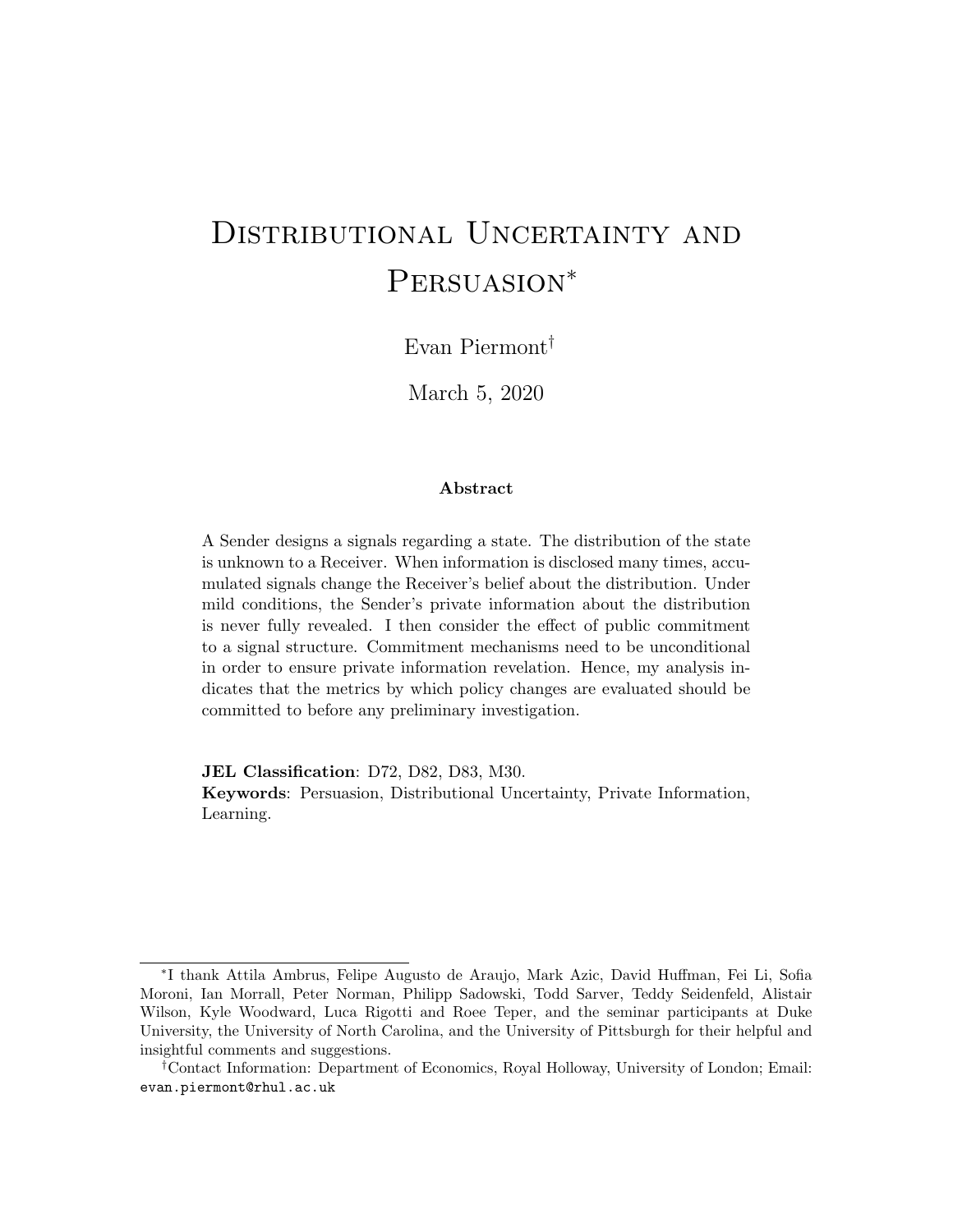# 1 INTRODUCTION

In many economic environments, one agent, a Sender (she), can strategically disclose information in an attempt to persuade another agent, a Receiver (he), into taking more favorable actions. The Sender chooses a *signal structure* that maps each realization of a state space into a distribution over signals; the Receiver would like to condition his choice of action on the state. This paper extends this model of strategic persuasion to an environment with distributional uncertainty, under which only the Sender knows the distribution over the payoff-relevant state space.<sup>[1](#page-1-0)</sup> First, the Sender observes the true distribution over the state space, on which she can condition her choice of signal structure. Then, a profile of states is realized according to the distribution and a profile of signals is generated according to the signal structure chosen by the Sender and the realized states. Finally, after observing the full profile of signals, the Receiver chooses an action regarding each realization of the state.

The Receiver does not observe the profile of states directly, and therefore, signals play a dual role: each signal persuades the Receiver about the realization at hand and also alters his perception of uncertainty regarding the overall distribution of the state space. The Sender can better influence the Receiver's beliefs about any particular realization when the Receiver has less precise information about the distribution. However, the realization-by-realization optimal signal structure will reveal the distribution in equilibrium. The Sender must tradeoff the value of persuading the Receiver about each realization with the value of tailoring his second order beliefs.

I consider agents who care about their average payoffs and answer the central question in such an environment: when will the Receiver (or any third party observer, such as an economist) learn the true distribution over the state space? Under mild conditions, equilibrium behavior is never fully revealing (in the sense that the Receiver will not be able fully infer the private information of the the Sender). In particular, when only two distributions are possible, the Receiver will not learn anything; statistical inference regarding the distribution is impossible in equilibrium. I then consider a variant model in which the Sender publicly commits to a signal structure before observing her type. Public commitment alone does not ensure learning.

<span id="page-1-0"></span><sup>&</sup>lt;sup>1</sup>As such, this paper fits within the growing literature on persuasion, namely [Kamenica and](#page-35-0) [Gentzkow](#page-35-0) [\(2011\)](#page-35-0), and in particular persuasion with privately informed agents, [Kolotilin et al.](#page-35-1) [\(2015\)](#page-35-1) and [Bergemann and Morris](#page-35-2) [\(2016\)](#page-35-2) with a privately informed Receiver; [Perez-Richet](#page-35-3) [\(2014\)](#page-35-3), like this paper, considers a privately informed Sender, and in dynamic environments [Best and Quigley](#page-35-4) [\(2017\)](#page-35-4).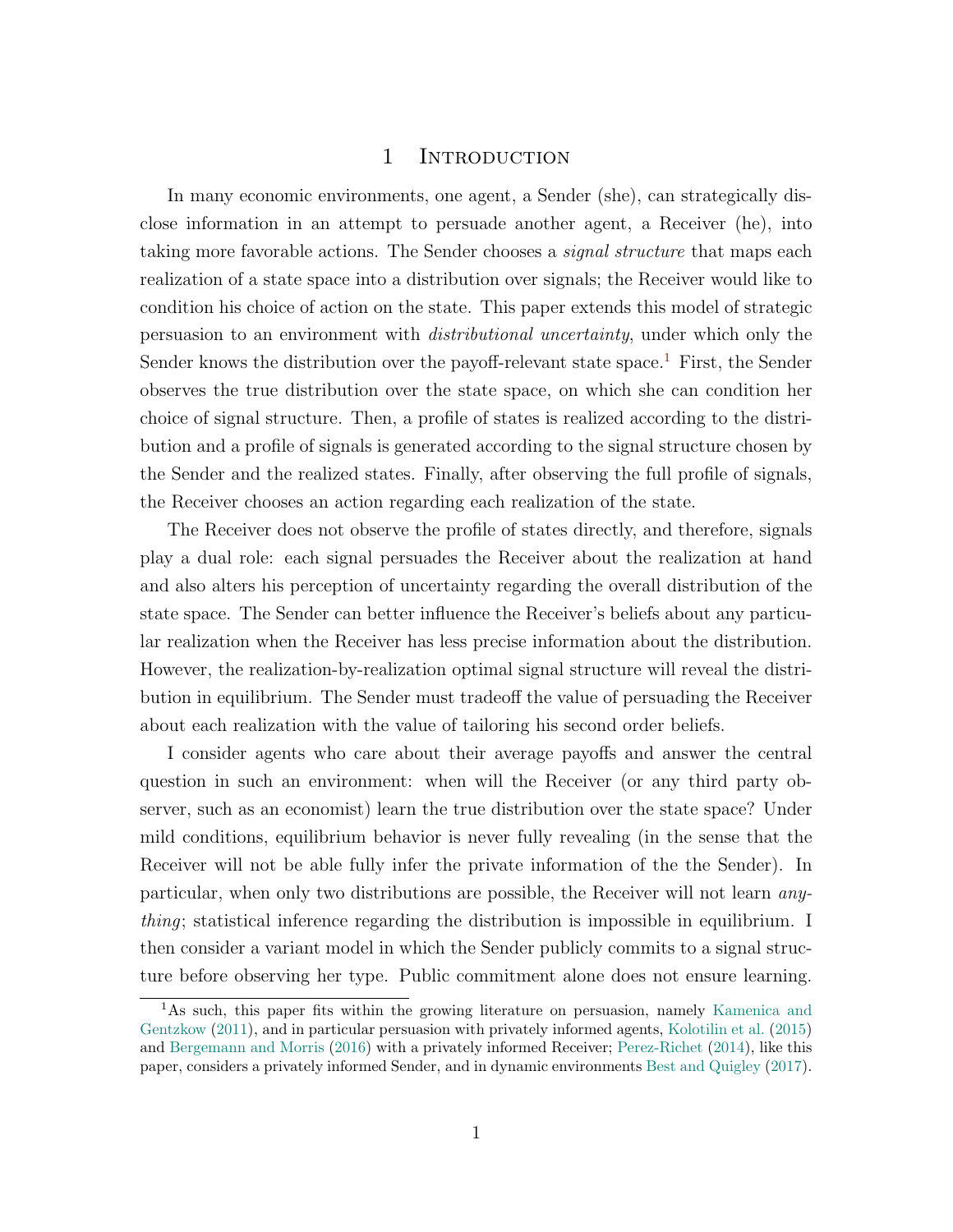When the Sender can publicly commit to actions *contingent* on the arrival of new information, the Sender may still want to keep the Receiver uninformed. I characterize when learning does take place. Loosely speaking, the greater the initial uncertainty the less likely the Sender's optimal signal structure induces learning.

Distributional uncertainty arises naturally when agents do not know the effectiveness of a new policy or program that may change the distribution of an economic variable. Because the rents that can be extracted via signal design increase as uncertainty increases, economic actors have a strong motivation to keep the evaluation of new programs, policies, and institutional changes private. Further, these actors can leverage the induced uncertainty to persuade others all the while keeping them uninformed about the efficacy of the policy change. Thus, the classical intuition that information can be aggregated breaks down; when information disclosure is strategic, the signal structure may be chosen precisely to ensure information is *never* aggregated. Hence, my analysis indicates that the metrics by which policy changes are evaluated should be committed to before any preliminary investigation, and, better still, by different agents than those who design the policy change itself.

**Example:** A New Curriculum. The Superintendent<sup>[2](#page-2-0)</sup> of a high school (the Sender) tries to persuade a University (the Receiver) to accept as many of her students as possible.<sup>[3](#page-2-1)</sup> At the end of the school year, each student is either prepared,  $x_h$ , or unprepared,  $x_l$ , to attend the University. The Superintendent of the high-school—whose aim is to maximize the proportion of students who get accepted to the University is responsible for choosing a grading rubric: a (possibly noisy) assessment of each student's ability. The University, after observing applicants' grades, admits students who are sufficiently likely to be prepared: the University will accept a student only if its posterior on  $x_h$  is above some threshold, q. If both parties know that the true distribution of prepared and unprepared students in the population is  $[\mu, 1-\mu]$ , with  $\mu < q$ , then, without further information, the University will always reject all applicants. Kamenica and Gentzkow (henceforth KG) provide the conditions such that, when the Superintendent can only assign grades according to a publicly-committed

<span id="page-2-0"></span><sup>&</sup>lt;sup>2</sup>I use Superintendent rather than Principal to avoid the obvious allusion to principal agent problems.

<span id="page-2-1"></span><sup>3</sup>This is a model of bulk simultaneous persuasion; all signals arrive at once, and the Receiver observes the distribution. However, it is mathematically equivalent to assume that signals arrive sequentially and the players maximize long-run average payoffs. This is substantiated by the supplementary material, which can be found at [https://evanpiermont.github.io/pdfs/DUaP](https://evanpiermont.github.io/pdfs/DUaP_supp.pdf) supp.pdf.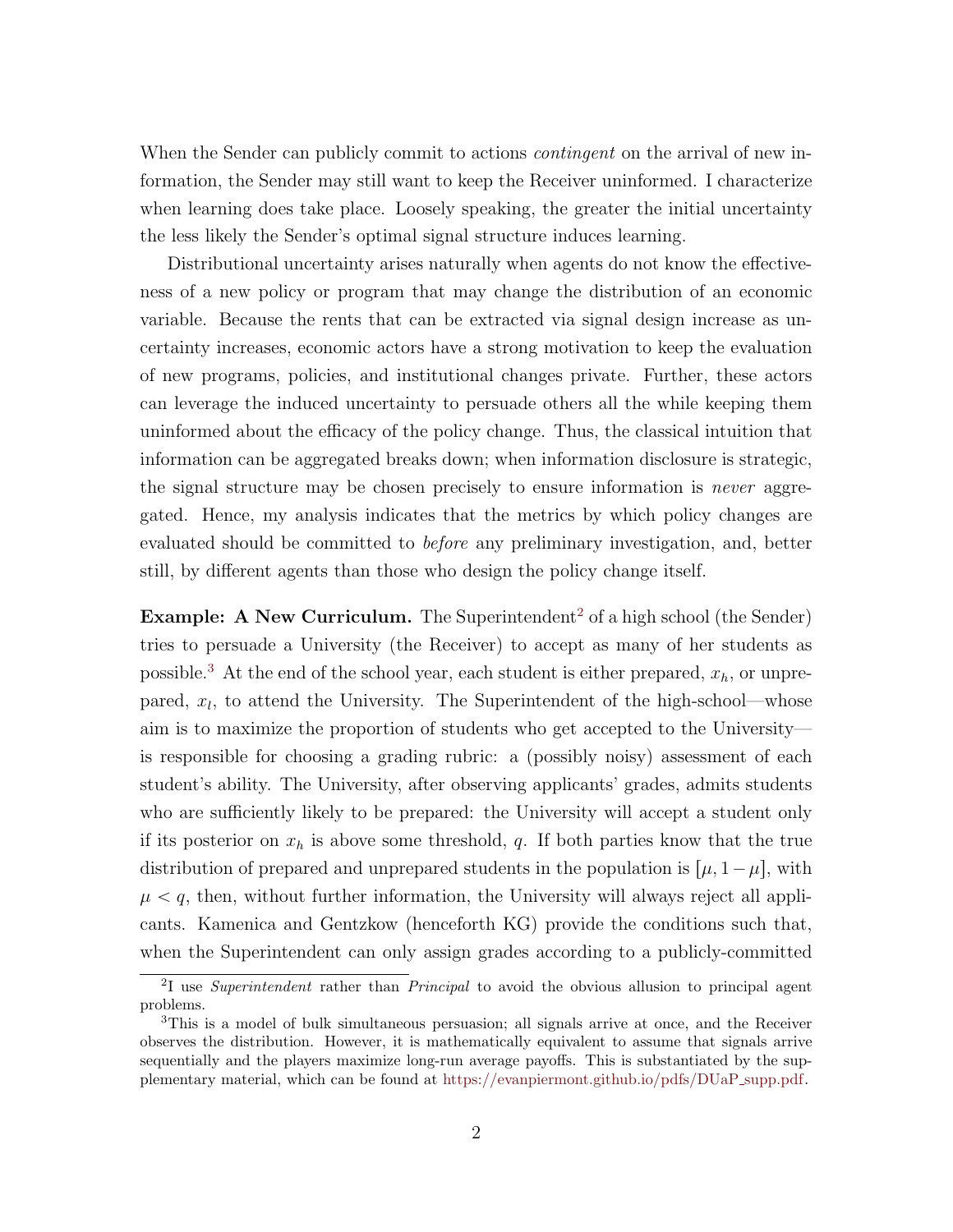rubric but is able to construct any rubric she wants, she is able to *persuade* the University to admit a substantial portion of the applications. Intuitively, the Superintendent designs a signal structure with two signals such that after observing the first signal the University's posterior lies above q. Of course, since the University is assumed to be Bayesian, it must reject after seeing the other signal. The optimal signal structure realizes the first signal as often as possible, while keeping the induced posterior above the threshold.

KG assume that the underlying distribution of preparedness and the Superintendent's chosen rubric are both commonly known. When there is a single student, higher order uncertainty regarding the distribution of states is irrelevant, however, it becomes crucial when the interaction is repeated manyfold.<sup>[4](#page-3-0)</sup> The high school is instituting a new curriculum. If the curriculum is good, a high proportion of students will be prepared; if it is bad, a low proportion. Specifically, there are two possible distributions of student ability,  $\mu_g$ ,  $1-\mu_g$  when the curriculum is good, and  $\mu_b$ ,  $1-\mu_b$ when it is bad (where,  $\mu_g > \mu_b$ , so that the good curriculum induces a more prepared student body). At the time grades are assigned, only the Superintendent knows the true distribution of ability—if the curriculum is good or bad; the University, instead, believes it is good with probability  $\theta$  and bad with  $(1 - \theta)$ .

I show that more uncertainty is always good for the Superintendent in the onestudent model. Intuitively, uncertainty is always (weakly) beneficial because it expands the set of inducible beliefs: given an uncertain University, the Superintendent can always provide more information via more accurate grades; conversely, when the University learns something, that information cannot be revoked. When many students apply to the University, however, each student's grade might serve two ends: first, it can persuade the University to admit, and second, it can alter the University's beliefs regarding the efficacy of the curriculum. The KG-optimal strategy (under uncertainty) requires the Superintendent choose a signal structure that will, when aggregated across the student population, reveal her type (rendering the strategy sub-optimal); with many interactions, she necessarily cannot extract the full value of keeping the University uncertain about the distribution.

<span id="page-3-0"></span>Turning my attention to the equilibrium strategies, I show that while single stu-

<sup>4</sup>Notice also, if there was only a single student, the lack of verifiability regarding the rubric would be detrimental: because the Superintendent's payoff is state independent, no information can be transmitted in equilibrium. However, when there are many signals sent, the University can extract information regarding the rubric from the profile of grades it observes.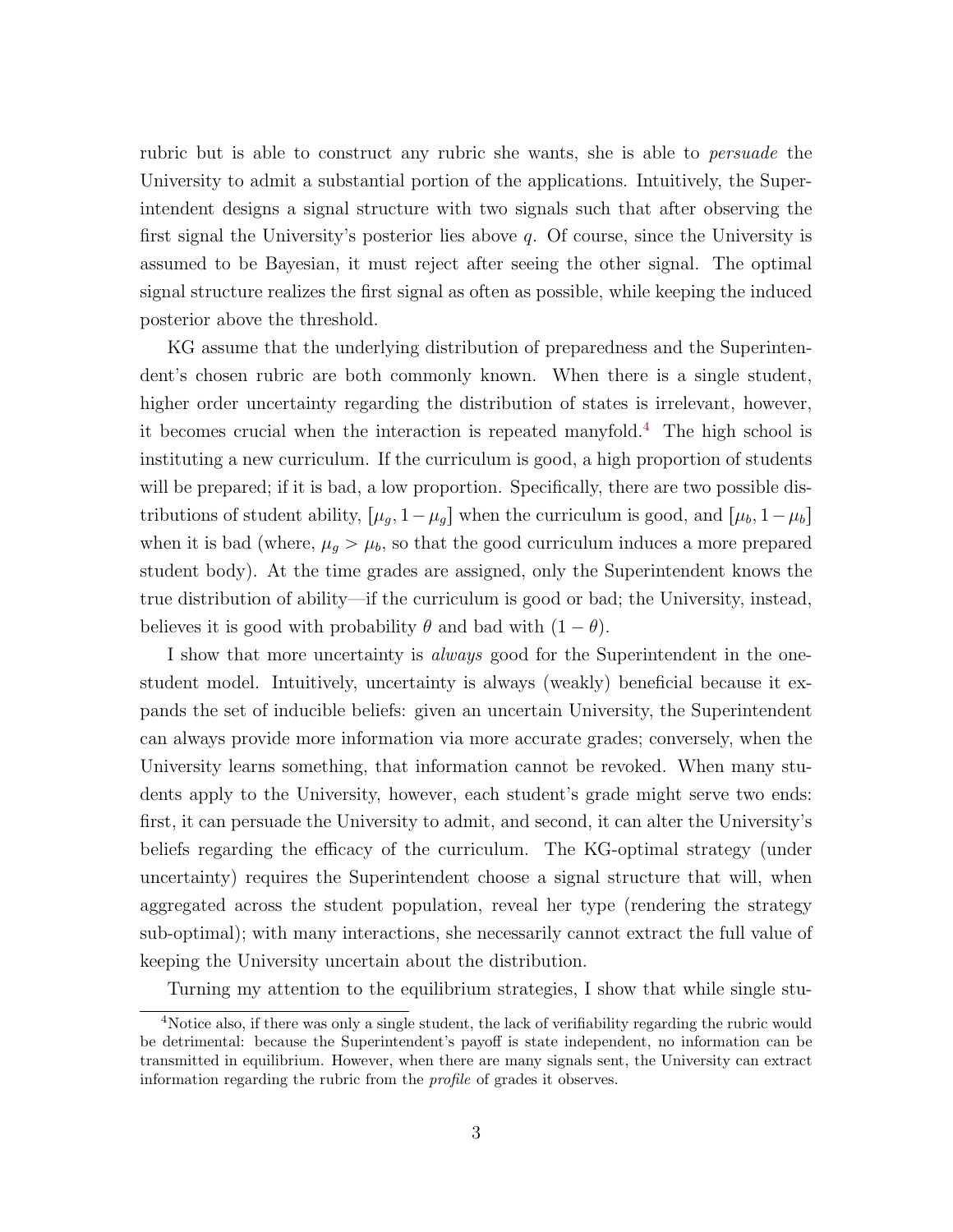dent optimal payoff is not achievable, the gains to keeping the University uncertain are still sufficient to preclude full revelation of the Superintendent's private information. Because the rubric is unverifiable, the Superintendent cannot directly benefit from her private information. Why? If the Superintendent was better off when she observes that the curriculum works, then when she observes that it does not work, she could enact a completely uninformative grading scheme that mimics, in distribution, the policy that she would have instituted had she learn the opposite. The University will (incorrectly) infer from the distribution of applicants' grades that the curriculum works, and treat applicants as such, increasing the Superintendent's payoff. So, the original strategy was not part of an equilibrium.

Further, given that the Superintendent's payoff cannot depend on the information she observes, she cannot tailor the signal structure to the true distribution of student ability; the best she can do is to keep the University uninformed, extracting as much of the rents from uncertainty as possible. Intuitively, if she revealed her type, the above argument dictates that her payoff would be bounded by her payoff had the worst type of curriculum been commonly known. But, this payoff is always achievable without revealing her type, and, furthermore, the additional uncertainty implies a better payoff is attainable. When the Superintendent is privately informed about the curriculum, but unable to credibly relay what she has observed, the University will never learn fully the effectiveness of the curriculum. Nonetheless, while she cannot reveal what she learned about the curriculum, the Superintendent is still able to persuade the University on a student-by-student basis.

Ex-ante Public Commitment. To what extent does ex-ante public commitment assuage the problem, ensuring the equilibrium reveals the distribution over the state? Within this model, I contrast two possibilities: the case where the Superintendent must choose a *rigid* signal structure and when she can choose a *flexible* one. A rigid signal structure is a single Blackwell experiment, a mapping from each realization of the state space to a distribution over signals. A flexible signal structure can depend on the curriculum—that is, a mapping from distributions over the payoff relevant states into Blackwell experiments. The interpretation here is that the Superintendent can publicly commit to a grading rubric before observing student outcomes, but the rubric is flexible so as to take into account what she might learn.<sup>[5](#page-4-0)</sup>

<span id="page-4-0"></span><sup>&</sup>lt;sup>5</sup>For example, a syllabus with a known grading curve. If the students are doing poorly part way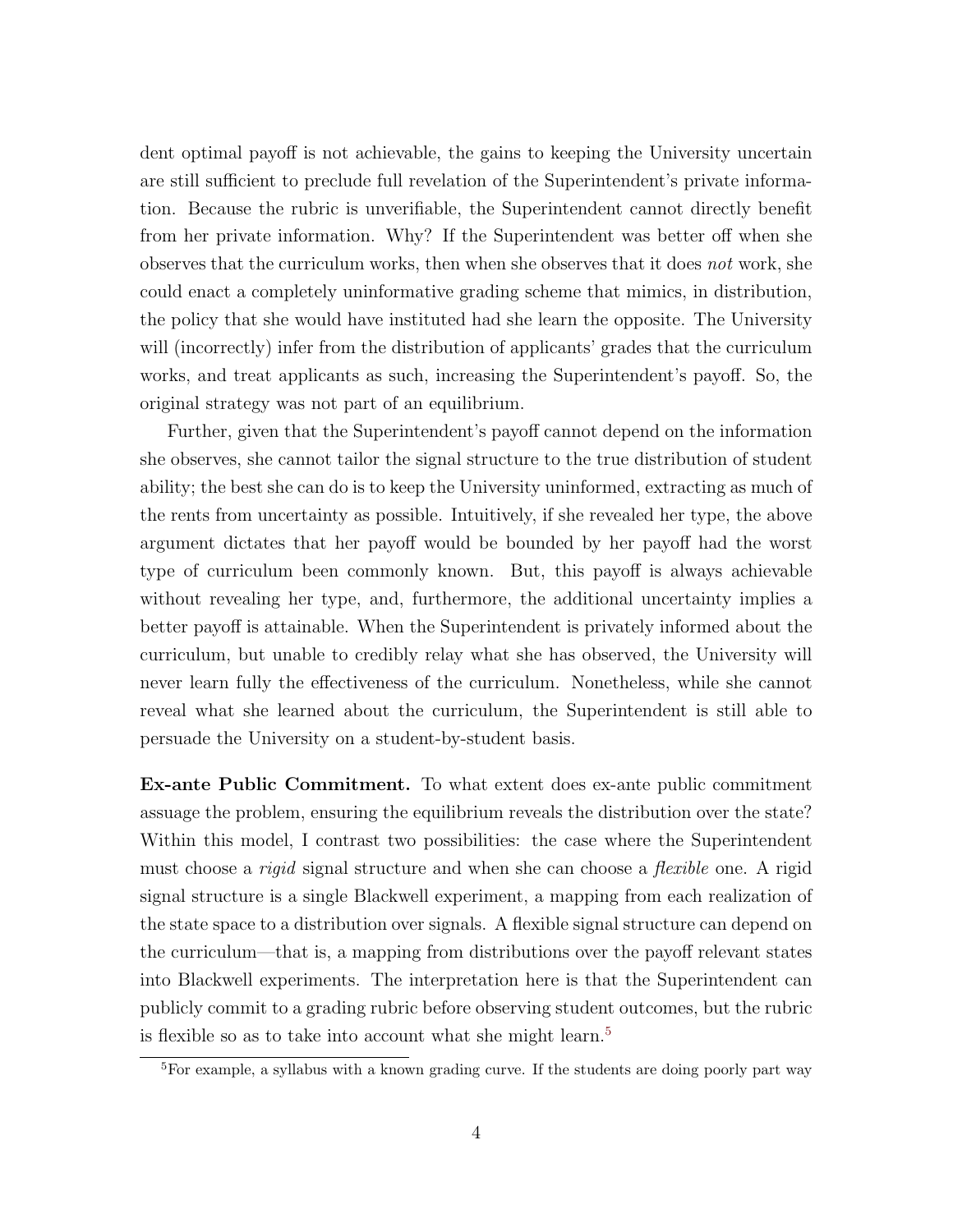Under the restriction to employ rigid signal structures, she cannot extract any of the rents from uncertainty; the Superintendent cannot benefit from persuasion without the University learning if the curriculum was effective. On the other hand, when the Superintendent can employ flexible signal structures, she can capture some of the gains from the University's imprecise knowledge of the distribution. She can choose the rubric in such a way that the distribution of grades does not depend on the curriculum, persuading the University on a student-by-student basis without providing any information about the underlying distribution of student ability. In such circumstances, adding public commitment does not change the resulting equilibrium behavior at all!

So, given flexible rubrics, when does learning take place? The Superintendent keeps the University uninformed when there exist distributions with a very high average student ability (for example, when  $\mu_g \gg q$ ). The intuition is thus. If such a curriculum was revealed by the distribution of grades, the University's perception of the average student would be higher than the threshold for acceptance. But notice, the size of the difference between the University's belief and the threshold (i.e.,  $\mu_q - q$ ; the slack in the beliefs) does not affect the Superintendent's payoff—every student is getting accepted already. But, when the University is uninformed, the *possibility* of the curriculum being very high quality increases the ex-ante perception of the average student, allowing for a more persuasive rubric. Moreover, this is true even if the curriculum is not actually of high quality, because the University still considers it possible. By keeping the University uninformed, the slack in beliefs is not wasted. Hence, learning is less likely when the possible outcomes of the policy change are more extreme.

In the context of evaluating a policy change, the lack of connection between the distribution of grades and the underlying distribution of student ability is a clear normative failure. The above results suggest a remedy. Public pre-commitment is good, but in many circumstances, flexibility in the commitment mechanism erodes the benefit. Of course, there are other normative reasons to desire flexibility—namely, to allow agents to incorporate new information. Hence, my results delineate the tradeoff between these objectives, and expose when flexibility in commitment mechanisms can

through the semester their grades will be inflated. The Superintendent can therefore alter the final grades depending on the distribution of student ability, but must commit to the process (i.e., write the syllabus) before knowing the distribution.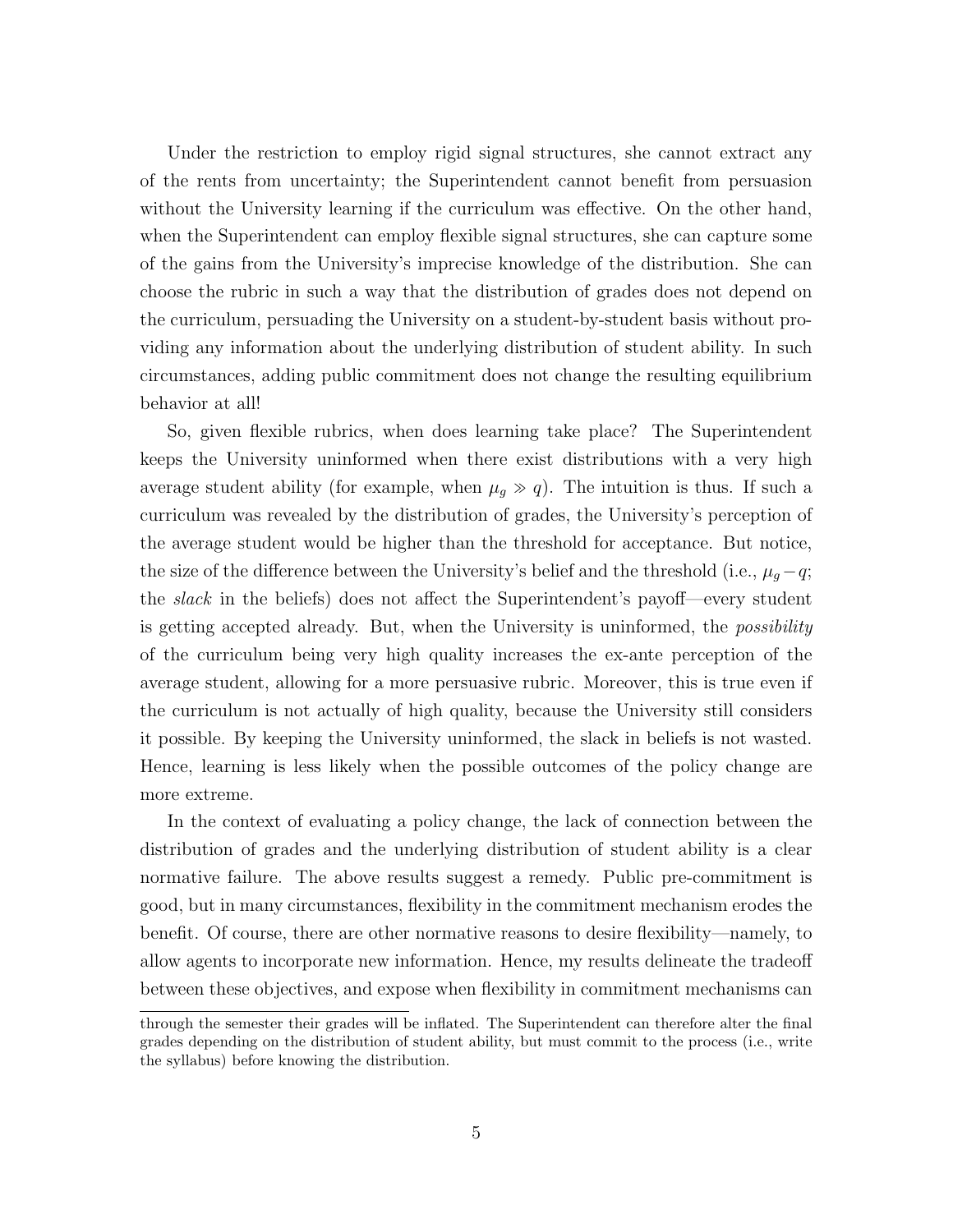be provided without losing the ability to make statistical inference from equilibrium behavior.

Organization. The next section provides survey of relevant literature. Section [3](#page-8-0) introduces the notation and modeling choices of the persuasion game. Equilibrium strategies with private information is found in Section [4.](#page-12-0) Section [5](#page-18-0) discuses the game with public commitment and discusses the optimal strategies for rigid and flexible signal structures. Appendix [A](#page-26-0) contains a numerical representation of the example in the introduction, where the Superintendent's optimal strategy keeps the University uninformed. All proofs are contained in Appendix [B.](#page-29-0)

# 2 Related Literature

The formal economic study of Persuasion, or optimal signal design, began with [Kamenica and Gentzkow](#page-35-0) [\(2011\)](#page-35-0). The authors examined a one shot game wherein a Sender designs (with commitment) an signal structure so as to persuade a Receiver. A fundamental insight of their work is, what  $E[y(2017)$  $E[y(2017)$  terms the *obfuscation principle*: the problem can be greatly simplified, by examining, rather than the space of all signal structures, the space of possible posterior beliefs. In particular, they show the Sender can induce any family of posteriors that integrates back to Receiver's prior belief. [Aumann et al.](#page-35-6) [\(1995\)](#page-35-6) made a mathematically identical observation in the context of dynamic games.

The persuasion paradigm has been extended in a number of direction relevant to this paper. [Ely](#page-35-5) [\(2017\)](#page-35-5) and [Renault et al.](#page-35-7) [\(2014\)](#page-35-7) both examine the case where the Sender observes the evolution of a stochastic process, and wishes to alter the Receiver's dynamic profile of actions. [Ely](#page-35-5) shows, in analogy to the static case, the Sender can induce any (family of) beliefs that (1) integrates to the prior, and (2) evolves according to the known stochastic process at any point addition information is not revealed. Unlike this paper, the both papers assume the underlying stochastic process is commonly known, and that the signal structure is not fixed—that is, can depend on the entire history of realizations. As such, they do not consider what information (about the distribution of the state) is transmitted by optimal disclosure. [Bizzotto et al.](#page-35-8) [\(2016\)](#page-35-8) also study a persuasion model with dynamic components, where the Receiver can delay taking an action in the hope the exogenous arrival of information. [Best and Quigley](#page-35-4) [\(2017\)](#page-35-4) considers a dynamic model of Persuasion which shares much with this paper. Chiefly, the authors relax the assumption that the signal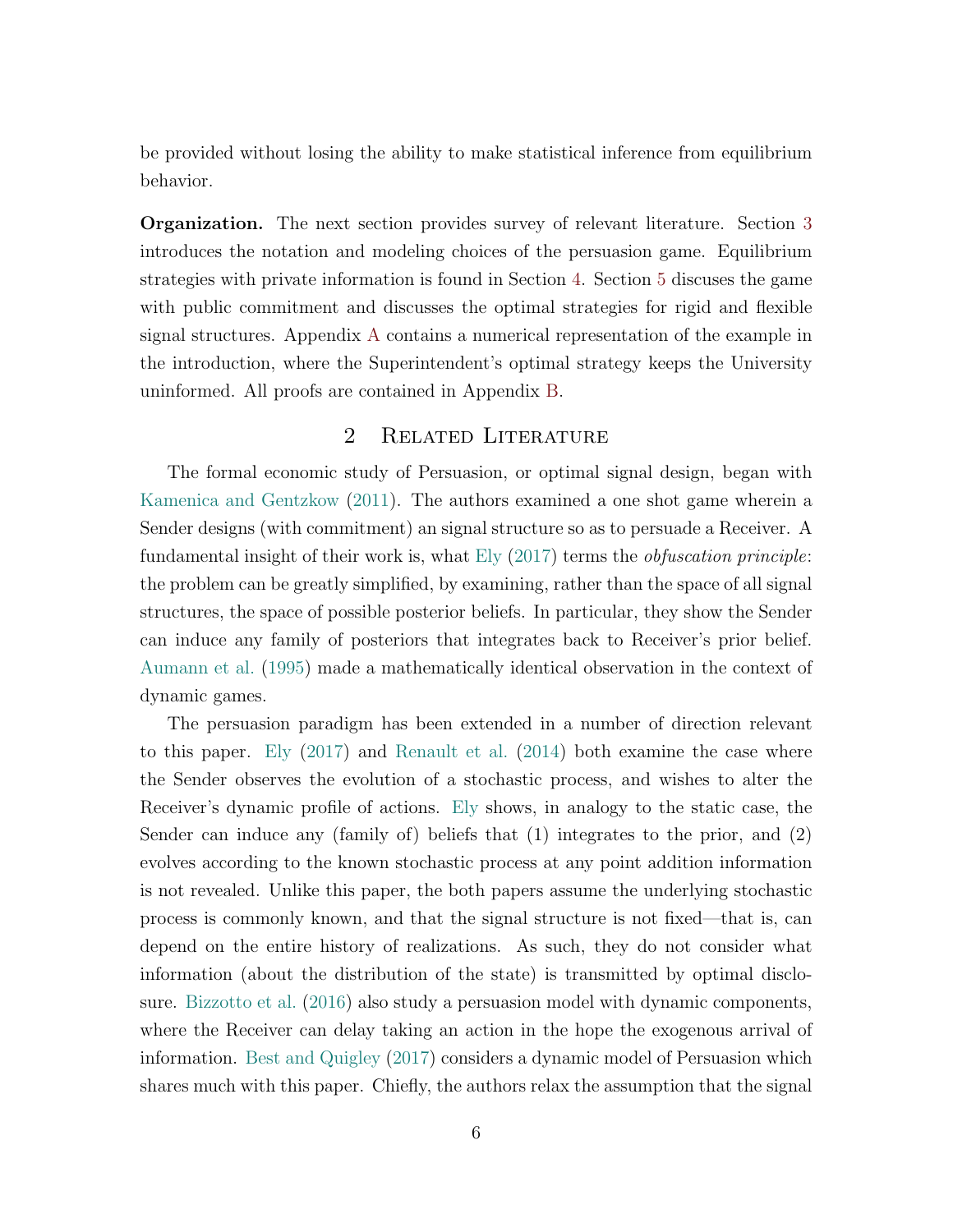structure is publicly committed to, relying on repeated game mechanisms to ensure information transmission. They find that repetitional concerns are not a substitute for ex-ante public commitment, and sentiment that is shared by this paper.

This paper is also related to the literature on persuasion under private information. [Kolotilin et al.](#page-35-1) [\(2015\)](#page-35-1) consider a privately informed Receiver. Interestingly, they show, allowing the Sender to condition the signal structure on a report made by the Receiver (a la mechanism design) does not change the set of feasible outcomes. Here, in contrast, conditional (i.e., flexible) signal structures are, in general, beneficial to the Sender. [Alonso and Camara](#page-35-9) [\(2016\)](#page-35-9) consider the case where the Sender and Receiver have different priors. They show that, generically, the Sender can benefit from persuasion, even when the Receiver's actions is concave in his beliefs.

[Perez-Richet](#page-35-3) [\(2014\)](#page-35-3) analyzes the case where a Sender has private information about her type, which is very much related to the analysis of private-persuasion equilibria. In their paper, like this one, the Sender can condition the signal structure on her type. There, however, the Sender's choice of signal structure is public, and so, would be fully informative of the underlying distribution in a repeated interaction. This increases her commitment power, but also, limits the ability for the sender to capitalize on higher order uncertainty. In a result mirroring Theorem [4.2,](#page-14-0) they show equilibrium conditions constrain the Sender from differentiating her behavior according to the private information she obtains. This is a theme that is evident in [Morris](#page-35-10) [\(2001\)](#page-35-10), in which agents cannot disclose their private information, in equilibrium, for fear of looking biased.

In the model of private information, I assume the Sender can only credibly reveal the distribution of signals, and not the signal structure itself. As such, the model has clear connection with the literature on unverifiable signals, colloquially referred to as "cheap talk," and pioneered by [Crawford and Sobel](#page-35-11) [\(1982\)](#page-35-11). I show, with stateindependent preferences, a privately informed Sender can persuade Receiver in the realization-by-realization, but not the distributional, dimension. [Chakraborty and](#page-35-12) [Harbaugh](#page-35-12) [\(2010\)](#page-35-12), somewhat similarly, find that a privately informed Sender (in a pure cheap talk environment) with state independent preferences can be persuasive if the information is multi-dimensional. [Margaria and Smolin](#page-35-13) [\(2018\)](#page-35-13) show that, when the Sender has state-independent preferences, information can be transmitted in a cheap talk environment by appealing to dynamics. They use repeated game arguments to allow the Receiver to ensure that the Sender's payoff does not depend directly on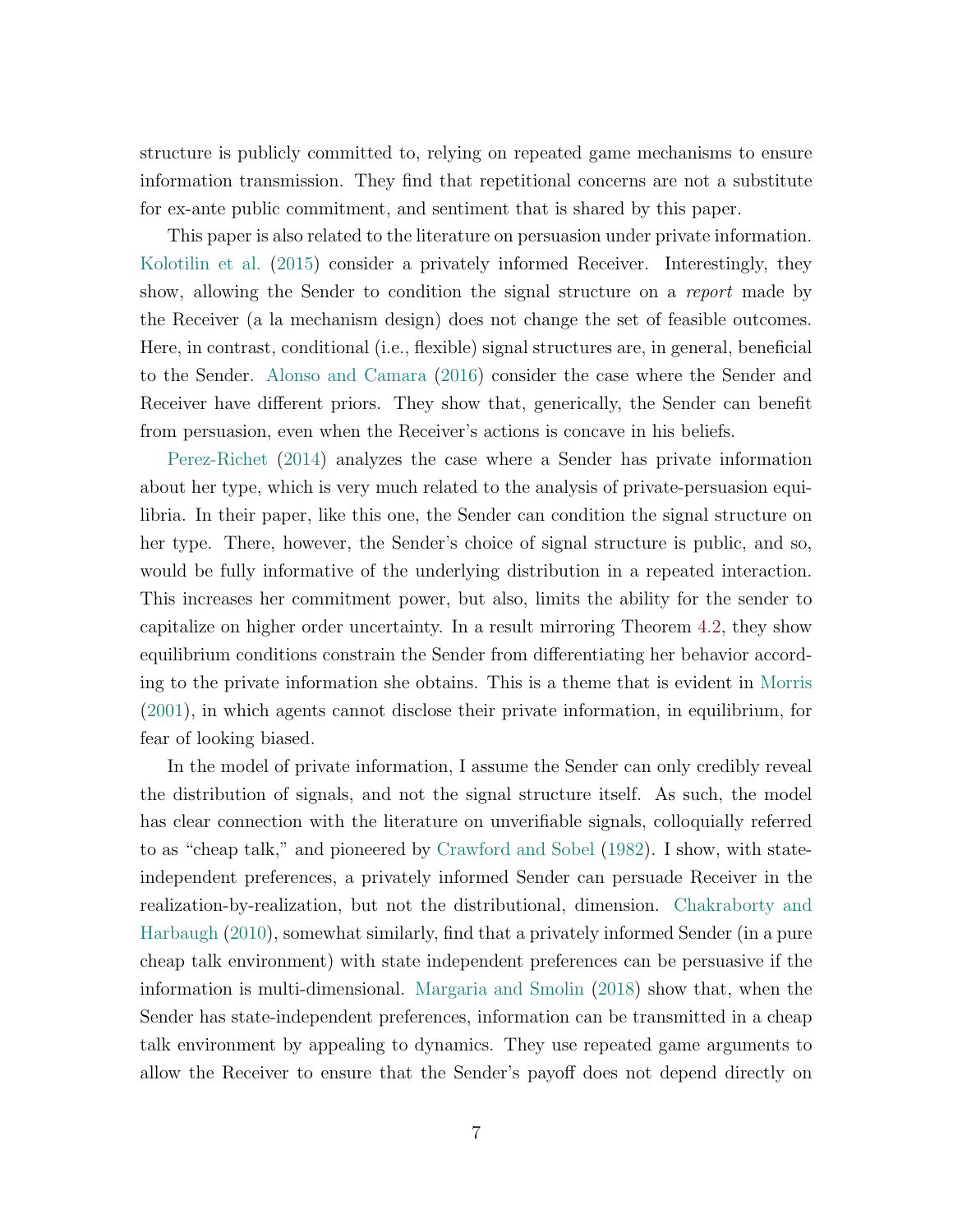<span id="page-8-0"></span>the messages she sends, thus ensuring some level of cooperation, and yielding Pareto optimal payoffs.

## 3 Preliminaries

Players, Strategies, and Payoffs. There are two players, a Sender (she) and a Receiver (he). Let X denote the state space, with x a typical element, and  $\mathcal A$  denote the set of available actions to the Receiver. There exists a true distribution that governs the realization of the state space,  $\mu^* \in \Delta(X)$ .<sup>[6](#page-8-1)</sup> Let  $\theta \in \Delta(\Delta(X))$  denote the commonly known ex-ante belief regarding the true profile, and assume  $\theta$  has finite support. Let  $D = \text{supp}(\theta)$  denote the set of ex-ante possible distributions over X. It will be helpful to define notation for the average distribution over  $X$ , given the ex-ante beliefs:  $\mu^{prior} = \sum_D \mu \cdot \theta(\mu)$ . Timing is as follows. (1) the Sender privately observes  $\mu^*$ . (2) The Sender privately chooses a signal structure. (3) the Receiver observes the profile of signals and chooses an action for each signal  $a : \mathcal{S} \mapsto \mathcal{A}$ .

A signal structure is a pair,  $\langle S, e: X \to \Delta(S) \rangle$ , with the interpretation that  $e(s|x)$ is the probability of seeing signal  $s \in S$  when the underlying realization is x. Let  $\mathcal E$ denote the set of all experiments. It is natural to think of a pair  $(\mu, e)$  as a distribution over  $X \times S$  (where it is understood that S is the signal space associated to e). Indeed,  $(\mu, e)$  induces  $\sigma^{(\mu,e)} \in \Delta(X \times S)$  defined by the following:

$$
\sigma^{(\mu,e)}(x,s) = \mu(x)e(s|x). \tag{3.1}
$$

When the underlying distribution over X is given by  $\mu$ , and the Sender chooses  $e \in \mathcal{E}$ , the Receiver observes  $\text{marg}_S \sigma^{(\mu,e)}$ , denoted by  $\gamma^{(\mu,e)} \in \Delta(S)$ .<sup>[7](#page-8-2)</sup>

I assume the per-realization utility index is given by  $u_S : A \to \mathbb{R}$  and  $u_R$ :  $A \times X \to \mathbb{R}$ , for Sender and Receiver, respectively. Notice that Sender's payoff depends only on the action taken, and not the state. Both players maximize there average payoffs over the profile of realizations, and are assumed not to deviate on measure zero sets. Therefore, if after observing the profile of signals, and conditional on signal  $s \in S$ , the Receiver holds the posterior belief  $\mu \in \Delta(X)$ , then  $a(s)$  will on signar  $s \in D$ , the receiver holds the posterior benefit  $\mu \in \Delta(X)$ , then  $u(s)$  will<br>maximize  $\sum_{x \in X} u_R(\cdot, x) \mu(x)$ . Let  $\mathcal{A}(\mu)$  denote the set of maximizers. Following KG, I assume that when indifferent the Receiver maximizes the Sender's payoff. Therefore,

<span id="page-8-1"></span><sup>&</sup>lt;sup>6</sup>Given a measure space  $(P, \mathcal{F})$ , let  $\Delta(P)$  denote the set of distributions thereon. When P is discrete it is assumed  $\mathcal{F} = 2^P$ .

<span id="page-8-2"></span><sup>&</sup>lt;sup>7</sup>A remark on notation:  $\mu$ 's will always be used for distributions over X,  $\gamma$ 's for distributions over S, and  $\sigma$ 's over  $S \times X$ .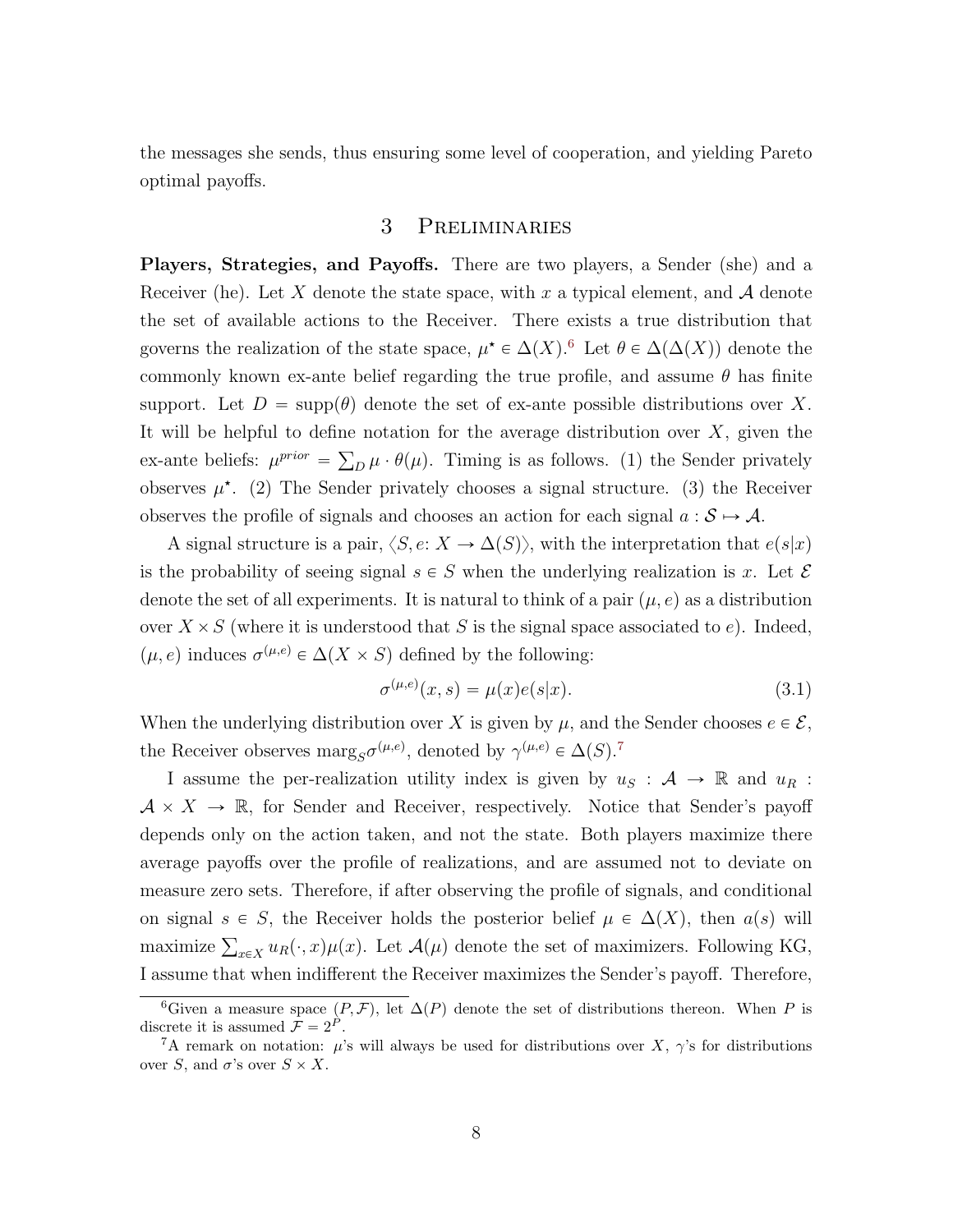as in KG we can denote by  $\hat{v} : \Delta(X) \to \mathbb{R}$  as  $\hat{v}(\mu) = \max_{a \in \mathcal{A}(\mu)} u_S(a)$ . This is the per-realization value to the Sender of inducing the belief  $\mu \in \Delta(X)$ .

In what follows, we will examine the Sender's benefit to persuasion and the optimal signal structure both in the general case described above and the more simple *threshold* environment.

**Definition.** We say that a persuasion game is a **threshold environment**, with threshold  $q \in (0, 1),$  if  $X = \{x_h, x_l\}, \mathcal{A} = \{A, R\}$  and utilities are such that  $\mathcal{A}(\mu) = \{A\}$ for all  $\mu > q$  and  $\mathcal{A}(\mu) = \{R\}$  for all  $\mu < q$ , where  $\mu \in \Delta(X)$  is identified with  $\mu(x_h)$ , and  $u_S(A) > u_S(R)$ .

In threshold environments, there are two states and two actions. The Receiver has preferences such that she wishes to align her action with the state of the world in each realization—if she knew with certainty the realization was  $x_h$  her unique strategy would be to choose action A, and if the state was  $x_l$ , choose action R. Being an expected utility maximizer, this indicates that the existence of some threshold belief q, such that if her belief the state is  $x_h$  is greater than q she will choose action A and if it is less than  $q$ , she will choose  $R$ . The Sender on the other hand, always prefers the action A to be chosen. Hence, her objective is to send signals that maximize the probability the Receivers belief is above q. Threshold environments capture a multitude of interesting persuasion environments: for example, a college deciding whether to accept a student based on her grades, an investor choosing to buy a security in light of a prospectus, a Judge arbitrating a case based on evidence, etc.

The Baseline Case: A Single Realization. I begin the analysis by examining how the Sender might benefit from the Receiver's uncertainty about the underlying distribution if there was only a single realization. This will introduce notation regarding the KG strategies and payoffs, useful for later analysis. Also, this is the simplest environment in which the tension between persuasion and learning is evident. As such, the observations made in the one-realization model will help illuminate how distributional uncertainty changes the standard persuasion environment and will be useful in understanding strategies over profiles of states.

Because there is only one signal sent, I must also assume here, as in KG, that the Sender publicly commits to a signal structure (in other words, that the Receiver observers the Sender's action). If this was not the case, signals would not be credible and only babbling equilibria would persist. First, to establish notation assume  $|D| =$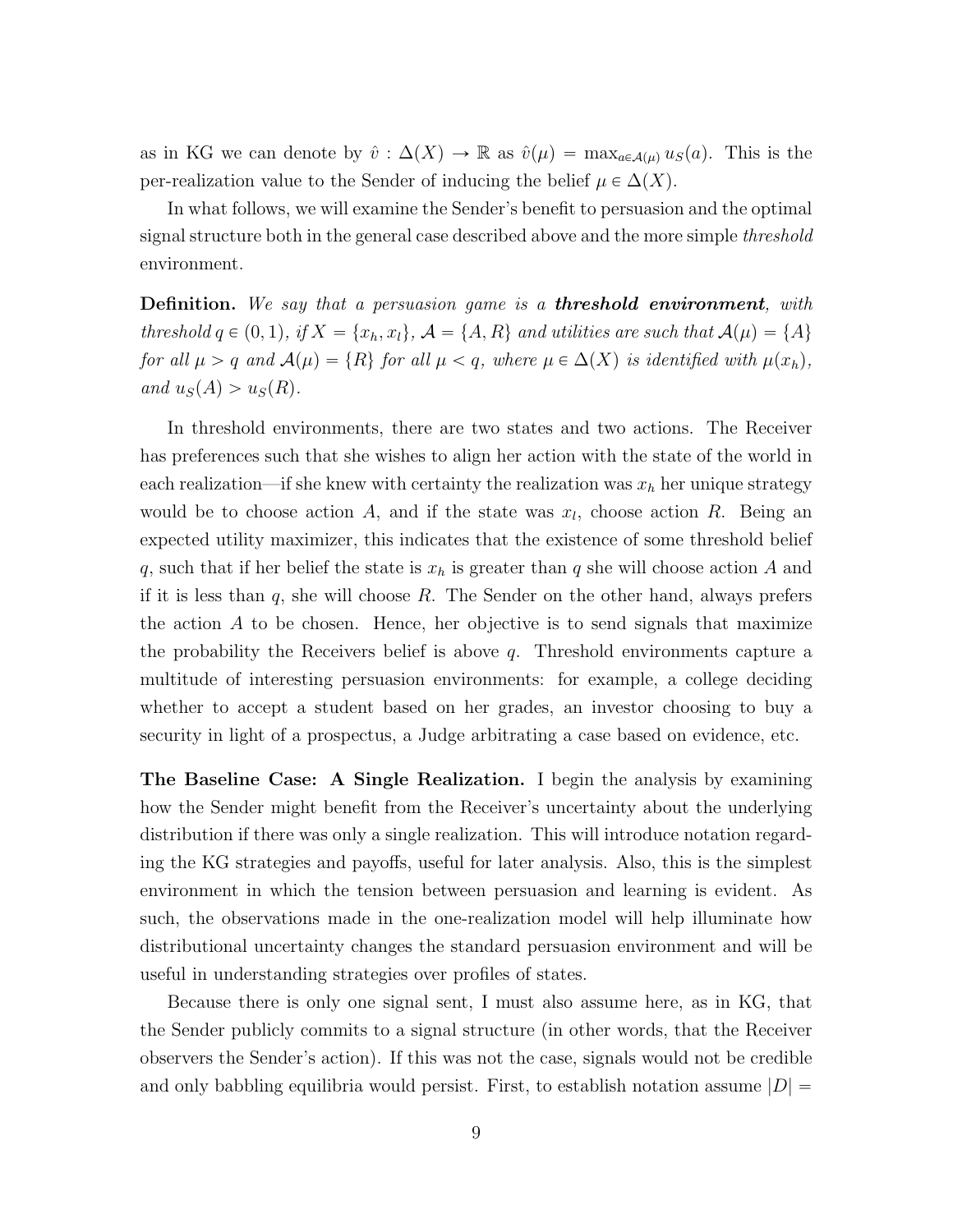1, so that  $\mu^*$  is commonly known. This is exactly the KG setup: given a the Sender's choice,  $e \in \mathcal{E}$ , the Receivers belief must be  $\sigma^{(\mu^*,e)}$ . Therefore, the optimal signal structure is defined by the following.

**Definition.** Denote by  $e^{KG}(\mu)$ , the equilibrium strategy of the Sender in the onerealization game with a commonly known distribution  $\mu$ . Then  $e^{KG}(\mu)$  solves

<span id="page-10-1"></span>
$$
\max_{e \in \mathcal{E}} \sum_{s \in S} \hat{v}\big(\sigma^{(\mu^\star, e)}(\cdot | s)\big) \gamma^{(\mu^\star, e)}(s). \tag{3.2}
$$

As in KG, define  $V(\mu)$  to be the concave closure of  $\hat{v}$ . That is  $V(\mu) = \sup\{z \in$  $\mathbb{R}(\mu, z) \in \text{co}(\hat{v})\},\$  where  $\text{co}(\hat{v})$  is the convex hull of the graph of  $\hat{v}(\mu)$ .

**Remark 3.1** [\(Kamenica and Gentzkow](#page-35-0) [\(2011\)](#page-35-0)). In a one-realization game with commonly known distribution  $\mu$ , the Senders equilibrium payoff is  $V(\mu)$ , so that the Sender benefits from persuasion whenever  $V(\mu) > \hat{v}(\mu)$ . Moreover, if  $\hat{v}$  is globally strictly concave then  $e^{KG}(\mu)$  is the uninformative signal for all  $\mu$  and if  $\hat{v}$  is globally strictly convex then  $e^{KG}(\mu)$  is the informative signal for all  $\mu$ .

We can now turn our attention to the case with distributional uncertainty. Abstracting away from private information (and thereby absolving myself of having to deal with off path beliefs until the next section), we can ask, would the Sender prefer the information about the distribution be revealed or not? That is, would she prefer to make a decision according to  $\mu^{prior}$  or separate decisions according to each  $\mu \in D$ ?

<span id="page-10-0"></span>**Theorem 3.2.** The Sender's always does better when the true distribution is uncertain. When  $\hat{v}$  is not strictly convex over D, she does strictly better.

Proof. [In appendix](#page-29-1) [B.](#page-29-0)

The above theorem is a direct application of Jensen's Inequality; see Figures [1](#page-11-0) and [2.](#page-11-1) While in some sense Theorem [3.2](#page-10-0) is auxiliary to the main analysis, it allows us to understand when there is a tradeoff between current period persuasion and controlling the information flow to maximize the continuation value. Indeed, when  $\hat{v}$  is globally strictly concave, then  $V = \hat{v}$ . KG point out that in this case, the sender does not benefit from persuasion, and therefore, the optimal signal is complete noise, and so, no learning will take place. Therefore, when  $\hat{v}$  is concave, there is no tension between the incentive to persuade and the incentive to control the flow of information. Moreover, if  $\hat{v}$  globally strictly convex, then V is linear, and the expected utility maximizing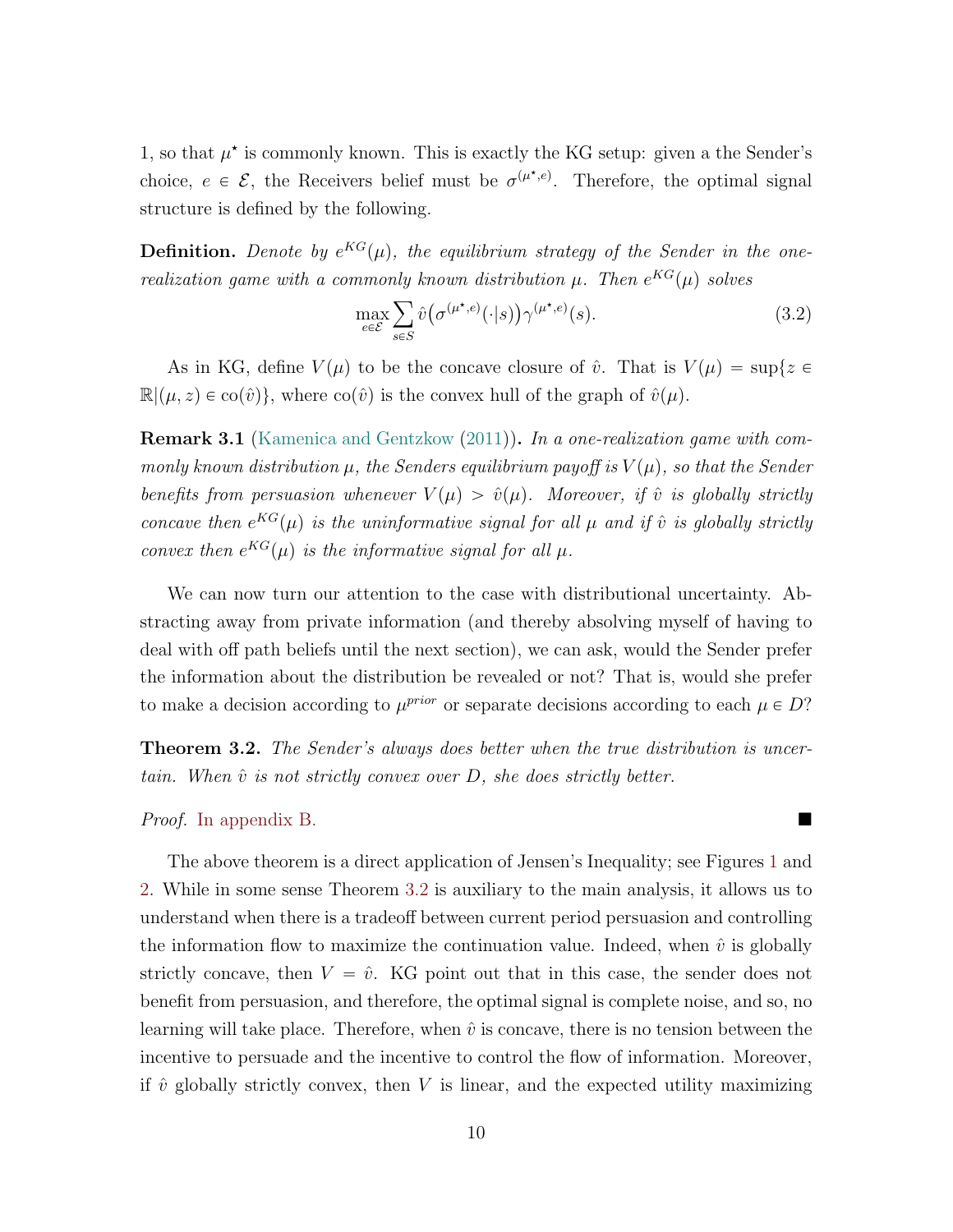

<span id="page-11-0"></span>Figure 1: A plot of V where X has two states and  $\Delta(X)$  is identified with [0, 1]. The black curve is  $\hat{v}$ . The red curve is V. If the receiver believes the true distribution is μ with probability θ, then her prior on X is  $θμ + (1 - θ)μ'$ . Ex-ante, the Sender does better when the Receiver's belief is  $\theta \mu + (1 - \theta) \mu'$  then when there is an  $\theta$  chance the belief is  $\mu$  and a  $(1 - \theta)$  chance it is  $\mu'$ . The value of the later is represented by the dashed line.



<span id="page-11-1"></span>Figure 2: A plot of  $V$  in a threshold environment. The dashed line, representing the expected value if the distribution was revealed, lies below  $V$  if and only if it intercepts both of the two piecewise linear sections of  $V$ .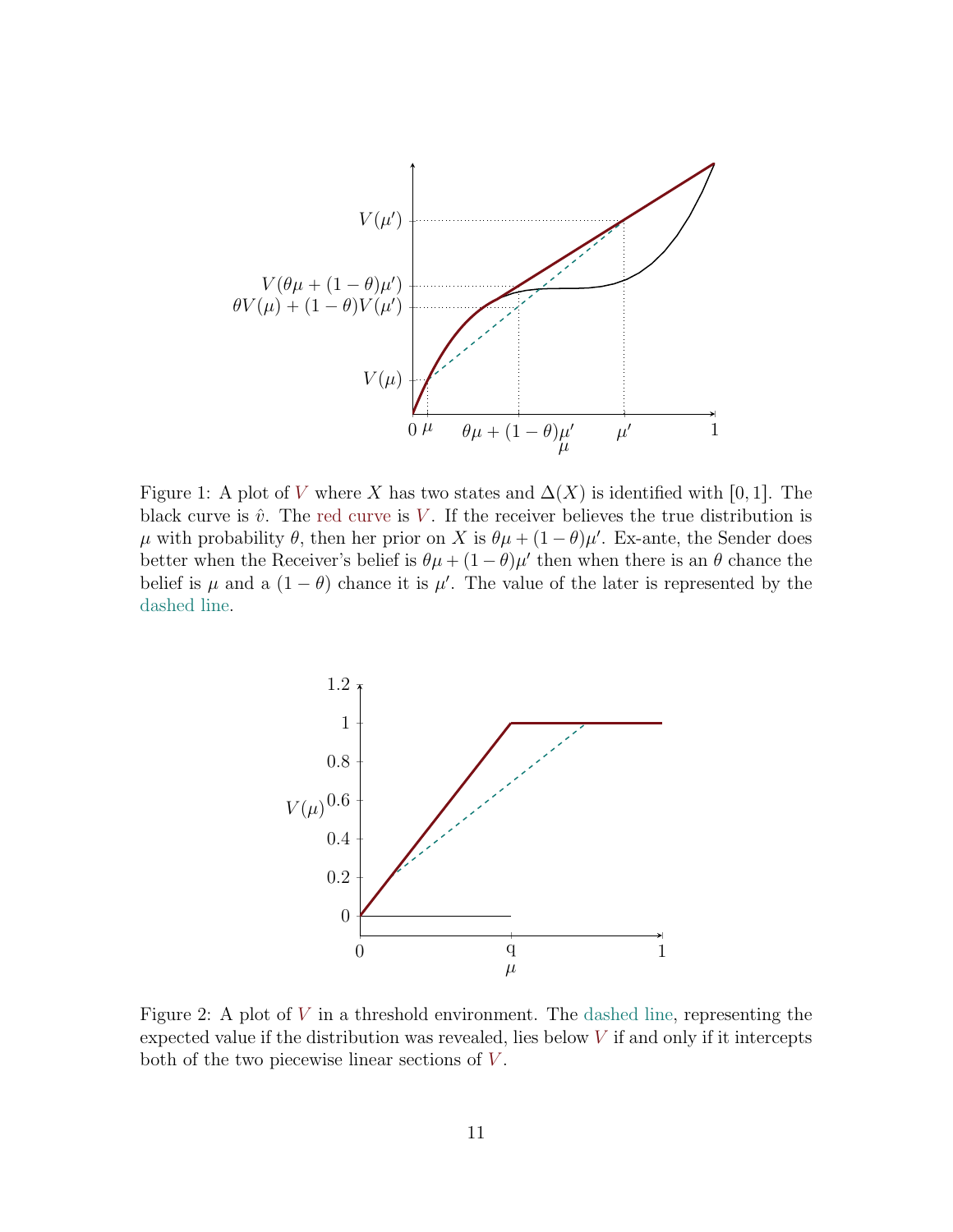Sender has no incentive to control the flow of information—again the tension between persuasion and higher-order information revelation is muted.

**Remark 3.3.** In a one shot game in a q-threshold environment, the Sender is strictly better off when the true distribution is not revealed if and only if there exists an  $\mu, \mu' \in D$  such that  $\mu < q < \mu'$ .

In a Threshold environment, when all possible distributions are above the threshold, the Sender has no need for persuasion, since the Receiver chooses the action A without additional information. On the other hand, when all possible distributions lie below the threshold, then the payoff to the Sender is linearly related to probability of  $x_h$ . In either case, revealing the state has no effect on the Sender's expected payoff. On the other hand, when there are possible distributions such that  $\mu < q < \mu'$ , then there is *slack* in the problem that benefits the Sender. That is to say,  $\mu'$  realizes  $x_h$ more than is necessary to get the Receiver to choose  $A$ . When there is distributional uncertainty, this additional probability on  $x<sub>h</sub>$  gets mixed in with the other distributions, making it easier to persuade the Receiver to take action A. If the distribution is revealed, the additional realizations of  $x<sub>h</sub>$  do not make the persuasion problem any easier, and so do not increase the Sender's payoff. This is most easily seen when  $\mu = 0$ and  $\mu' = 1$  and  $\theta(\mu') > q$ , so the Receiver takes action A with probability 1 (under a completely uninformative signal). However, under revelation, the Receiver only takes action A if the true distribution was  $\mu'$ .

## <span id="page-12-0"></span>4 Equilibrium Strategies Under Private Information

With the above ideas in place, we can now consider the full model. Recall the timing and strategies of the game: (1) the Sender privately observes  $\mu^* \in D$ . (2) The Sender chooses (privately, and so, without commitment) a signal structure  $e \in \mathcal{E}$ . (3) The Receiver observes the profile of signals,  $\text{marg}_{S} \sigma^{(\mu^*, e)}$ , updates his beliefs, and chooses an action for each signal  $a : \mathcal{S} \mapsto \mathcal{A}$ . Because the Sender can condition her action of her private information, her strategy must dictate her action for each possible piece of information she might observe.

**Definition.** A **strategy** for the Sender is a mapping  $r : D \to \mathcal{E}$ .

We write  $\sigma^{(\mu,r)}$  rather than  $\sigma^{(\mu,r(\mu))}$  when it is not confusing to do so.

Equilibrium and Learning. Notice, because the Sender has private information, the Receiver's beliefs are not fixed as they are in the KG baseline case described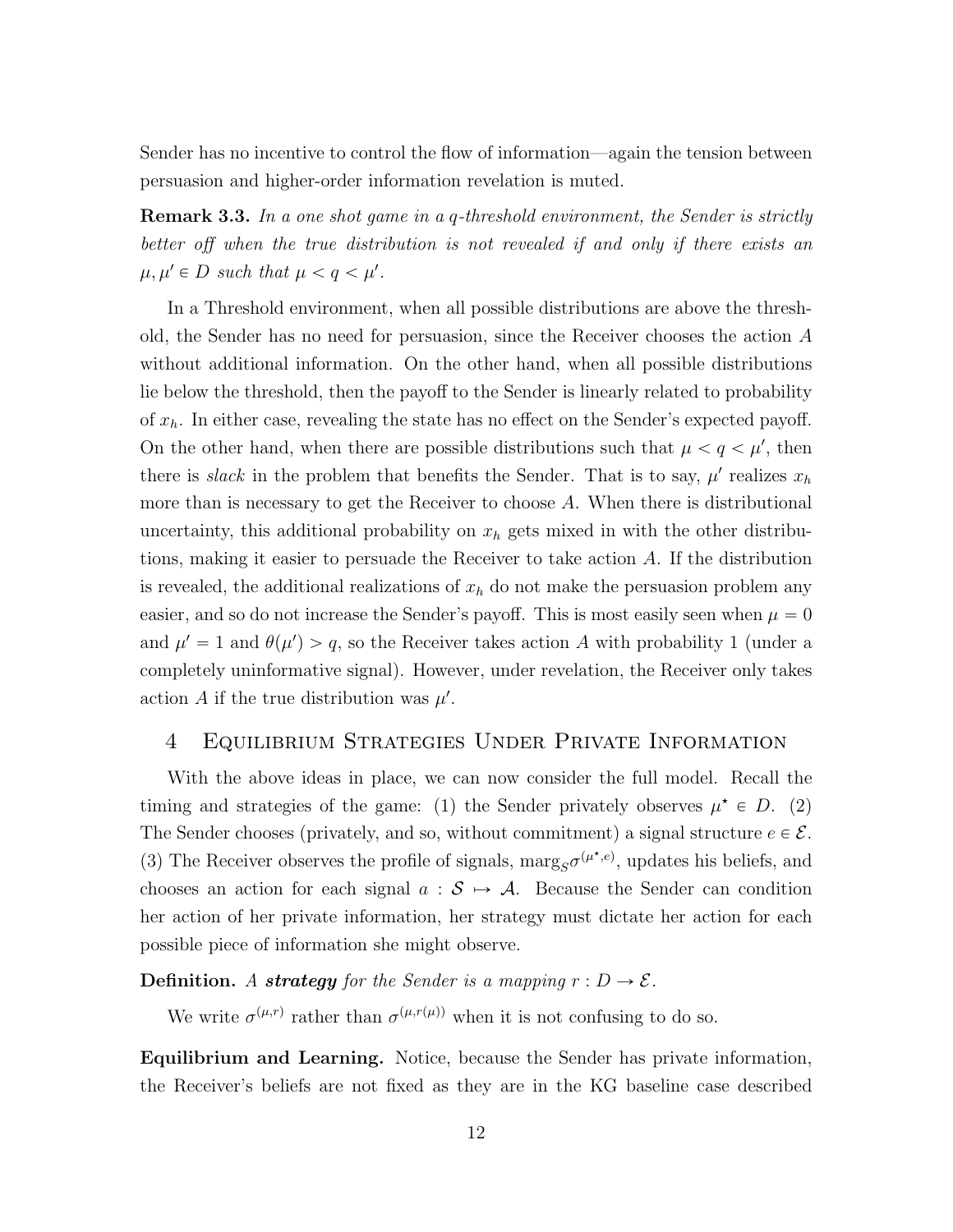above. The Receiver cannot distinguish between two different distributions over  $X$  if the resulting profile of equilibrium signals does not differ.

**Definition.** Call  $(\mu, e)$  and  $(\mu', e')$  **s-equivalent**, denoted  $(\mu, e) \stackrel{\text{g}}{\sim} (\mu', e')$ , whenever  $\text{marg}_S \sigma^{(\mu,e)} = \text{marg}_S \sigma^{(\mu',e')}.$ 

Therefore, each equilibrium strategy, r, induces a partition of D,  $\mathcal{P}(r)$ , where  $\{\mu, \mu'\}\subseteq P \in \mathcal{P}(r)$  if  $(\mu, r(\mu)) \stackrel{s}{\sim} (\mu', r(\mu'))$ . For example, if the Receiver always learns the true distribution, then  $P(r) = D$ , if he never learns  $P(r) = \{D\}$ . For each  $P \in \mathcal{P}(r)$ , identify P with the distribution it induces as an interim belief

$$
\sigma^{(P,r)} = \sum_{\mu \in P} \sigma^{(\mu, r(\mu))} \cdot \theta(\mu), \qquad (4.1)
$$

and define  $\gamma^{(P,r)}$  as the marginal on S. Notice that  $\gamma^{(P,r)} = \gamma^{(\mu,r)}$  for any  $\mu \in P$ .

Given the Sender's strategy,  $r: D \to \mathcal{E}$ , and the observed (marginal) distribution over signals,  $\gamma \in \Delta(S)$ , the Receiver's equilibrium beliefs must be correct. Let  $D(r,\gamma) = {\mu \in D | \text{marg}_{S} \sigma^{(\mu,r)} = \gamma }$ . That is,  $D(r,\gamma)$  is the set of distributions such that, given the equilibrium strategy r, the induced distribution of signals is  $\gamma$ . So, if  $D(r, \gamma)$  is non-empty, then the marginal distribution was possible given the equilibrium strategy and  $D(r, \gamma) \in \mathcal{P}(r)$ . Therefore, in equilibrium, the Receiver's beliefs must be derived via Bayes' rule:

<span id="page-13-1"></span><span id="page-13-0"></span>
$$
\sigma^{\gamma} = \sum_{\mu \in D(r,\gamma)} \sigma^{(\mu,r)} \cdot \theta(\mu). \tag{4.2}
$$

If, on the other hand,  $D(r, \gamma)$  is empty, then a deviation has taken place, and the Receivers beliefs are restricted only by consistency with the objective information:

$$
\mathrm{marg}_{S}\sigma^{\gamma} = \gamma \text{ and } \mathrm{marg}_{X}\sigma^{\gamma} \in \mathrm{co}(D). \tag{4.3}
$$

The first condition of [4.3](#page-13-0) states that the Reciver's belief over the signals is the observed profile signals; the second condition states that his beliefs about the distribution of the state space is still given by some second order belief over D.

Definition. A private information distributional persuasion equilibrium (PI-DPE) is a pair  $\langle r^*, \{\sigma^{\gamma}\}_{\gamma \in \Delta(S)}\rangle$ , where  $r^*: D \to \mathcal{E}$  is the Sender's strategy, and  $\{\sigma^{\gamma}\}_{\gamma \in \Delta(S)}$  is the Receiver's beliefs indexed by the publicly known distribution over signals, such that:

(i) Beliefs satisfy  $(4.2)$  and  $(4.3)$ , and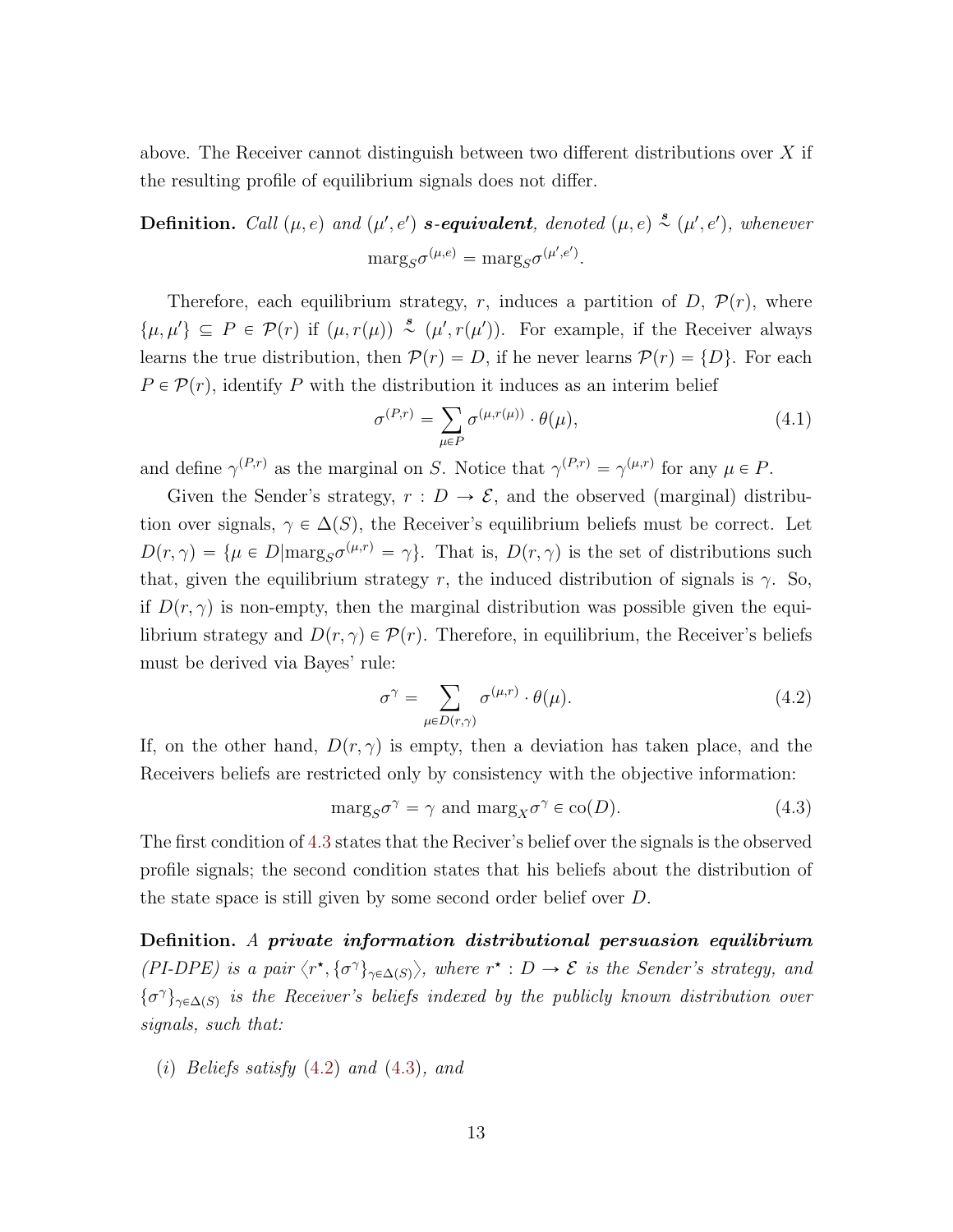$(ii)$  The Sender's strategy maximizes

<span id="page-14-1"></span>
$$
U(r|\mu) = \sum_{s \in S} \hat{v}(\sigma^{\gamma}(\cdot|s))\gamma(s), \qquad (4.4)
$$

for each  $\mu \in D$ , where  $\gamma = \text{marg}_S \sigma^{(\mu,r)}$ .

The definition of an equilibrium, as before, takes as given that the Receiver statically optimizes his payoff, given his realization-by-realization beliefs (this is implicit in the use of  $\hat{v}$ ).

Equilibrium Strategies. A first observation: without private information about the distribution, the fact that there are many persuasion interactions does not affect predictions at all.

**Proposition 4.1.** When  $|D| = 1$ ,  $r^* : \mu \mapsto e^{KG}(\mu)$  is the Sender's preferred PI-DPE.

This follows from the fact that beliefs are fully restricted in such a model, and therefore, [\(4.4\)](#page-14-1) reduces exactly to [\(3.2\)](#page-10-1) which dictates the value of a strategy in the KG one-realization game.

With private information, on the other hand, beliefs are induced by equilibrium strategies, so, deviations are not necessarily detectable. Specifically, if the Sender deviates is such a way that the induced distribution over signals was ex-ante possible (i.e., if the Sender had learned a different piece of private information), then the Receiver's beliefs after the deviation will be incorrect. The above observation—that the Sender, after seeing any  $\mu \in \Delta$ , can deviate so as to effect any belief that was exante possible given the equilibrium strategy—implies that there can be no separating equilibria in which, for different distributions of signals, the Sender receives a different payoff.

<span id="page-14-0"></span>**Theorem 4.2.** Let  $\langle r^*, \{\sigma^{\gamma}\}_{\gamma \in \Delta(S)}\rangle$  denote a PI-DPE. Then  $U(r^*|\mu) = U(r^*|\mu')$  for all  $\mu, \mu' \in D$ .

#### Proof. [In appendix](#page-29-2) [B.](#page-29-0)

Theorem [4.2](#page-14-0) is somewhat counterintuitive at first glance. The Sender's observation of the underlying distribution,  $\mu^*$ , *before* choosing the signal structure—i.e., her private information—presumably affords her the ability to signal to the Receiver that distribution is favorable. However, Theorem [4.2](#page-14-0) states that this in never possible; the Sender cannot capitalize on having observed good information.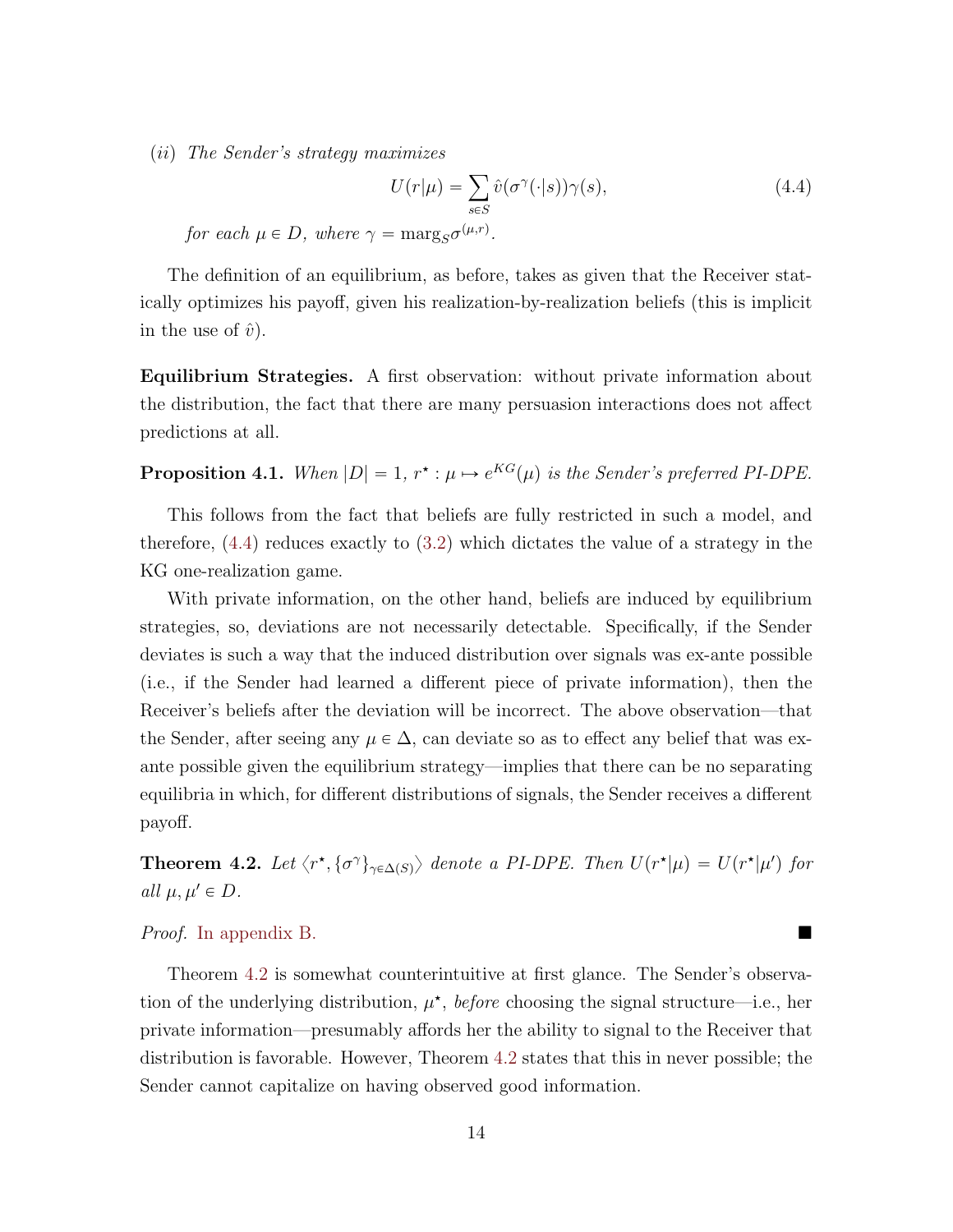Upon reflection, the state of affairs is the classical problem of non-credible signaling: if the Sender's payoff did depend on her private information, say,  $U(r|\mu)$  $U(r|\mu')$ . Then it must be that the Receiver's behavior is different under  $\mu$  than  $\mu'$ , which in turn implies that,  $\gamma^{(\mu,r)} \neq \gamma^{(\mu',r)}$ . But the Sender, after observing  $\mu'$ , can choose a completely uninformative signal structure with distribution  $\gamma^{(\mu,r)}$ . Under this distribution over S, the Receiver behaves as if the signal structure was  $r(\mu)$ , and therefore the Sender's payoff is  $U(r|\mu)$ . So this is an effective deviation to r, a contradiction to it being an equilibrium.

Given the restrictions Theorem [4.2](#page-14-0) placed on the Sender's equilibrium strategies, a full characterization comes easily. Towards this, for any  $\gamma \in \Delta(S)$  let  $\Sigma(\gamma) \subset \Delta(X \times S)$ denote the set of joint distributions that satisfy [\(4.3\)](#page-13-0).

<span id="page-15-0"></span>**Theorem 4.3.** Let  $r : D \to \mathcal{E}$ . The following are equivalent

1. There exists some U<sup>\*</sup> such that  $U(r|\mu) = U^*$  for all  $\mu \in D$ , and for each  $\gamma \in \Delta(S)$ ,

<span id="page-15-2"></span>
$$
\min_{\sigma \in \Sigma(\gamma)} \sum_{S} \hat{v}(\sigma(\cdot|s)) \gamma(s) \leq U^*.
$$
\n(4.5)

2. There exists a set of beliefs  $\{\sigma^{\gamma}\}_{\gamma \in \Delta(S)}$ , such that  $\langle r, \{\sigma^{\gamma}\}_{\gamma \in \Delta(S)}\rangle$  is a PI-DPE.

Proof. [In appendix](#page-30-0) [B.](#page-29-0)

In other words, the fact that the Sender's payoff does not depend on the private information (and of course, that the payoff is high enough that it cannot be beneficial to have the Receiver hold any other belief ) completely characterizes equilibrium strategies. Notice also that a babbling equilibrium, where signals are completely uninformative, clearly satisfies the requirements, and therefore, existence is no issue.

While Theorem [4.3](#page-15-0) is not inherently surprising, given the game theoretic literature on signaling, it provides clear limits on what kind on information can be transmitted by equilibrium strategies. Indeed, the dictate that the Sender's payoff is constant, in many situations, is sufficient to show the equilibrium strategy precludes full learning.

<span id="page-15-1"></span>**Theorem 4.4.** Assume  $D$  can be ordered according to first order stochastic dominance (with respect to  $\hat{v}(\cdot)$ ) and let  $v(\cdot)$  be monotone in each dimension of  $\mu$ . Then in the Sender's preferred PI-DPE,  $\langle r^*, \{\sigma^{\gamma}\}_{\gamma \in \Delta(S)} \rangle$ ,  $P(r^*) \neq D$ .

Proof. [In appendix](#page-30-1) [B.](#page-29-0)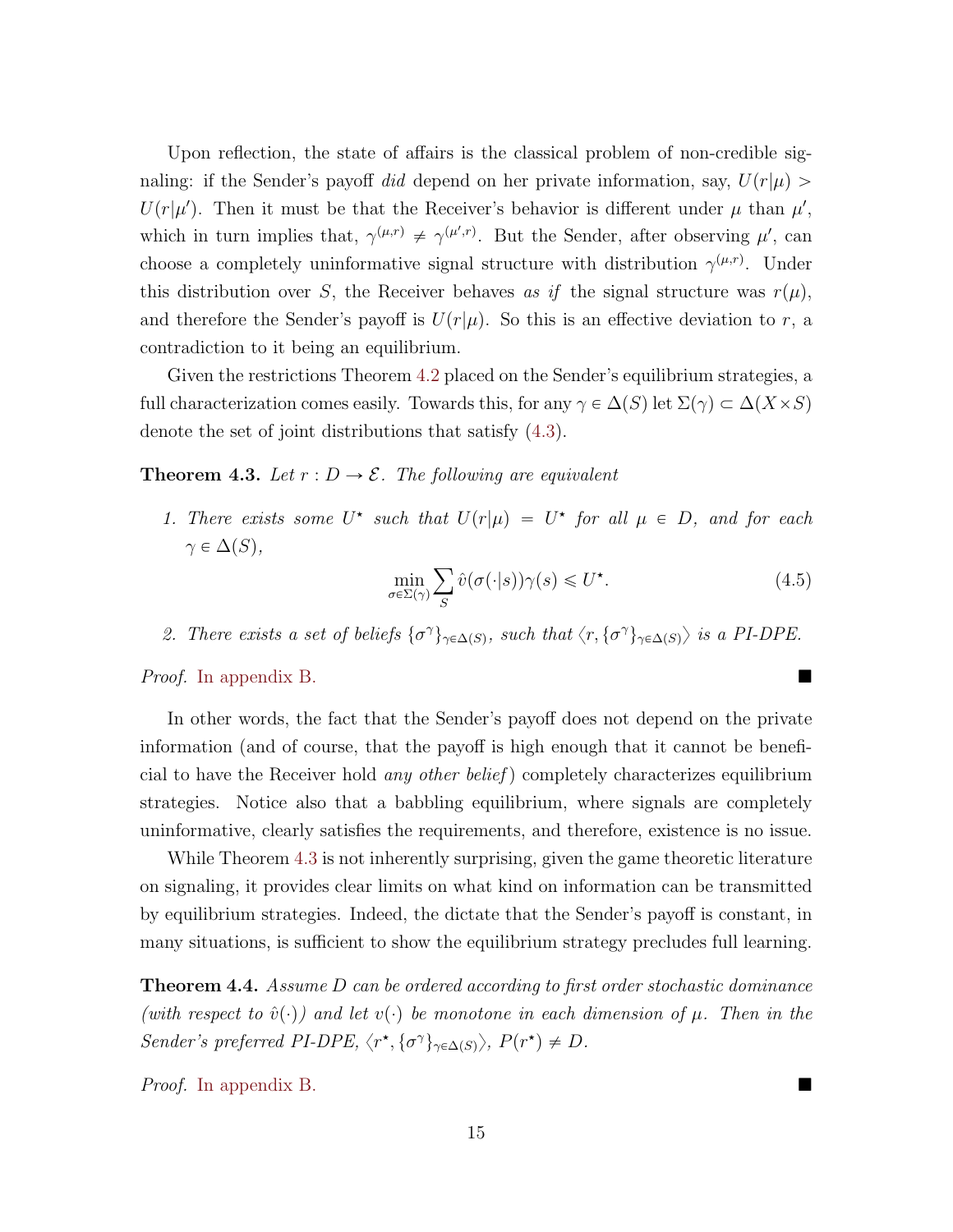Notice that the antecedent of Theorem [4.4](#page-15-1) is met whenever  $|X| = 2$  and  $\hat{v}$  is increasing in the probability of one of the states. In particular, this is true of threshold environments.

The intuition behind Theorem [4.4](#page-15-1) is a variation on the now familiar theme: ceteris paribus, uncertainty is good for the Sender. Indeed, consider a threshold environment, where  $\mu_1(x_h) > \mu_2(x_h)$ . Given that the Sender's payoff is constant, if learning takes place, her payoff is bounded by  $V(\mu_2)$ . But, this bound is achievable without inducing learning: by appropriately constructing  $r(\mu_1)$  to have the same distribution of signals as  $r(\mu_2)$  the Receiver takes the same actions as when the Sender learns  $\mu_2$ . Since the payoff was constant to begin with, this new equilibrium is no worse from the perspective of the Sender. But, it must be that the Receiver's posterior is higher in the new equilibrium than it was after observing  $\mu_2$  in the original one (since the prior is now a mixture of  $\mu_1$  and  $\mu_2$ ). Hence, by continuity, the Sender can do better by slightly increasing the probability of sending  $s_A$  after  $x_l$ : this increases false positives, therefore, the Sender's payoff.[8](#page-16-0)

So, given that in the Sender's preferred equilibrium does not betray her private information, what does the optimal signal structure look like? In threshold environments, the answer takes the form of a simple optimization problem.

<span id="page-16-1"></span>**Remark 4.5.** In a threshold environment, with  $|D| = 2$  and  $\mu_1(x_h) > \mu_2(x_h)$  then the Sender's optimal strategy is characterized by the following.  $r^*(\mu_1)$  solves,

$$
r^{\star}(\mu_1) \in \underset{r}{\text{argmax}} \ \sigma^{(\mu_1, r)}(s_A) \qquad \text{subject to}
$$
\n
$$
\frac{\theta \sigma^{(\mu_1, r)}(x_h, s_A) + (1 - \theta)\mu_2}{\gamma^{(\mu_1, r)}(s_A)} = q. \tag{OB}
$$
\n
$$
\text{And, } r^{\star}(\mu_2) \text{ is given by } r^{\star}(\mu_2)(s_A|x_h) = 1, \ r^{\star}(\mu_2)(s_r|x_h) = \frac{\gamma^{(\mu_1, r^{\star})}(s_A) - \mu_2}{(1 - \mu_2)}.
$$

That such a strategy maximizes the Sender's payoff will turn out to be a consequence of the later analysis (Remark [5.3](#page-21-0) in particular) and so is stated without proof. The constraint that the profile of signals is not informative completely determines the information signal structure associated with the second distribution, given the first. Therefore, the optimal signal structure is characterized by signal structure for  $\mu_1$  that

<span id="page-16-0"></span> ${}^8$ Theorem [4.4](#page-15-1) can strengthened probabilistically, via a near identical argument, to generic games. That is, whenever the distributions of D are drawn uniform (over the simplex  $\Delta(X)$ ), then with probability 1 no information regarding  $D$  can be inferred via equilibrium signals. Because the intuition is fully captured by Theorem [4.4,](#page-15-1) I opted to only formally state and prove the simplest case.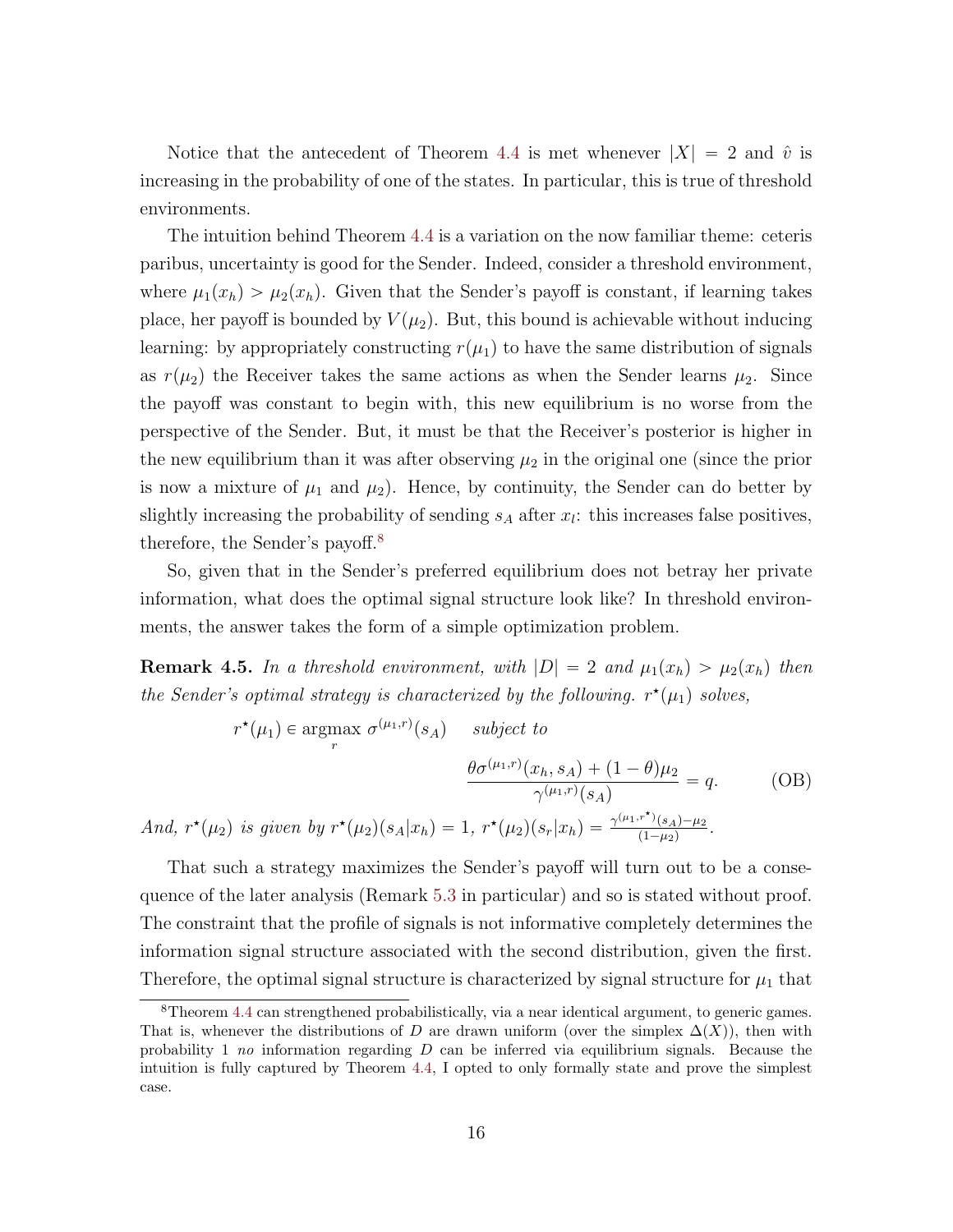maximizes the probability of  $s_A$  conditional on an obedience constraint, [\(OB\)](#page-21-1). This constraint ensures the Receiver chooses  $A$  after seeing  $s_A$ , taking into account that the probability of  $s_A$ , under either distribution is  $\sigma^{(\mu_1,r)}(x_h, s_A)$  and, the under  $\mu_2$ , the probability of  $s_a$  and  $x_h$  is  $\mu_2$ . Notice, this strategy preserves much of the structure of the KG result. In particular, there is no slack in the induce beliefs (when the Receiver accepts, he is indifferent) and the Sender minimizes false negatives (under  $\mu_2$  she only send  $s_R$  when the state is  $x_l$ ). Because she must maintain the proportion of signals across distributions, however, false negatives may not be fully eliminated, and, as such, the resulting payoff to the Sender is lower that  $V(\mu^{prior})$  (strictly lower whenever  $\hat{v}$  is not strictly concave.<sup>[9](#page-17-0)</sup>

**Learning with a Non-Monotone**  $\hat{v}$ **.** This section presents an example in which the Receiver learns the true distribution. When  $\hat{v}$  is non-monotone, the Sender and Receiver's preference can be *effectively* aligned, even though the Sender's payoffs are state independent.

**Example 1.** Students are either good at reading or math,  $X = \{x_m, x_r\}$ . There are two curricula,  $\mu_m = \left[\frac{8}{10}, \frac{2}{10}\right]$  and  $\mu_r = \left[\frac{2}{10}, \frac{8}{10}\right]$ . The University has 3 actions, it can accept a student to an engineering program, to a literature program, or reject him all together,  $A = \{E, L, R\}$ . Assume that the Universities preferences are such that it takes action E when it is sure of  $x_m$ , and L when it is sure of  $x_r$  and take action R whenever there is any residual uncertainty about the student type. Assume further that  $u_S(E) > s_S(L) \gg u_S(R) = 0$ .

If either curriculum was commonly known, the KG optimal signal would be the fully informative signal structure, resulting in getting every student accepted. Now consider the case where there is a  $\theta$  chance of  $\mu_m$ . If the high school keeps the University uncertain in equilibrium, it can get  $\frac{2}{10}$  accepted into the engineering program and  $\frac{2}{10}$ into the literature, but no more. Any signal that kept the University uncertain could not fully reveal the ability of the other  $\frac{6}{10}$  of the students. The Superintendent's payoff is  $\frac{2}{10}u_S(E) + \frac{2}{10}u_S(L)$ .

What if the Superintendent allows the University to learn? Then payoffs are bounded by  $V(\mu_r) = \frac{2}{10}u_S(E) + \frac{8}{10}u_S(L)$ , a clear improvement. Moreover this is a feasible bound. Under  $\mu_r$  grades are perfectly informative. Under  $\mu_m$  the student body is split into two groups (uniformly by ability), in the first grades are perfectly informa-

<span id="page-17-0"></span><sup>9</sup>Notice, the optimal signal in the example in Appendix [A](#page-26-0) solves this maximization problem.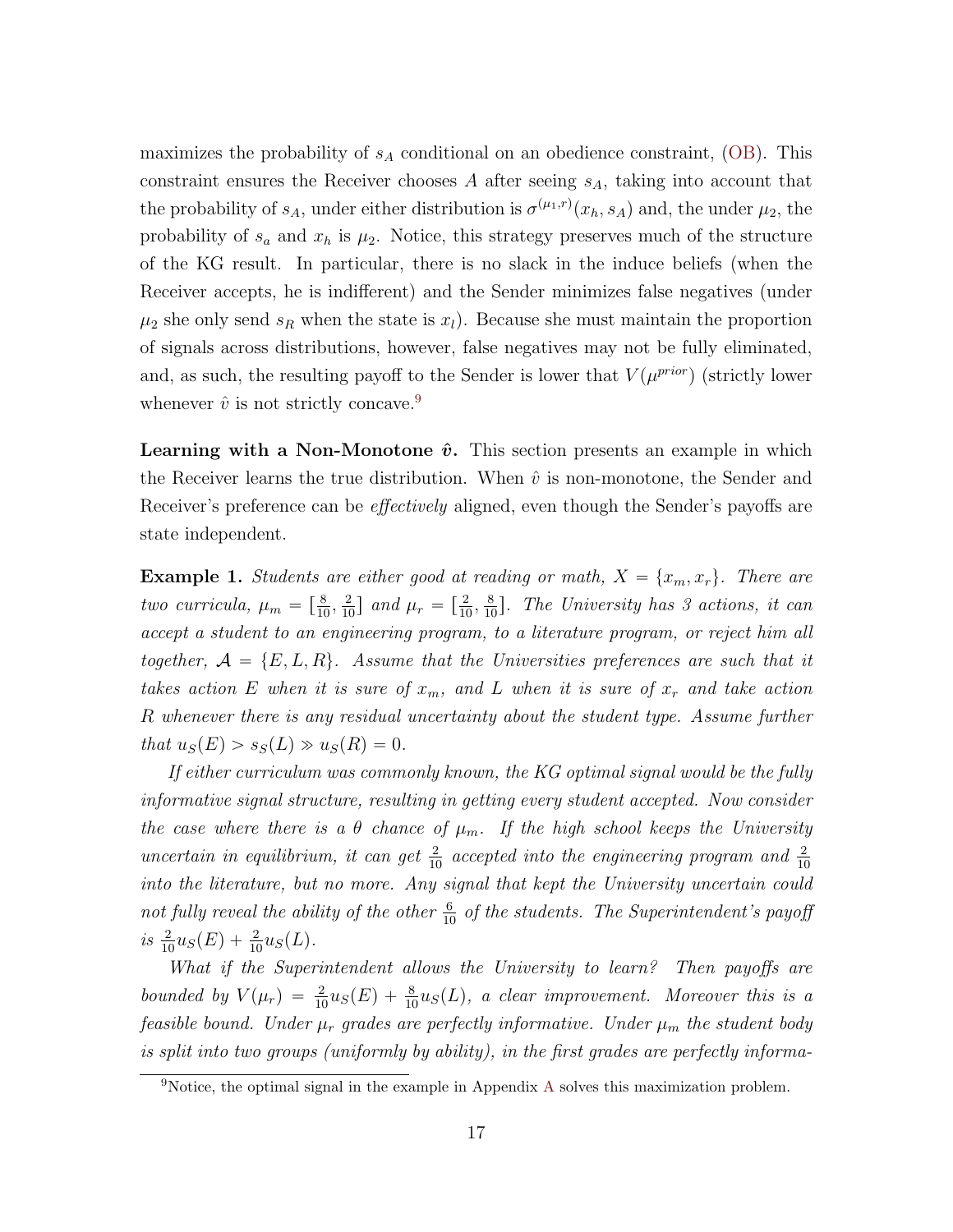tive and all students get accepted. In the second, grades are completely uninformative, and all students are rejected. The proportion of students in each group is such that the resulting payoff is  $V(\mu_r)$ .

# <span id="page-18-0"></span>5 Distributional Persuasion with Public Commitment

The above characterization relies on the argument that the Sender's payment is flat in her private information, which in turn relies on her lack of ability to publicly commit to a signal structure. This Section contemplates the Sender's problem when she can publicly commit before observing the true distribution of the state.<sup>[10](#page-18-1)</sup> In the ex-ante stage, the Sender is responsible for choosing a mapping from the set of distributions to experiments:  $r : D \to \mathcal{E}$ . (Note, this is functionally equivalent to what she chooses in the previous analysis, with private information). This signal structure is then publicly revealed, as is the profile of signals that it generates (the profile of signals remains unobserved by the Receiver). A rigid signal structure is a constant  $r$ . A signal structure that is not necessarily rigid is *flexible*.

Equilibrium Notion. Like in PI-DPE, the Receiver's interim beliefs are determined by the partition  $\mathcal{P}(r)$ . However, because the signal structure (i.e., the Sender's strategy) is publicly announced there are no off path beliefs.

Definition. A commitment distributional persuasion equilibrium  $(C-DPE)$ is a strategy  $r^* : D \to \mathcal{E}$  that maximizes

$$
U(r) = \sum_{P \in \mathcal{P}(r)} \sum_{S} \hat{v}(\sigma^{(P,r)}(\cdot|s)) \gamma^{(P,r)}(s) \theta(P). \tag{5.1}
$$

Because the Sender must commit before observing  $\mu^*$ , she cares about the expectation of her strategy. Then, conditional on  $\mu$ , the structure to her payoff resembles to [\(3.2\)](#page-10-1) (dictating PI-DPE), although here, deviations are not possible. In other words, the Sender only cares about how the signal structure persuades the Receiver given the interim beliefs induced by that signal structure. To see how the above characterization embodies this notion, notice the interim belief will be  $P \in \mathcal{P}(r)$  with probability  $\theta(P)$ . Therefore, the Sender's realization specific payoff, when the signal realized was s, will be  $\hat{v}(\sigma^{(P,r)}(\cdot|s))$ ; signal s will be realized with probability  $\gamma^P(s)$ . Hence  $r^*$  is an equilibrium if it maximizes the average of the persuasion payoff of the possible interim beliefs (i.e.,  $\mathcal{P}$ ), weighted by the ex-ante probability of each cell.

<span id="page-18-1"></span><sup>&</sup>lt;sup>10</sup>Public commitment *after* learning ones type is rather boring. The only possibility is the natural map,  $r : \mu \mapsto e^{KG}(\mu)$ .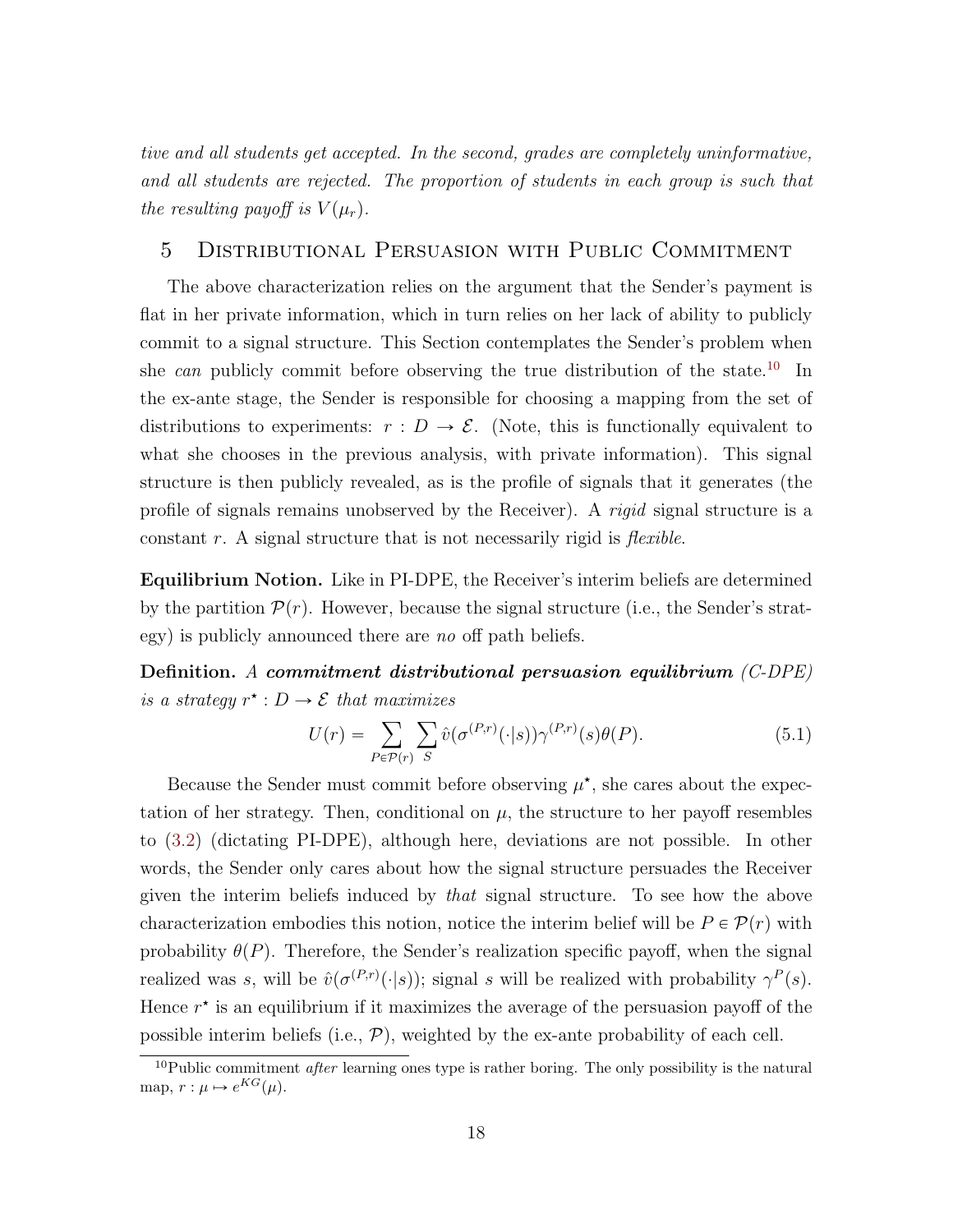## 5.1 Flexible Signal Structures.

We now turn our attention to equilibrium with flexible signal structures, where the Sender can condition the signal structure on the underlying distribution. One might be tempted to blame the lack of information transmission in PI-DPE on the lack of commitment power and, therefore, assume that persuasion in a C-DPE implies revelation of the distribution. This is not the case; the benefit to uncertainty (as captured in the single realization case) can be large enough to so that the Sender prefers to keep the Receiver uncertainty even when she could credibly signal her private information. As such, I pay particular attention to whether learning takes place under the optimal signal structure.

Notice, when the Sender benefits from persuasion in the KG model, the signal cannot be completely uninformative. Now, if these signals are revealing not only on realization-by-realization basis but also about  $\mu$ , then the Receiver will learn  $\mu^*$ . So, if the Sender benefits from persuasion, and benefits from the Receiver's uncertainty regarding the distribution, there is a tension: the KG-optimal release of information in pursuit of persuading the Receiver also informs him about the underlying distribution. Of course, if the Sender benefits from only one or the other of these avenues, there is no tension, and so, predictions come easy.

<span id="page-19-0"></span>**Remark 5.1.** (i) If  $\hat{v}$  is strictly globally concave, then the optimal strategy is to send a a completely uninformative signal structure and no learning takes place. (ii) If  $\hat{v}$  is strictly globally convex, then the optimal strategy is a fully informative signal structure and full learning takes place.

Remark [5.1](#page-19-0) continues to mirror the observation of KG that when the objective function of the Receiver is concave (resp. convex) the unique optimal strategy in the one-realization game is a completely uninformative signal (resp. completely informative signal). This result is extended cleanly to the distributional-persuasion environment by means of Theorem [3.2,](#page-10-0) which states that whenever informativeness is desirable about each realization (i.e., under concavity) it is also desirable about the distribution. In other words, if smoothing out the Receiver's beliefs regarding the realization of the state is always beneficial, then smoothing out their second order beliefs is also beneficial.

This is not true however, when the objective function is neither strictly concave nor convex; there is a tension between the benefits of persuasion arising from convexity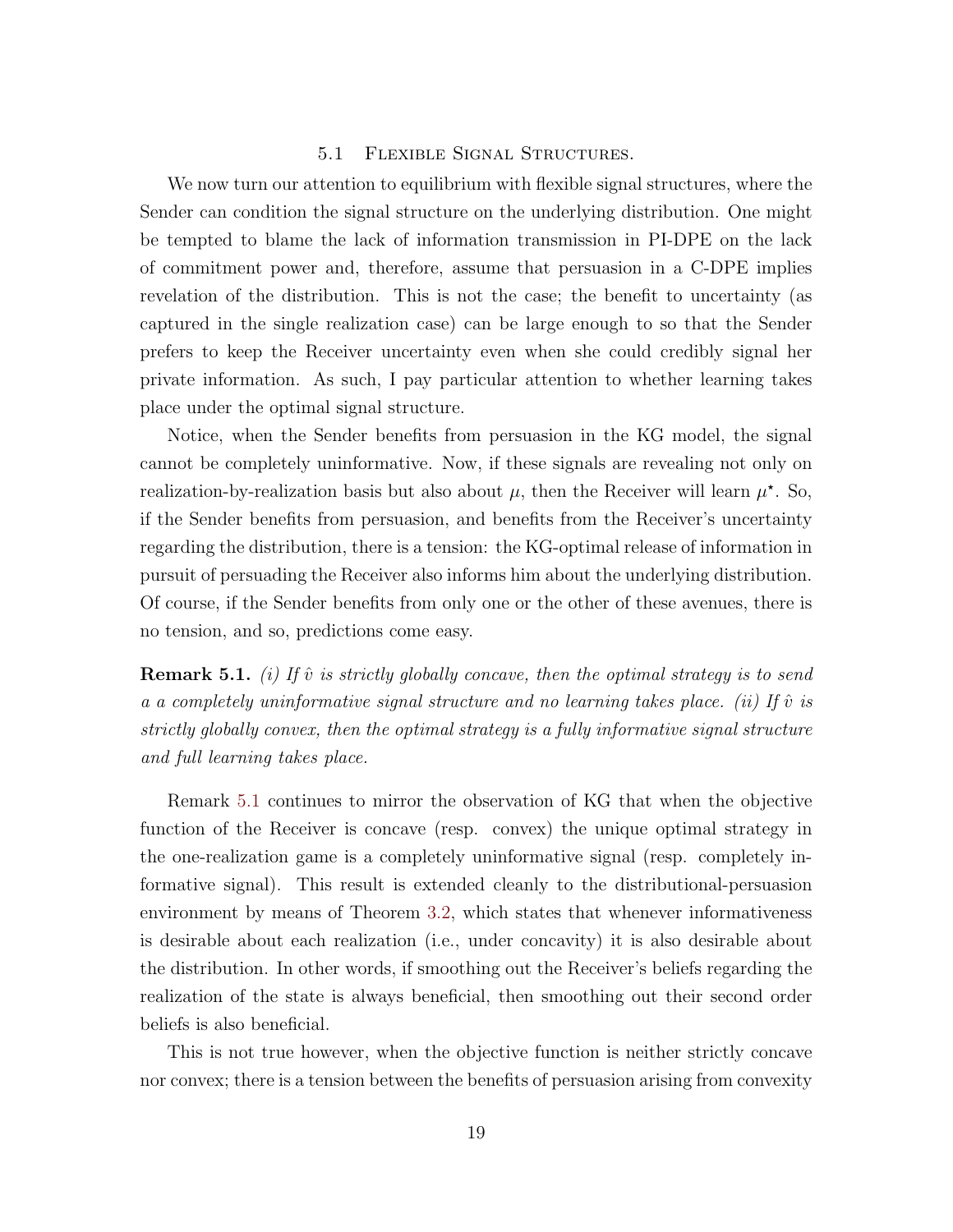and the benefits to smoothing the second order belief arising from concavity. The example in Appendix [A](#page-26-0) shows how these tensions can balance out; the optimal signal structure has persuasive content on a realization-by-realization basis but does not change the Receivers belief regarding the underlying distribution. Of course, this echoes the equilibrium analysis of PI-DPE.

We can simplify the problem by looking at each motivation in isolation. To see how this might work, consider some equilibrium strategy  $r$ , which induces the partition P of D. For a given r, the elements of  $\mathcal{P}(r)$  can be represented by distributions in  $\Delta(X \times S)$ . If r is an equilibrium strategy, it must provide a higher payoff than any other strategy, but in particular, higher than any other strategy that induces the same partition. Characterizing r is such a manner is simple: it is the maximization of a continuous function over a compact set. Moreover, the set of possible partitions over  $D$  is finite by virtue of  $D$  being finite. Therefore, by first constructing the set of maximizer for each partition, and then selecting the partition that yields the highest ex-ante average payoff, the equilibrium can be found.

**Definition.** Let P be a partition of D. A strategy r is **P**-optimal if

 $r \in \text{argmax}$  $\max_{r'} U(r').$ 

subject to  $\mathcal{P}(r') \cong \mathcal{P}$ . Let  $r^{\mathcal{P}}$  denote a  $\mathcal P$  optimal strategy.

That is,  $r^{\mathcal{P}}$  is optimal over all strategies that induce the interim beliefs embodied by the partition  $P$ . Existence follows from this concept.

<span id="page-20-0"></span>**Theorem 5.2.** (i) For each partition  $P$  there exists an  $P$ -optimal strategy,  $r^P$ . (ii)  $r^{\star}$  is a C-DPE if and only if

$$
U(r^*) = \max_{Partitions} U(r^{\mathcal{P}})
$$

Proof. [In appendix](#page-31-0) [B.](#page-29-0)

The first claim follows that from the observation that the set of strategies such that  $\mathcal{P}(r) \cong \mathcal{P}$  can be compactified under the identification of strategies r with the payoffs they induce. In other words, for any sequence of strategies  $\{r_n\}_{n\in\mathbb{N}}$  such that  $\mathcal{P}(r_n) = \mathcal{P}$  for all n, there is an corresponding sequence  $\{r'_n\}_{n\in\mathbb{N}}$  such that  $\mathcal{P}(r'_n) = \mathcal{P}$  and  $U(r_n) = U(r'_n)$  for all  $n \in \mathbb{N}$ . Importantly, this sequence has a convergent subsequence with a limit r' such that that  $\mathcal{P}(r') = \mathcal{P}$ . This, plus the upper-semicontinuity of  $\hat{v}$  is sufficient to guarantee a maximal strategy. The second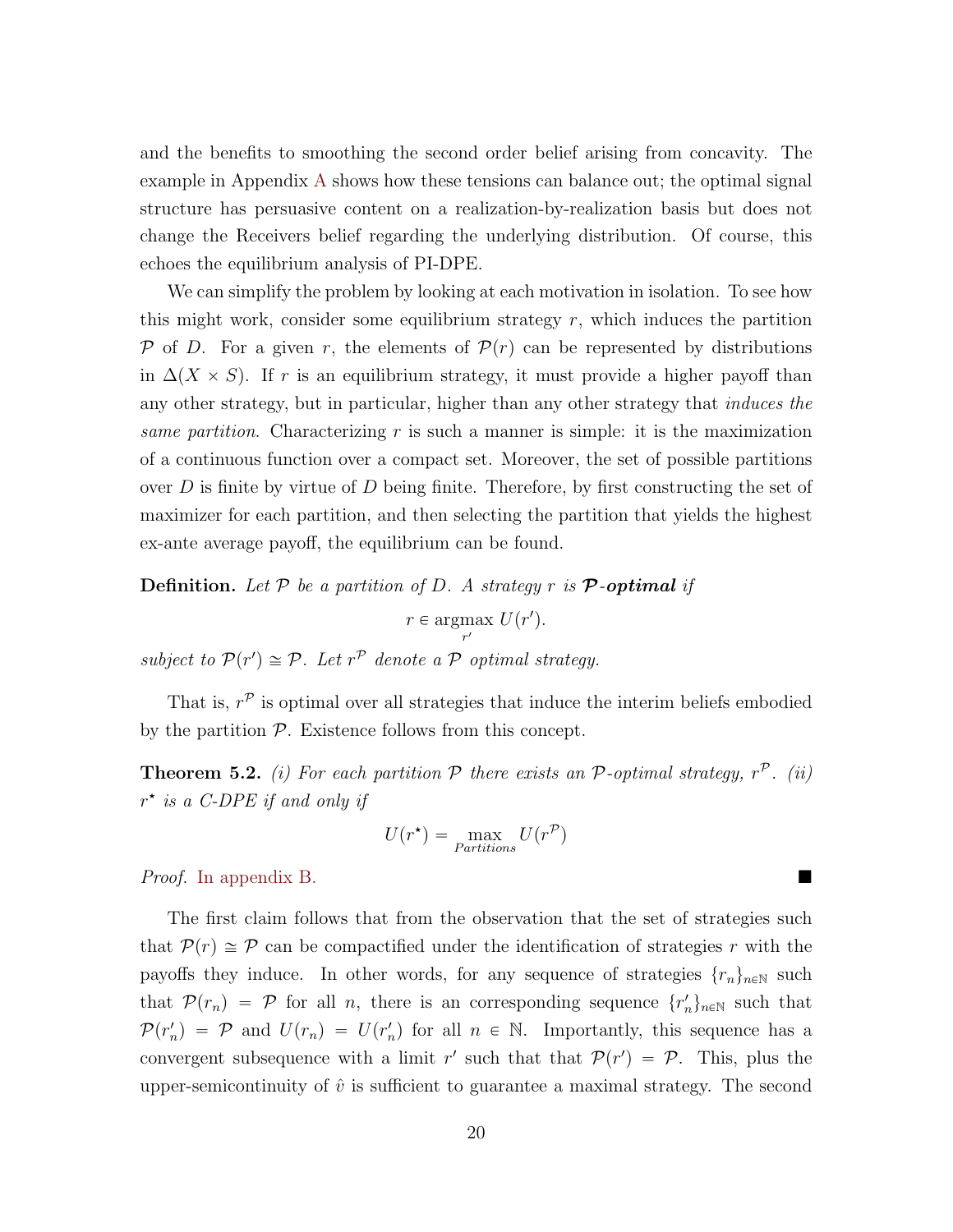claim follows directly from the first, and the fact that there are a finite number of partitions.

In addition to ensuring existence, this result also positions us well on our way to characterizing the equilibrium signal structure. While the following results hold in a more general form, intuition is most easily obtained by looking at threshold environments, since by restricting ourselves to threshold environments, the characterization of P-optimal becomes more explicit.

<span id="page-21-0"></span>Remark 5.3. For all  $P \in \mathcal{P}$ ,

$$
r^{\mathcal{P}} \in \underset{r}{\operatorname{argmax}} \gamma^{(P,r)}(s_a) \quad subject \ to
$$
  

$$
\gamma^{(\mu,r)} = \gamma^{(P,r)} \text{ for } \mu \in P
$$
 (SE)

<span id="page-21-2"></span><span id="page-21-1"></span>
$$
\frac{\sigma^{(P,r)}(s_a, x_h)}{\gamma^{(P,r)}(s_a)} \ge q.
$$
\n(OB)

That is, within each cell of  $\mathcal P$  a  $\mathcal P$ -optimal strategy maximizes the probability of observing  $s_a$  subject to two constraints. First, signal equivalence, [\(SE\)](#page-21-2), ensures that the beliefs are consistent with the partition. That is, for each  $\mu, \mu'$  the marginal on the signal space is the same so that  $(\mu, r(\mu)) \stackrel{s}{\sim} (\mu', r(\mu'))$ . Second, the obedience con-straint, [\(OB\)](#page-21-1), ensures that after observing  $s_a$  the Receiver chooses action A. Hence, by maximizing the probability of  $s_a$ , the Sender is maximizing her payoff.

An important insight is that the maximization takes place within each cell separately, greatly reducing the complexity of the problem. For example, if  $\mu \in \mathcal{P}$  is a singleton cell in the partition, then  $r(\mu)$  must be  $e^{KG}(\mu)$ . That is, it is optimal for the Sender to allow the Receiver to learn, the only C-DPE strategy is to use the KG signal structure for each distribution,  $r : \mu \mapsto e^{KG}(\mu)$ . Since the Receiver's interim beliefs will be  $\mu^*$ , any other signal structure will be sub-optimal by definition.

Several other features become apparent, echoing the results of KG, albeit in a slightly weaker form. First, if the Sender can benefit from persuasion, then it must be, whenever the Receiver chooses  $R$ , he is indifferent. In other words,  $(OB)$  will hold with equality. The reason is intuitive: assume that the Receiver strictly preferred A, then by continuity, the Sender could slightly increase  $r(\mu)(s_a|x_l)$  for every  $\mu$ , in such a way as to keep both constraints met. Similarly, for some  $\mu'$  with  $\mu'(x_h)$  <  $q, r(\mu')(s_a|x_h) = 1.$  Again, if this was not true, then we could slightly increase  $r(\mu')(s_a|x_h)$ , and increase  $r(\mu)(s_a|x_h)$  for all other  $\mu$ , in such a way as to keep [\(SE\)](#page-21-2) intact.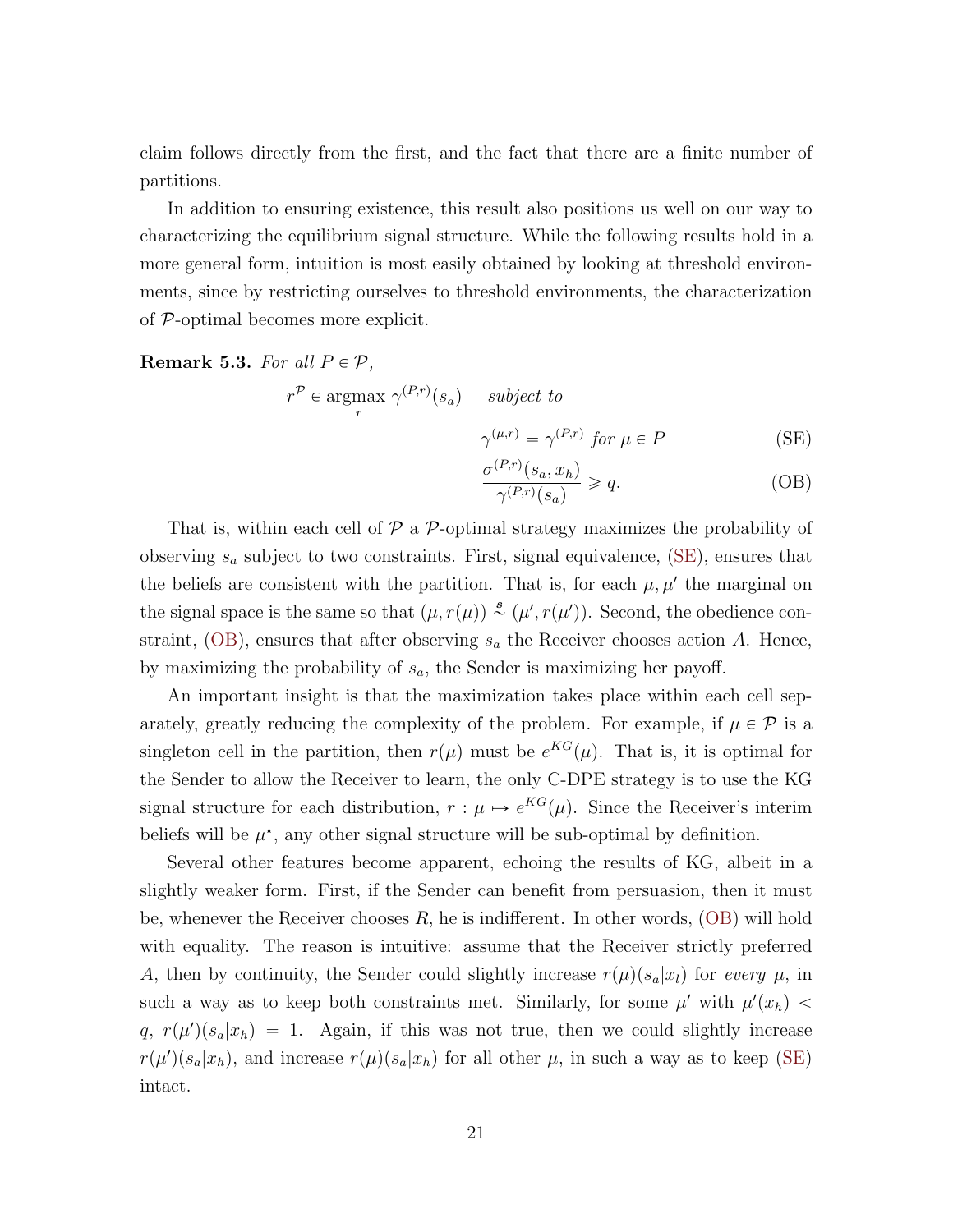The connection between C-DPE and PI-DPE. C-DPE is characterized by  $\mathcal{P}$ optimality. If in each cell in  $P$  the Sender's payoff is the same, then the Sender's strategy is also part of a PI-DPE.

<span id="page-22-0"></span>**Theorem 5.4.** Let r denote a C-DPE such that the Sender's payoff is constant across D. Then there exists a set of beliefs  $\{\sigma^\gamma\}_{\gamma \in \Delta(S)}$ , such that  $\langle r, \{\sigma^\gamma\}_{\gamma \in \Delta(S)}\rangle$  is a PI-DPE that maximizes the Sender's payoff.

#### Proof. [In appendix](#page-32-0) [B.](#page-29-0)

In particular, any C-DPE in which  $\mathcal{P}(r) = \{D\}$  is a PI-DPE. I.e., if an uninformed Sender with access to flexible signal structures chooses a strategy that precludes learning, then a privately informed Sender (facing the same uncertainty) will choose the exact same strategy. Further, when  $|D| = 2$ , and so by Theorem [4.4](#page-15-1) it must be that  $\mathcal{P}(r^*) = \{D\}$ , we can solve for solutions only within the space of  $\{D\}$ -optimal strategies. This is the origin of the maximization problem characterizing PI-DPE, in remark [4.5.](#page-16-1) The example in Appendix [A](#page-26-0) constitutes an private-persuasion equilibrium by virtue of the fact that the University never learns the efficacy of the curriculum change.

## 5.2 Rigid Signal Structures.

The previous section indicates that allowing the Sender to publicly commit to a signal structure can help assuage the lack of information transmission (regarding the distribution over the states); but it does not guarantee learning will take place. When there is sufficient benefit to keeping the Receiver uncertain the Sender does so, publicly committing to not reveal and information. Moreover, in many situations, it is a natural to restrict  $r$  to be constant. Since the Sender does not know the true distribution when choosing her strategy, perhaps the Sender cannot design a signal structure that depends on the underlying fundamentals that govern uncertainty. This section explores equilibrium in rigid structures. I show that under such a restriction, the Sender cannot persuade the receiver without revealing the true distribution, and so, learning is all but guaranteed.

Definition. A rigid distributional persuasion equilibrium  $(R\text{-}DPE)$  is a strategy  $r \in \mathcal{E}$  such that r maximizes  $U(\cdot)$  over all rigid signal structures.

A theme that is by now quite evident is, when  $\hat{v}$  is either concave of convex, the one-realization optimal strategies are very stable. Indeed, under concavity, the Sender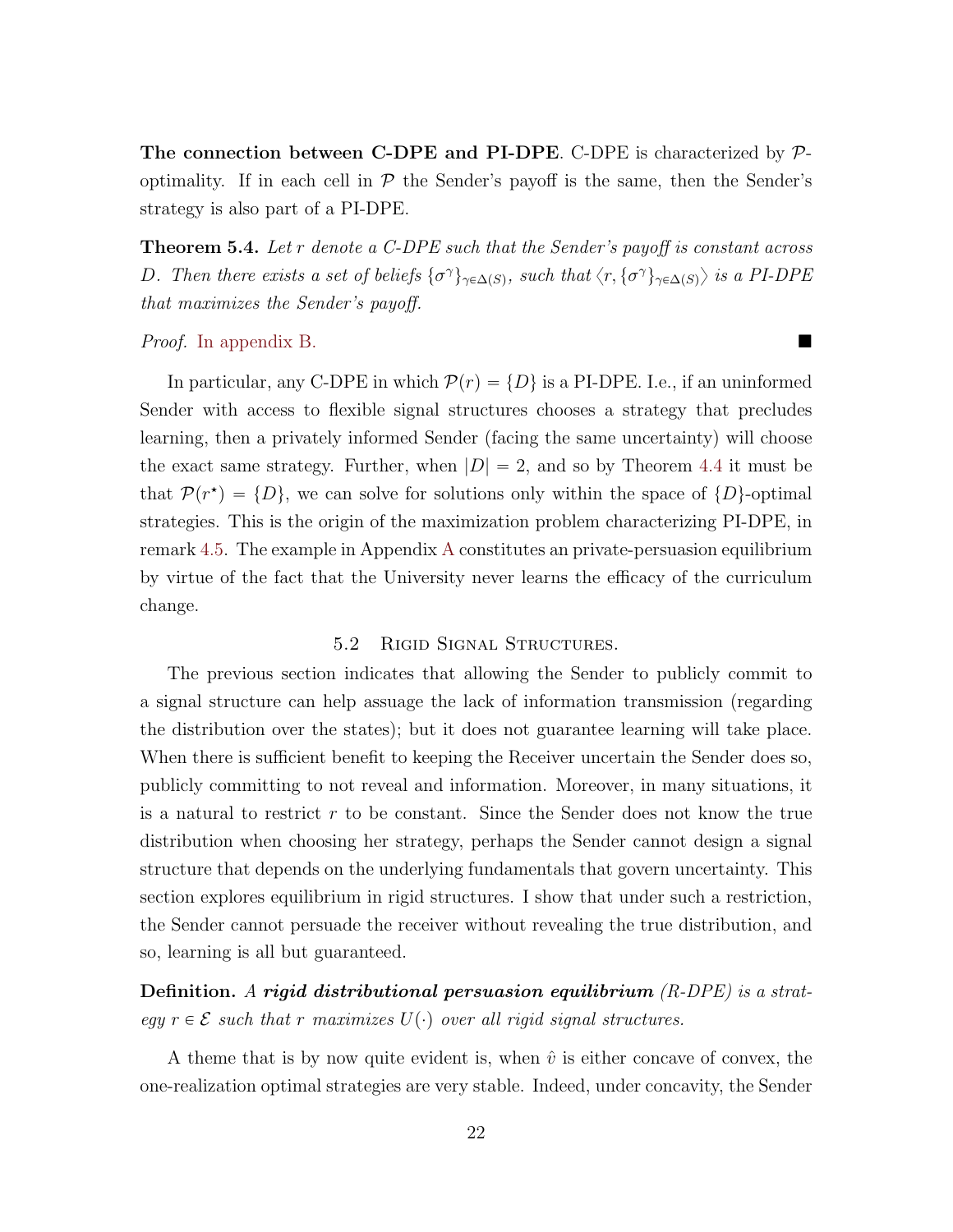prefers the Receiver not to learn the fundamental distribution, and the one-realization strategy—sending complete noise—achieves this. Likewise, under convexity, full separation is both desirable and achievable with the fully informative signal.

**Remark 5.5.** (i) If  $\hat{v}$  is strictly globally concave, then the optimal rigid strategy is a completely uninformative signal structure. (ii) If  $\hat{v}$  is strictly globally convex, then the optimal rigid strategy is a fully informative signal structure.

This remark is a straightforward corollary of Remark [5.1,](#page-19-0) which states that the states strategies are optimal when  $r$  is not constrained to be constant. Of course, since the completely un/informative signal is constant, it is clearly optimal in the constrained problem.

When the shape of  $\hat{v}$  is neither concave nor convex, and when the Sender is constrained to design rigid signal structures, an equilibrium may not exist. While unfortunate, this is enlightening of the mechanics of the model; in particular the following example pin points the problem.

<span id="page-23-1"></span>**Example 2.** Consider a threshold environment with threshold  $\frac{1}{2}$ . There are two possible underlying distributions:  $\mu = \left[\frac{1}{2}, \frac{1}{2}\right]$  $\frac{1}{2}$  and  $\mu' = [0, 1]$ . Let  $\theta(\mu) \in (0, 1)$ . Then, under the completely uninformative signal, the Receiver never learns and always chooses B. Let e denote any informative signal, such that signal  $s_a$  (and only  $s_a$ ) induces action A, when the distribution is known to be  $\mu$ . Since e is informative it will enable learning. Hence, the Receiver will choose action A with ex-ante probability  $\theta(\mu)[\frac{1}{2}e(s_a|x_h)+\frac{1}{2}e(s_a|x_l)]$ ; this is increasing in both  $e(s_a|x_h)$  and  $e(s_a|x_l)$ . However, in the limit, where  $e(s_a|x_h) = e(s_a|x_l) = 1$ , the signal is completely uninformative.

Notice that the Receiver was exactly indifferent between his action when he learns the true distribution is  $\mu$ . This is not a coincidence; an optimal signal structure does not exist because the Sender wants to reveal the distribution without providing any additional (i.e., contemporaneous) information. She wants to reveal the distribution is  $\mu$ , but any further perturbation, no matter how small, decreases the expected payoff because it could alter the Receivers action. Of course, for this to be the case, it must be that the Receiver was indifferent between two actions at  $\mu$ .

<span id="page-23-0"></span>Assumption 1. (i) For all nontrivial  $E \subset X$  and all  $\mu, \mu' \in D$ ,  $\mu(E) \neq \mu'(E)$ . (ii) For all  $\mu \in D$ ,  $\mathcal{A}(\mu)$  is a singleton.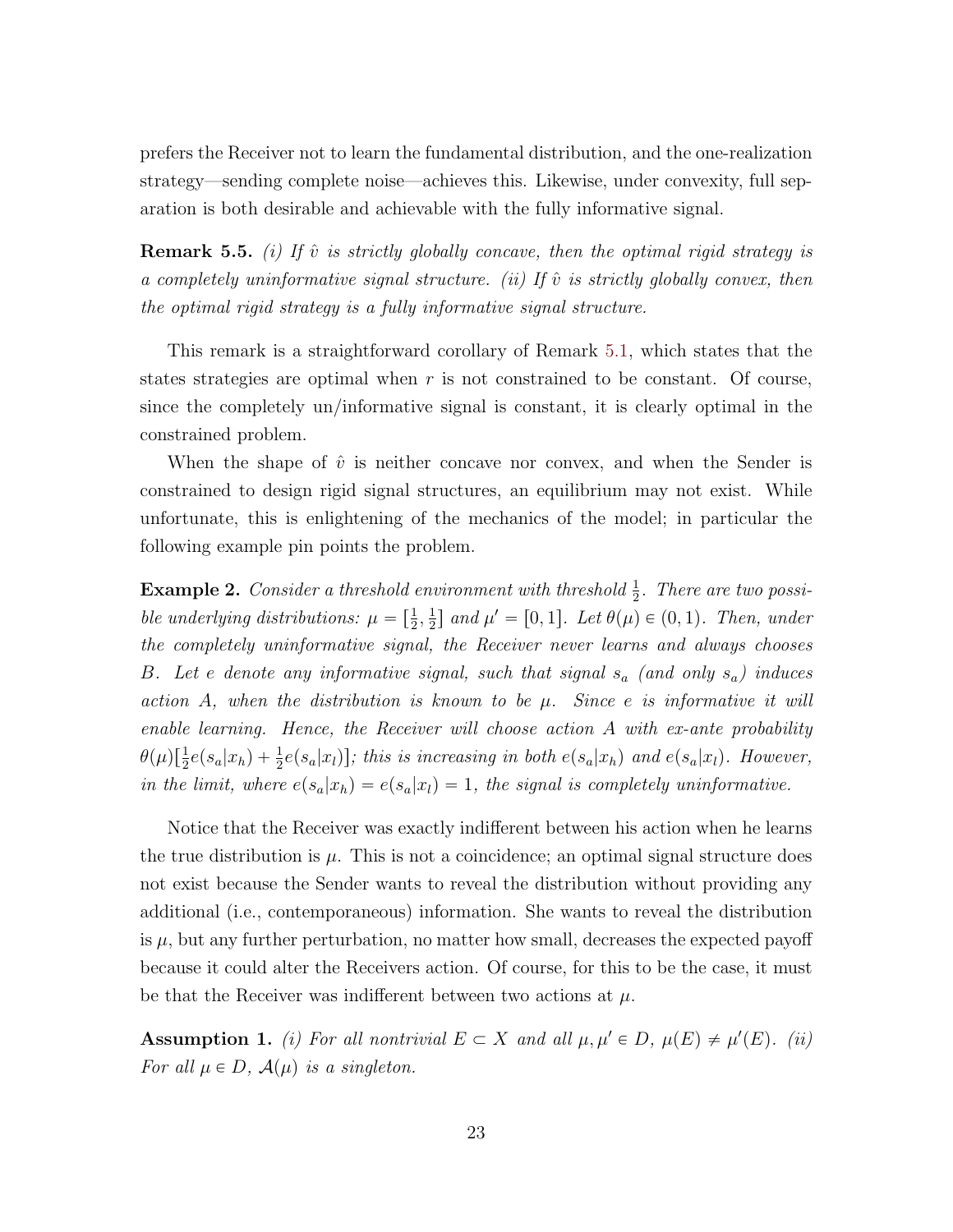Under Assumption [1,](#page-23-0) when restricted to rigid signal structures, the tradeoff between persuasion and the control of information flow is strict; if the Sender wants to persuade the Receiver, she must allow him to learn the true distribution. This is because, in order to for a signal to be persuasive it must have some informational content. Across underlying distributions, the signals are realized with the same probabilities conditional on the state. Therefore, so long as the relevant the states have different likelihoods of occurring the empirical frequencies of signals will be informative about the underlying distribution. The first part of Assumption [1,](#page-23-0) therefore, ensures the empirical frequencies of signals are sufficient to identify the states.<sup>[11](#page-24-0)</sup> Without such a restriction, it is possible there are two distributions  $\mu$  and  $\mu'$  such that for some nontrivial event E,  $\mu(E) = \mu'(E)$  and all persuasion is with respect to E. Then the Receiver will not learn though he may still be persuaded.

Within threshold environments, this cannot happen, so Assumption [1](#page-23-0) part (i) is vacuous. Notice, when there are only two states, and  $\mu \neq \mu'$  then for any  $e \in \mathcal{E}$  that is not a completely uninformative signal,  $(\mu, e)$  and  $(\mu', e)$  are not s-equivalent. This implies that whenever the Sender can benefit from persuasion, it must be that the Receiver learns the underlying distribution! In order to persuade the Receiver, the Sender must provide some information regarding the realizations, and this is enough to ensure revelation of the true distribution.

<span id="page-24-1"></span>Remark 5.6. Under Assumption [1,](#page-23-0) with rigid signal structures, learning takes place if and only if r is not completely uninformative.

### Proof. [In appendix](#page-32-1) [B.](#page-29-0)

The above remark implies that, when Assumption [1](#page-23-0) holds, then in any equilibrium in which the Sender benefits from persuasion, the Receiver learns the underlying distribution. Because the conditions are always met it threshold environments, this means that there can be no threshold environment equilibrium in which the Receiver's default action is  $B$ , and in which he does not learn.

Of course, this says nothing, so far, about the existence of equilibria. It is the second part of Assumption [1](#page-23-0) that rules out cases like Example [2.](#page-23-1) Together these restrictions ensure an equilibrium exists.

#### <span id="page-24-2"></span>Theorem 5.7. If Assumption [1](#page-23-0) holds, then a R-DPE exists.

<span id="page-24-0"></span> $11$ If the distributions are chosen uniformly, this restriction is met with probability 1.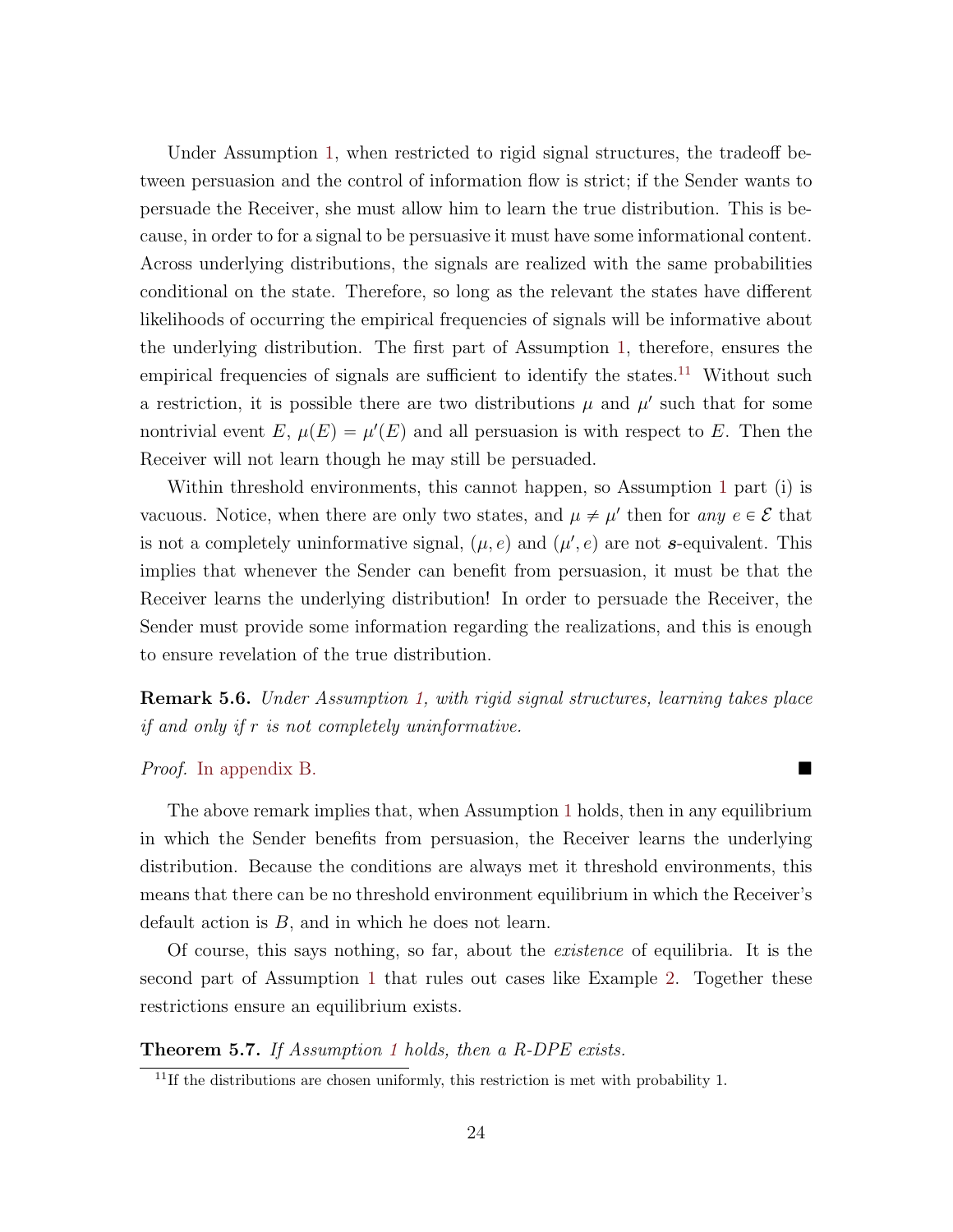Proof. [In appendix](#page-32-2) [B.](#page-29-0)

Not only does Remark [5.6](#page-24-1) helps provide an understanding of when the Receiver learns, but also of equilibrium signal structure. Because persuasion implies learning will take place with probability 1, the Sender's only motivation in designing the signal is period-by-period persuasion. As such, the optimal signal bears resemblance to the static KG equilibrium signals. In particular, the same tension that underlie the characterization of the one-realization game, also dictate what an optimal signal structure can be.

<span id="page-25-1"></span>**Theorem 5.8.** Fix some threshold environment such that Assumption [1](#page-23-0) holds and the Sender can benefit from persuasion. Then, there is a R-DPE with  $S = \{s_a, s_r\},\$ and such that, either

- <span id="page-25-2"></span>1. for some  $\mu \in D$  with  $\mu(x_h) < q$ ,  $r \equiv e^{KG}(\mu')$ , or,
- <span id="page-25-0"></span>2. for some  $\mu \in D$  with  $\mu(x_h) > q$ ,  $q = \mu(x_h|s_r) < \mu(x_h|s_r)$ .

Proof. [In appendix](#page-33-0) [B.](#page-29-0)

In threshold environments, where the Receiver learns with probability 1, the optimal signal structure is relative to the expected payoff under each distribution separately. KG show that, in the one-realization game when  $\mu(x_h) < q$ , whenever the Receiver chooses action  $B$ , he knows with certainty the state is  $x_i$ ; in other words,  $r(s_a|x_h) = 1$ . Intuitively, increasing  $r(s_a|x_h) = 1$  increases both the likelihood and the informativeness of  $s_a$ , unambiguously increasing the probability of the Receiver taking action A. Since this is true irrespective of the distribution (so long as  $\mu(x_h) < q$ ) it is reasonable to expect the optimal rigid signal structure to also adhere to this rule.

The only potential issue is if, for some  $\mu'$  with  $\mu'(x_h) > q$ , increasing  $r(s_a|x_h)$ changes the Receivers action, conditional on learning  $\mu'$  and seeing  $s_r$ . That is, by increasing the informativeness of  $s_a$ , and thus increasing the posterior on  $x_h$  after  $s_a$ , the Sender inadvertently lowers the posterior after  $s_r$  below the threshold. When  $\mu(x_h) < q$ , the Receiver chooses B after  $s_r$ , and therefore lowering the posterior has no effect on the subsequent action or payoff. When  $\mu'(x_h) > q$ , however, it might be that a small decrease in  $\mu'(x_h|s_r)$  changes the Receiver's action. Of course, this can only happen for arbitrarily small changes, if conditional on learning  $\mu'$  and seeing  $s_r$ , the Receiver was indifferent between the two actions. Hence, if [\(2\)](#page-25-0) does not hold,  $r(s_a|x_h)$  must be 1, as in the optimal one-realization game.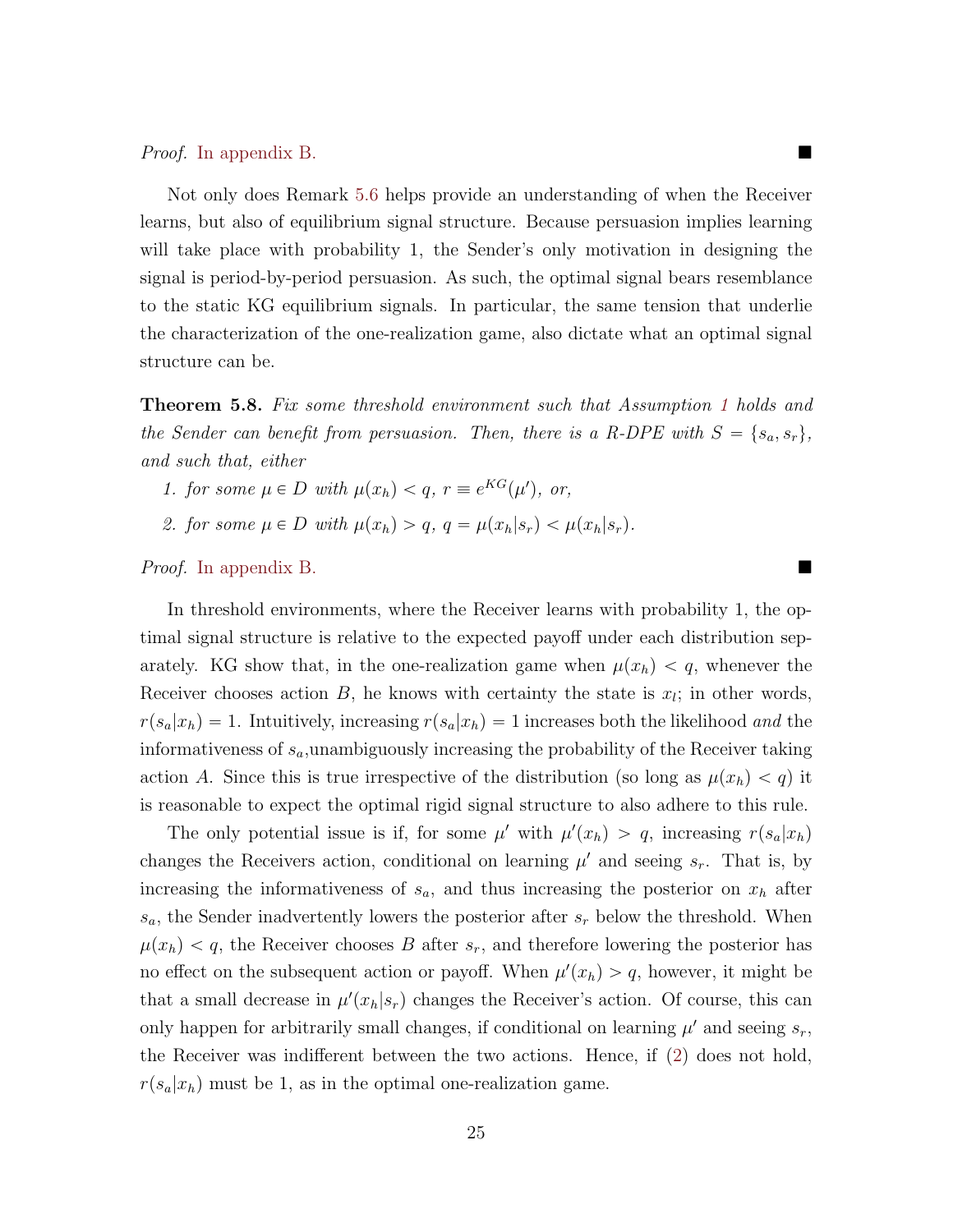Finally, given that  $r(s_a|x_h) = 1, r(s_a|x_l)$  must be such that the incentive constraint binds after seeing  $x_h$ . That is, an additional increase in  $r(s_a|x_l)$  must change the Receiver's action conditional on learning some  $\mu$ , or else the Sender could increase the likelihood of  $s_a$ . Of course, in the one-realization game, these two constraints fully characterize the optimal signal structure in a threshold environment.

# 6 Conclusion

In this paper, I introduce a model in which a Sender who tries to persuade a Receiver not to take a single action but rather a profile of actions. The Sender designs a signal structure, which reveals information about a profile of states, drawn according to a distribution which is known privately to the Sender. Because there many signals, each signal, in addition to its persuasive effect regarding its corresponding state realization, also changes the Receiver's belief about the underlying distribution.

I provide conditions, namely monotonicity of  $\hat{v}$ , under which the Sender's private information is never fully revealed in equilibrium. This stems from the fact that the Sender's chosen signal structure is not public knowledge. Therefore, I also consider a variant of the above model where the Sender has must publicly commit before becoming informed. Public commitment helps mitigate the lack of information transmission, but does not solve the problem entirely when commitment devices are flexible. This is because the rents that can be extracted by keeping the Receiver uninformed can outweigh the loss of loss of precision (in the signal structure) needed to keep him uninformed. Therefore, I argue public commitment mechanisms need to be rigid in order to ensure that the true distribution over the state space will be revealed in equilibrium.

# A A Numerical Example

<span id="page-26-0"></span>**Example:** A New Curriculum. Let  $X = \{x_h, x_l\}$  denote the two possible states, in which the a student is of high and low ability, respectively. The high school can send two possible grades,  $S = \{s_a, s_r\}$ . The University can accept of reject each student:  $\mathcal{A} = \{accept, reject\};$  the University receives a payoff of 1 if it accepts a high ability student,  $-1$  if it accepts a low ability student and 0 if it rejects the application. The Superintendent receives 1 if the University accepts and 0 if he does not. Notice, the University accepts a student whenever its posterior is above  $\frac{1}{2}$ .

The high school institutes a new curriculum, perhaps at the behest of the govern-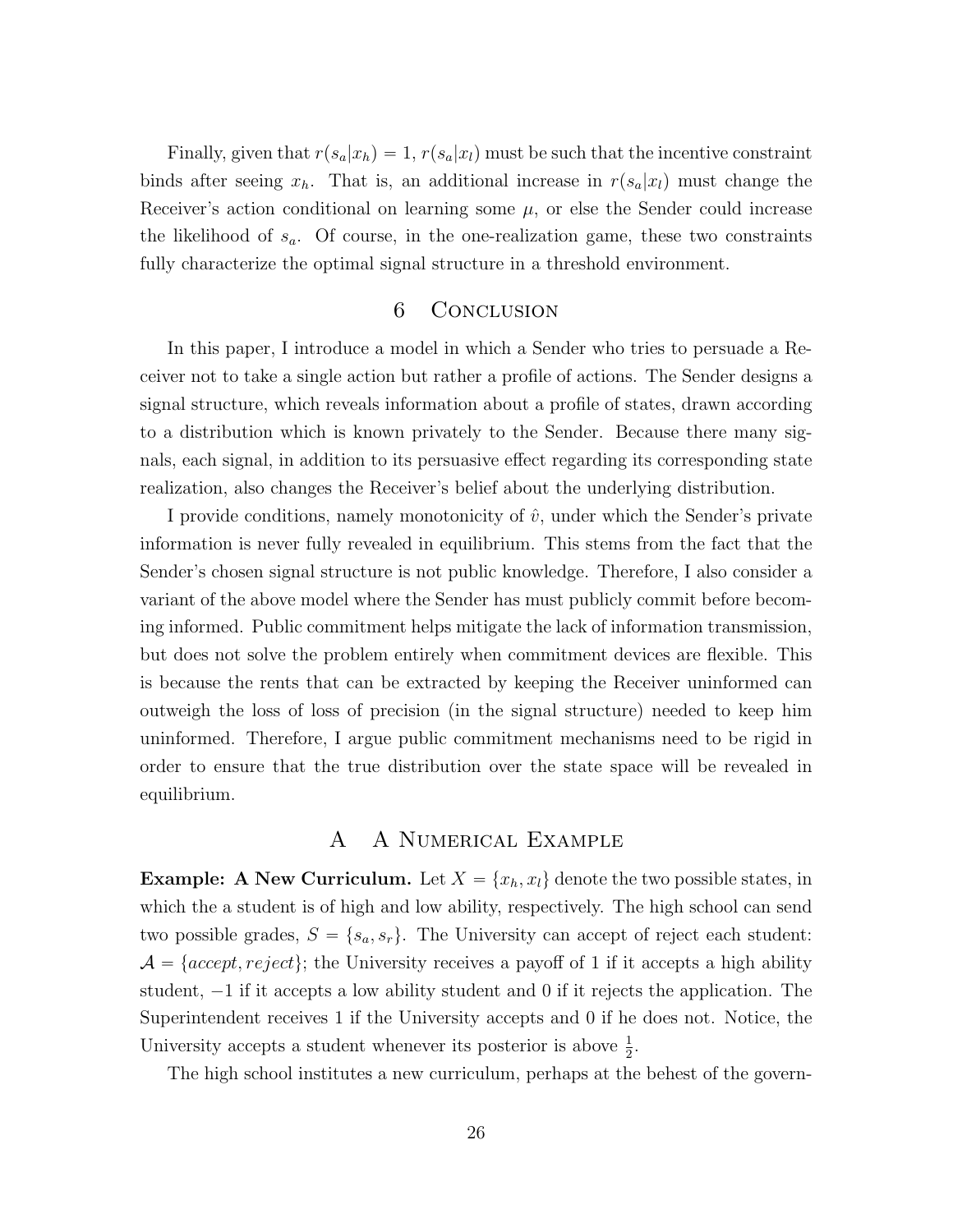ment or some outside actor. If the new curriculum is effective, in which case every student will be prepared for college,  $\mu_1 \in \Delta(X) = [1, 0]$ , or, the program is very ineffective, in which case only  $\frac{2}{10}$  of the students will be prepared,  $\mu_2 \in \Delta(X) = \left[\frac{2}{10}, \frac{8}{10}\right]$ . The likelihood of the program being effective is known to be  $\frac{2}{10}$ :  $\theta = \left[\frac{2}{10}, \frac{8}{10}\right]$ .

As a point of reference, if the efficacy of the program was known, the optimal signal structure is as derived by KG. In particular:

<span id="page-27-2"></span>
$$
e_1(s_h|x_h) = 1 \t e_1(s_a|x_l) = 0 \t (A.1)
$$

<span id="page-27-3"></span>
$$
e_2(s_h|x_h) = 1 \qquad e_2(s_a|x_l) = \frac{2}{8} \tag{A.2}
$$

Here, the University accepts a student with probability 1 when the distribution is  $\mu_1$ and probability  $\frac{4}{10}$  when the distribution is  $\mu_2$ .

First, consider the case where the Superintendent must design a rigid signal structure. It is clear that under any informative signal structure, the University will learn if the curriculum works. It is easy to see, if the true distribution is  $\mu_1$  the University will accept all requests regardless of the signal, and so, the optimal signal must be  $r \equiv e_2.$ 

Now, consider the case where the Superintendent can instruct the the teachers to institute a rubric that depends on the teachers (accurate) assessment of the curriculum. That is, the Superintendents strategy is a function  $r : \{\mu_1, \mu_2\} \to \mathcal{E}$ , where  $\mathcal{E}$ is the set of all grading policies. If the University learns which distribution is true, it is clear that if  $r(\mu_i) = e_i$  is optimal (since it is realization by realization optimal). Moreover, this signal structure does induce learning, so that the expected value of such a strategy is  $\frac{2}{10}1 + \frac{8}{10}$ 10  $\frac{4}{10} = \frac{52}{100}.$ 

However, the Superintendent can do better by ensuring the University does not learn! Indeed, consider the following strategy, r, given by,

<span id="page-27-0"></span>
$$
r(\mu_1)(s_a|x_h) = \frac{8}{15} \qquad r(\mu_1)(s_a|x_l) = \frac{8}{15} \tag{A.3}
$$

<span id="page-27-1"></span>
$$
r(\mu_2)(s_a|x_h) = 1 \qquad r(\mu_2)(s_a|x_l) = \frac{5}{12} \qquad (A.4)
$$

This induces the following joint distributions over  $X \times S$  It is straightforward to

|  |                                                             | $S_r$                                                                                             |  |                                                                                                                |                                                                                                                               |
|--|-------------------------------------------------------------|---------------------------------------------------------------------------------------------------|--|----------------------------------------------------------------------------------------------------------------|-------------------------------------------------------------------------------------------------------------------------------|
|  |                                                             | $x_h$ $\boxed{1 \cdot \frac{8}{15} = \frac{8}{15}}$ $\boxed{1 \cdot \frac{7}{15} = \frac{7}{15}}$ |  | $x_h$ $\begin{array}{ c c c c c } \hline 2 & 1 & = & \frac{2}{10} & \frac{2}{10} & 0 = 0 \ \hline \end{array}$ |                                                                                                                               |
|  | $x_l$ $0 \cdot \frac{8}{15} = 0$ $0 \cdot \frac{7}{15} = 0$ |                                                                                                   |  |                                                                                                                | $x_l$ $\overline{\frac{8}{10}} \cdot \frac{5}{12} = \frac{4}{12}$ $\overline{\frac{8}{10}} \cdot \frac{7}{12} = \frac{7}{15}$ |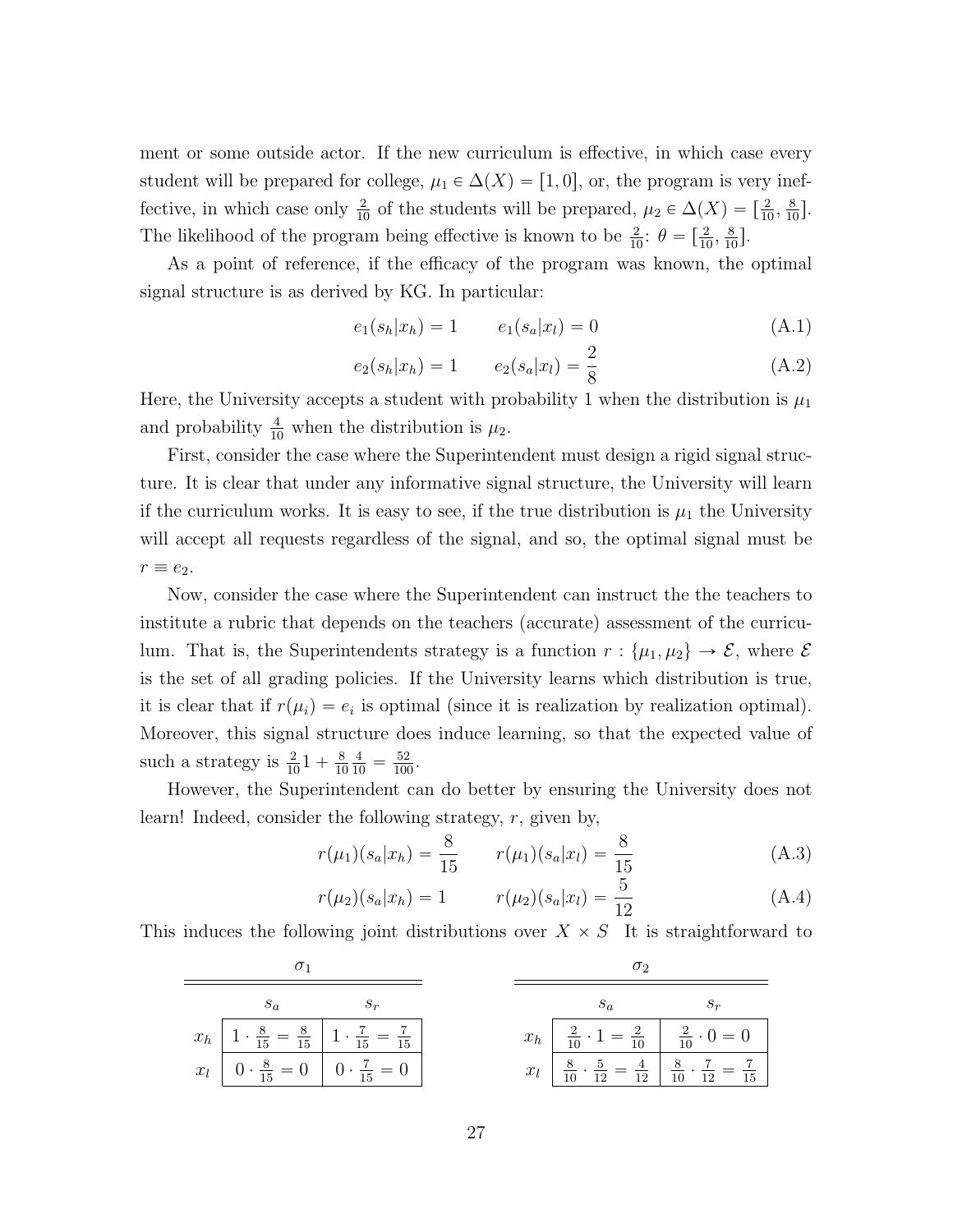verify that  $\text{marg}_S(\sigma_1) = \text{marg}_S(\sigma_2)$ , so that the University can make no inference about the true distribution by observing signals Hence, learning does not take place. Further,

$$
\mu_{s_a}(x_h) = \frac{\frac{2}{10} \cdot \frac{8}{15} + \frac{8}{10} \cdot \frac{2}{10}}{\frac{2}{10} (\frac{8}{15} + 0) + \frac{8}{10} (\frac{2}{10} + \frac{4}{12})} = \frac{1}{2}.
$$

So, after seeing the signal  $s_a$  the University accepts the application. Whats more, the signal  $s_a$  appears in equilibrium with probability  $\frac{8}{15}$ , so the equilibrium payoff to the Superintendent is  $\frac{8}{15} > \frac{52}{100}$ .

The Superintendent's optimal strategy is to choose a signal structure in such a way that the University never updates its second order prior. Allowing the Sender to learn erodes the slack in the problem introduced by  $\mu_1$ . In other words,  $\mu_1$  realizes  $x_h$  more often than necessary to get the University to accept (notice in Figure [2,](#page-11-1) once  $\mu > q$ ,  $\hat{v}(\mu)$  is constant). When there is uncertainty about the distribution, this additional probability of  $x_h$  improves the Superintendent's ability to persuade the University. However, once the distribution has been learned the additional probability on  $x_h$  is on no value to the Sender.

Example: A Privately Informed Superintendent. Now, consider what happens the Superintendent knows if the curriculum will be effective or not, and she can base the schools rubric on this decision. Moreover, although the Superintendent must grade the students in a consistent manner, i.e., according she cannot grade two students according to different rubrics, she cannot credibly prove, to the University or some other external agent, what that rubric is. The University sees only the distribution of grades within the applicant pool, but not the generation process that led to such a selection of grades. Because the rubric is not public information, an equilibrium must also specify the beliefs of the University after deviations occur.

Let the parameters of the problem—the distributions  $\mu_1$ ,  $\mu_2$  and  $\theta$ , and the threshold  $q$ —be as in the above problem. The first thing to notice is that the Superintendent cannot do better after observing  $\mu_1$  than after observing  $\mu_2$ . If this was the case, the Sender, after observing  $\mu_2$ , can choose completely uninformative rubric with a distribution  $e_2(s|x_h) = e_2(s|x_l) = e_1(s|x_h) + e_1(s|x_l)$  for all  $s \in S$ , which has the same distribution of grades as the equilibrium strategy after observing  $\mu_1$ . Therefore, the University believes, incorrectly, that the curriculum is effective, and therefore admits all student. So this is an profitable deviation from the original strategy after observing  $\mu_2$ , a contradiction to it having been part of an equilibrium.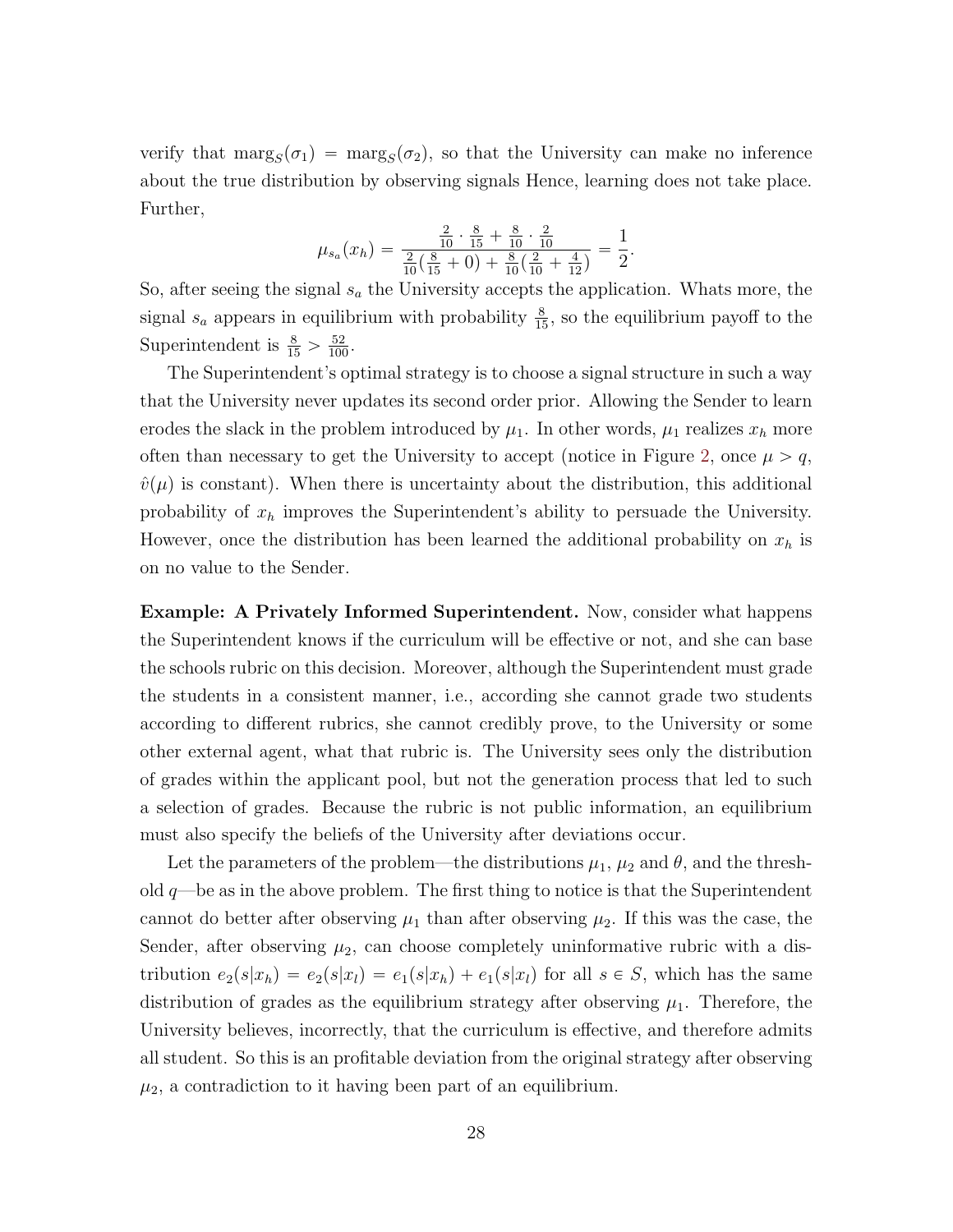So, in any equilibrium, the Superintendent's payoff does not depend on her private information. And, what is the best payoff she can sustain while maintaining that the payoff did not depend on her private information? Of course, it must be  $\frac{8}{15}$ , obtained via the strategies defined by  $(A.3)$  and  $(A.4).<sup>12</sup>$  $(A.4).<sup>12</sup>$  $(A.4).<sup>12</sup>$  $(A.4).<sup>12</sup>$  By virtue of these strategies constituting an equilibrium strategies in flexible signal structures this is the best the principal could do, with or without commitment power.

If, by contrast, the revelation of  $\mu_1$  or  $\mu_2$  was *publicly* observed, the Superintendent's optimal strategy would be the statically optimal strategies, defined by [\(A.1\)](#page-27-2) and [\(A.2\)](#page-27-3). But, again, without any further calculation we know the Superintendent must do worse than  $\frac{8}{15}$ , since the equilibrium in flexible signal structures did not induce learning. Hence, by examining such equilibria we know pricelessly when the Superintendent will opt to have distributional uncertainty resolved publicly or privately.

# <span id="page-29-1"></span>B Proofs

<span id="page-29-0"></span>*Proof of Theorem [3.2.](#page-10-0)* If the true distribution is revealed to be  $\mu$ , then by [Kamenica](#page-35-0) [and Gentzkow](#page-35-0) [\(2011\)](#page-35-0) the equilibrium payoff to the Sender is  $V(\mu)$ . Hence, when the distribution is revealed the ex-ante payoff is  $V^{rev} = \sum_{\mu \in D} V(\mu) \theta(\mu)$ . Now assume the distribution is not revealed. Then the Receivers prior is given by  $\mu^{prior} = \sum_{\mu \in D} \mu \cdot \theta(\mu)$ , and hence, the equilibrium payoff is  $V^{norev} = V(\mu^{prior})$ . So by Jensen's Inequality,  $V^{rev}$   $\lt V^{novev}$  if and only if V is strictly concave over D.

<span id="page-29-2"></span>*Proof of Theorem [4.2.](#page-14-0)* Suppose to the contrary there was an equilibrium in which  $U(r|\mu) > U(r|\mu')$  and  $\arg_S \sigma^{(\mu,r)} \neq \arg_S \sigma^{(\mu',r)}$ . Let  $\hat{\gamma} = \arg_S \sigma^{(\mu,r)}$ . Consider the following deviation from  $r$ , in which, after observing  $\mu'$  the Sender chooses a signal structure that is completely uninformative and has same distribution of signals as  $\arg_S \sigma^{(\mu,r)}$ —that is  $e(\cdot|x) = \hat{\gamma}$  for all  $x \in X$ —and leaves all other signal structures unchanged. After observing  $\mu'$  and playing according to this deviation, the Receiver has beliefs  $\sigma^{\hat{\gamma}}$  as prescribed by the original equilibrium. But then, the Sender's payoff is  $\sum_{S} \hat{v}(\text{marg}_X \sigma^{\hat{\gamma}}(\cdot | s))\hat{\gamma}(s) = U(r|\mu) > U(r|\mu')$ . Hence this deviation is profitable, a contradiction to the  $\langle r, {\{\sigma^{\gamma}\}}_{\gamma \in \Delta(S)} \rangle$  constituting an equilibrium.

<span id="page-29-3"></span><sup>&</sup>lt;sup>12</sup>The Universities off path beliefs place probability 1 on  $\mu_1$  and a completely uninformative signal structure.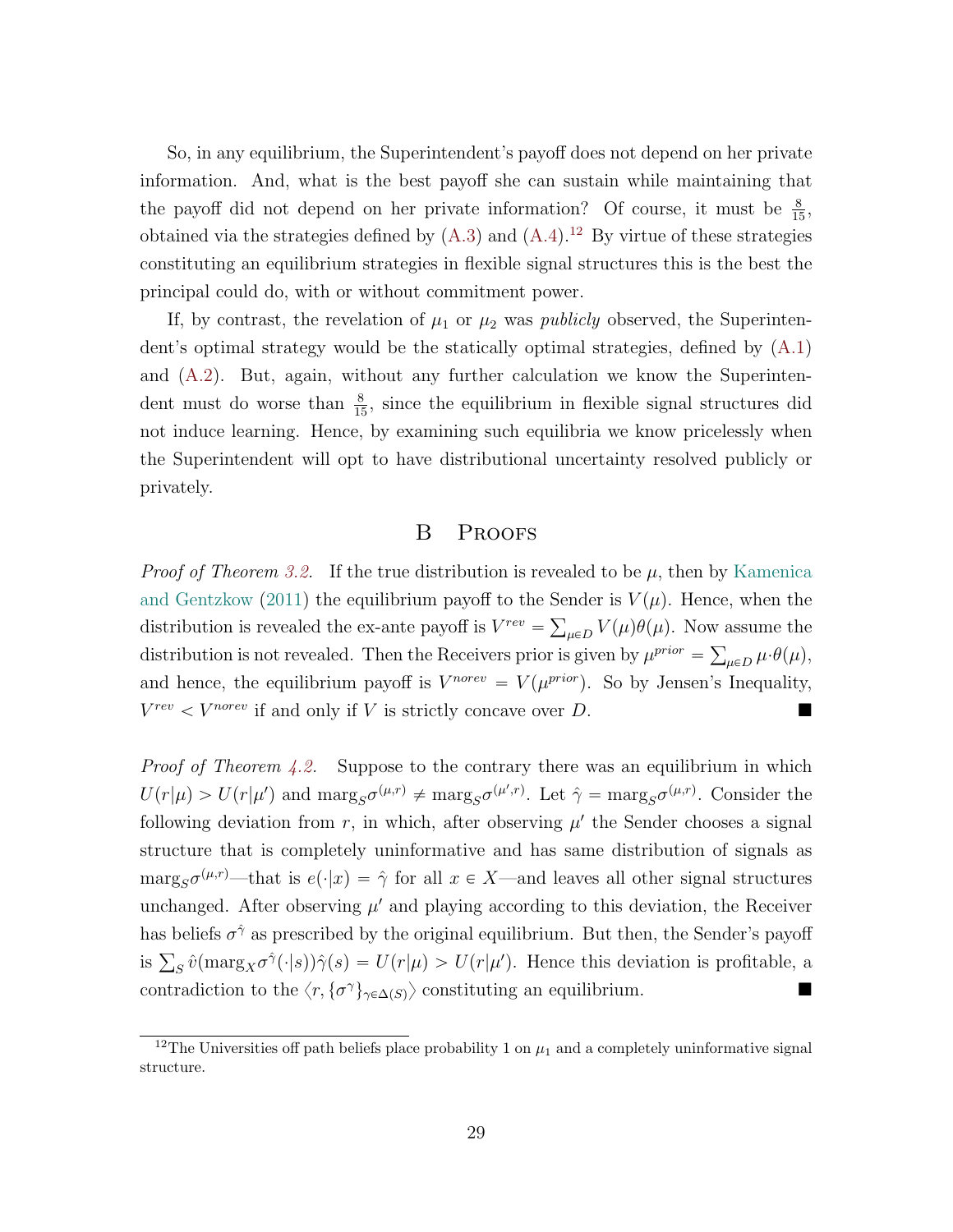*Proof of Theorem [4.3.](#page-15-0)* First, assume that (1) holds. For any  $\gamma$  such that  $D(r, \gamma)$ is non-empty,  $\sigma^{\gamma}$  is completely determined by [\(4.2\)](#page-13-1); for any  $\gamma$  such that  $D(r, \gamma)$  is empty, define  $\sigma^{\gamma}$  to be

<span id="page-30-0"></span>
$$
\underset{\sigma \in \Sigma(\gamma)}{\text{argmin}} \ \sum_S \hat{v}(\text{marg}_X \sigma) \gamma(s)
$$

which satisfies [\(4.3\)](#page-13-0) by construction. Hence,  $\{\sigma^{\gamma}\}_{\gamma \in \Delta(S)}$  is an admissible belief set for the Receiver. Now let  $\mu \in D$  be arbitrary; given that the Sender chooses the signal structure  $r(\mu)$  her payoff is  $U^*$ . Let  $e \in \mathcal{E}$  denote any other signal structure.  $\hat{\gamma} = \max_{S} \sigma^{(\mu,e)}$ . There are two cases: Case (i)  $D(r, \hat{\gamma})$  is non-empty. Then there exists some  $\mu'$  such that  $\text{marg}_S \sigma^{(\mu',r)} = \hat{\gamma}$ . But then, the Receiver's beliefs are as if the Sender observed  $\mu'$  and played according to r; the resulting payoff is  $U^*$ . Case (ii)  $D(r, \hat{\gamma})$  is empty. Then the resulting payoff the the sender is  $\sum_{S} \hat{v}(\text{marg}_X \sigma^{\gamma}) \hat{\gamma}(s) \leq U^{\star}$ by  $(1)$ . Therefore, there is no deviation to playing according to r.

Now, assume that (2) holds. Let  $\mu \in D$  and set  $U^* = U(r|\mu)$ . That  $U(r|\mu') = U^*$ for all  $\mu' \in D$  is a direct consequence of Theorem [4.2.](#page-14-0) Now assume to the contrary that there was  $\gamma$  such that  $\min_{\sigma \in \Sigma(\gamma)} \sum_S \hat{v}(\max_{X} \sigma) \gamma(s) > U^*$ . Then after observing any piece of private information, the Sender can choose a signal structure that induces  $\gamma$ . Since for every admissible belief of the Receiver, the resulting payoff is above  $U^*$ , such a strategy is a deviation from r; a contradiction to r being part of an equilibrium.

<span id="page-30-1"></span>*Proof of Theorem [4.4.](#page-15-1)* Order X according to  $\hat{v}$ . Order D by stochastic dominance on the index of X. It suffices to show that the lowest type,  $\mu_1$ , is never revealed. Assume to the contrary that  $\mu_1$  was revealed in equilibrium with strategy r so that  $\mathcal{P}(r) = \{P_1, \ldots, P_n\}$  with  $P_1 = \{\mu_1\}$ . By monotonicity of  $\hat{v}$  in each dimension we know  $V(\mu_i)$  is increasing in i, so by Theorem [4.2,](#page-14-0)  $U(r) = V(\mu_1)$ .

Now consider the alternative strategy r'. For  $\mu \notin P_n$  the strategy remains un-

changed 
$$
r'(\mu_i) = r(\mu_i)
$$
. For  $\mu \in P_n$ ,  $r'(\mu)(x_1) = \sigma_1(\cdot|x_1)$  and  
\n
$$
r'(\mu)(x_i) = \sum_{j
$$

where  $\pi(\mu, j) = \mu_1(\{x_1, \dots x_j\}) - \mu(\{x_1, \dots x_j\})$ . Notice  $\mathcal{P}(r') = \{P_2, \dots, P_{n-1}, P'_n\}$ where  $P'_n = P_n \cup \{\mu_1\}$ , and for any is the  $\mu \in P'_n$ ,  $\sigma^{(\mu,r')}$  first order stochastically dominates  $\sigma_1$ . By the monotonicity of v this is a weak improvement. Moreover, by slight perturbation, continuity ensures that we can construct a strict improvement (i.e., where  $U(r'|\sigma'_n) = V(\mu_1) + \epsilon$ . Finally, since  $r : \mu \mapsto e^{KG}(\mu)$ , for each  $\mu \neq \mu_1$  pro-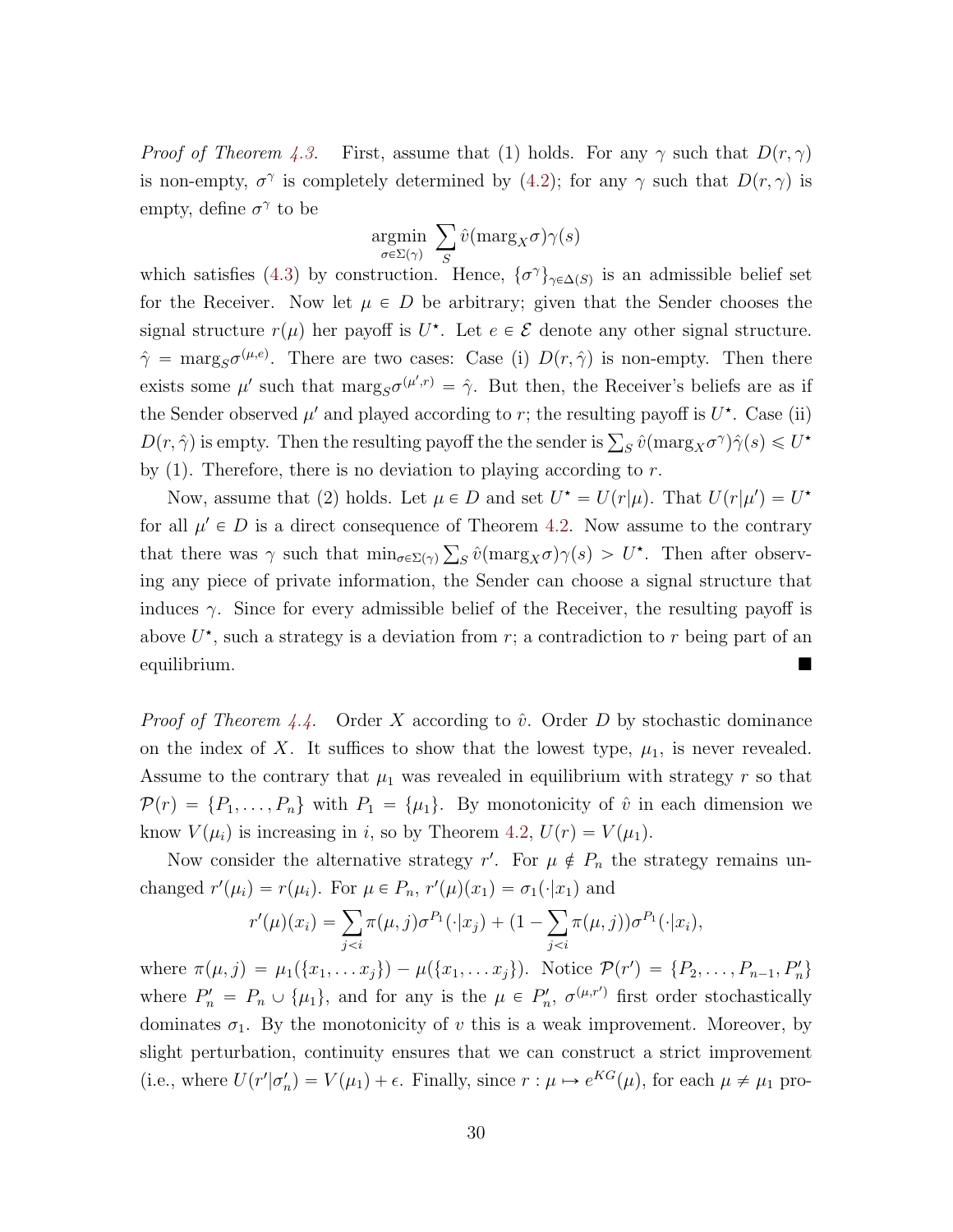vides strictly better than  $V(\mu_1)$ , it must have been that  $\mu_1$  was a binding constraint in light of Theorem [4.2,](#page-14-0) and hence we can construct the rest of  $r'$  so as to provide payoff  $V(\mu_1) + \epsilon$  for sufficiently small  $\epsilon$ . But this is a deviation from r, contradiction it being an equilibrium.

<span id="page-31-0"></span>*Proof of Theorem [5.2.](#page-20-0)* Claim (i). Let  $R(\mathcal{P})$  denote the set of all strategies that induce P. Since utilities are bounded, let  $\bar{U} = \sup_{r \in R(\mathcal{P})} U(r) < \infty$ . Let  $\{r_n\}_{n \in \mathbb{N}} \subset R(\mathcal{P})$ be a sequence such that  $\bar{U} - U(r_n) \leq \frac{1}{n}$ , and  $U(r_n)$  is monotone increasing. Such a sequence exists by the definition of supremum. For each  $P \in \mathcal{P}$ , and  $a \in \mathcal{A}$  let  $S(r, P, a)$  denote the set of signals such that upon observing, the Receiver who has beliefs given by  $P$  will chooses action  $a$ .

Let  $S = \mathcal{P} \times \mathcal{A}$  (with generic signals denoted  $s_{P,a}$ , rather than  $(P, a)$ ). For each  $r \in \{r_n\}_{n \in \mathbb{N}}$ , construct  $r'_n$  as follows:

For each  $\mu \in P$  let  $r'_n(\mu)$  be defined by  $r'_n(\mu)(s_{P,a}|x) = r_n(\mu)(S(r, P, a)|x)$ . That is, it sends the signals that recommends taking the action  $a$  whenever the original strategy would have induce the Receiver to take action a. It is clear that the Receivers actions remain the same (see, Proposition 1 of [Kamenica and Gentzkow](#page-35-0) [\(2011\)](#page-35-0) for an explicit proof), and so  $U(r_n) = U(r'_n)$ . Moreover, note that the signal  $s_{P,a}$  is completely informative that  $\mu^* \in P$ . I.e., the Receiver immediately learns which cell of the partition  $P$  contains the true distribution. Finally, since within any  $P$ , actions must be taken with the same probabilities given  $r$ , it is clear that s-equivalence is inherited within cells of the partition.

The set  $Y = \prod_D \prod_X \Delta(S)$  is compact (in the product topology induced by the topology of weak convergence over  $\Delta(S)$  itself induced by the discrete topology over the finite  $\mathcal{P} \times \mathcal{A}$ .) Since  $Y(\mathcal{P}) = \{r \in Y | \sigma^{(\mu,r)} \stackrel{s}{\sim} \sigma^{(\mu',r)}, \forall \mu, \mu' \in P, \forall P \in \mathcal{P}\}\$ is a closed subset of Y it is also compact. Hence,  $\{r'_n\}_{n\in\mathbb{N}} \subset Y(\mathcal{P})$  has a convergent subsequence  $\{r'_{n_k}\}_{k\in\mathbb{N}}$ . Denote the limit by r'. By virtue of being in  $Y(\mathcal{P})$ , r' induces the beliefs P. Finally, since  $U : r \mapsto U(r)$  is upper semicontinuous, it follows that  $U(r') \geqslant \limsup$  $n\rightarrow\infty$  $U(r'_{n_k}) = \limsup$  $\limsup_{n\to\infty} U(r_{n_k}) = \bar{U}$ . Hence r' is P-optimal.

Claim (ii). Let  $P$  be the highest payoff over all  $P$  optimal strategies but did not constitute an equilibrium: then there exists an  $r'$  that has a higher payoff. But  $r'$ must induce some beliefs, Q. But then,  $U(r^{\mathcal{P}}) \geq U(r^{\mathcal{Q}}) \geq U(r') > U(r^{\mathcal{P}})$ , a contradiction. Likewise, if r is an equilibrium, but not the highest payoff over all  $\mathcal P$  optimal strategies then there must exist a  $\mathcal P$  strategies which provides a strictly better payoff,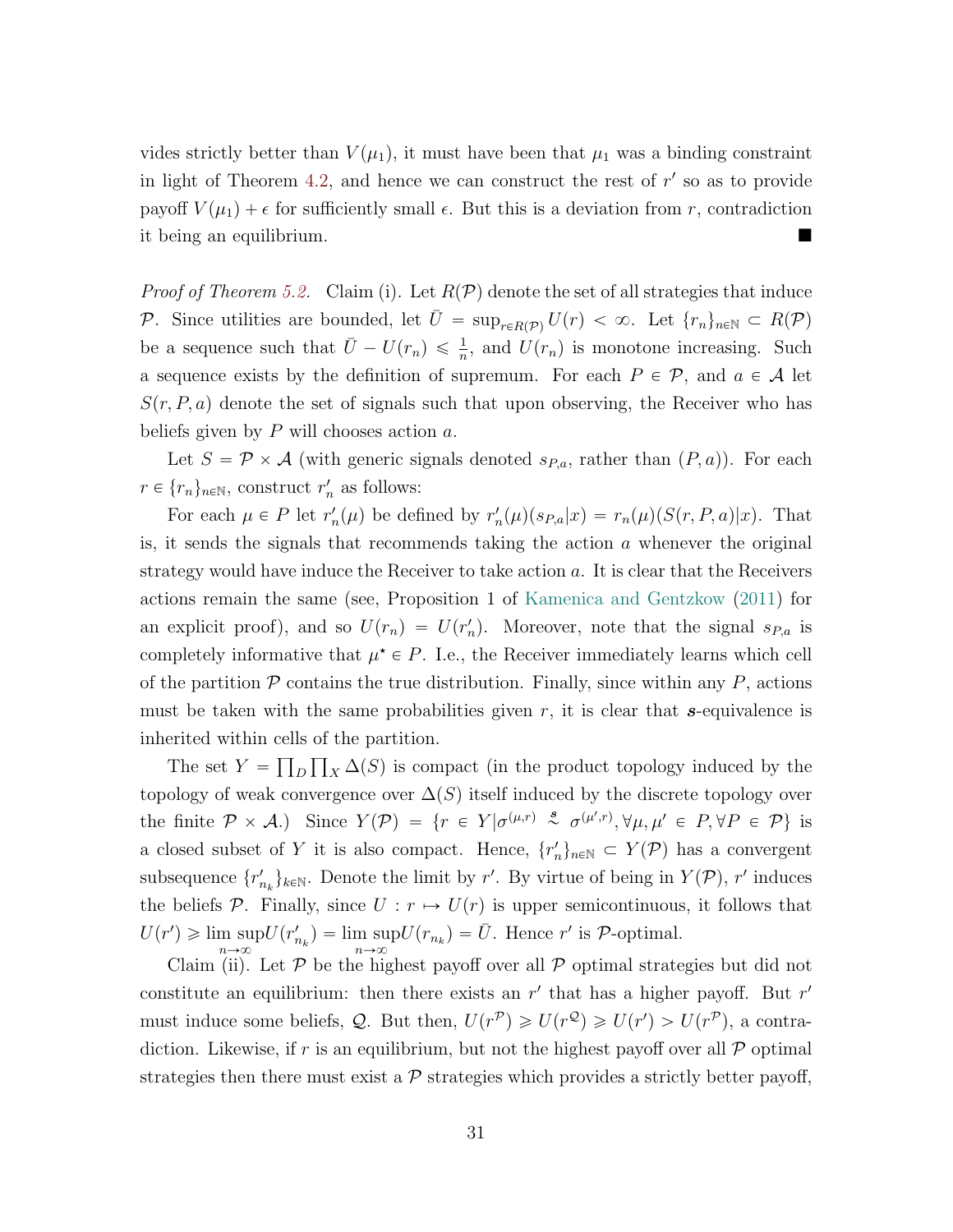a contradiction to the definition of equilbrium.

<span id="page-32-0"></span>*Proof of Theorem [5.4.](#page-22-0)* Let r denote an C-DPE such that the Sender's payoff is constant across D. Denote this payoff by  $U^*$ . It cannot be that for all  $\mu \in D$ ,  $U^* < \hat{v}(\mu)$ . To see why, consider the set of signals  $\{s_\mu | \mu \in D\}$  and the signal structure  $r'(\mu)(s_{\mu}|x) = 1$  for all x and for all  $\mu$ . But then,  $U(r') = \sum_{\mu} \hat{v}(\mu)\theta(\mu) > U(r)$ . Let  $\mu' \in D$  be such that  $\hat{v}(\mu') \leq U^*$ . Then, for any  $\gamma \in \Delta(S)$ , the belief that places probably 1 on  $\mu'$  and the completely uninformative signal with marginal  $\gamma$ , substantiates  $(4.5)$ . Hence r satisfies condition (1) of Theorem [4.3,](#page-15-0) and so is part of a PI-DPE.

<span id="page-32-1"></span>*Proof of Theorem [5.6.](#page-24-1)* Let R denote the set of all rigid strategies. Let  $R^{un}$  =  $\{r \in R | r(s|x) = r(s|y) \forall s \in S, \forall x, y \in X\}$  denote the subset of strategies that are completely uninformative signals.  $R^{un}$  is closed in R. Notice, for any  $r \in R \setminus R^{un}$ , there is some  $s \in S$  and  $E \subset X$  such that  $r(s|E) > r(s|E^c)$ . Consider any  $\mu, \mu' \in D$ , Assumption [1,](#page-23-0) part (i) we have that  $\mu(E) \neq \mu'(E)$ , w.o.l.g.,  $\mu(E) > \mu'(E)$ . Hence, the probability of observing s under  $\mu$  is strictly larger than under  $\mu'$ , so they are no s-equivalent under r. Since  $\mu$  and  $\mu'$  were arbitrary, it must be that full learning takes place for any strategy in  $R\backslash R^{un}$ . .

<span id="page-32-2"></span>*Proof of Theorem [5.7.](#page-24-2)* Let R and  $R^{un}$  be defined as in the proof of Remark [5.6.](#page-24-1) Now, since utilities are bounded, let  $\bar{U} = \sup_{r \in R} U(r) < \infty$ . Let  $\{r_n\}_{n \in \mathbb{N}} \subset R(\mathcal{P})$  be a sequence such that  $\bar{U} - U(r_n) \leq \frac{1}{n}$ , and  $U(r_n)$  is strictly monotone increasing. This is without loss of generality since such a strictly increasing sequence does not exist only if  $U$  is obtained, in which case the Theorem follows.

By, Remark [5.6,](#page-24-1) the receivers beliefs are either a point mass on some  $\mu \in D$ , or given by  $\theta$ . Enumerate the elements of  $D : \mu_1 \ldots \mu_m$ . For each  $r_n$ , let  $S(a_1, \ldots a_m, a_{m+1}, r_n)$ denote the set of signals such that if the Receiver's belief is a point mass on  $\mu_1$  the Receiver takes action  $a_1$ , when it is  $\mu_2$  he takes action  $a_2, \ldots$ , and when no learning takes place (when beliefs are given by  $\theta$ ), he takes action  $a_{m+1}$ . Let  $S = \prod_{m+1} A$ . Then for  $n \in \mathbb{N}$  let  $r'_n(\mu)$  be defined by  $r'_n(\mu)(s_{a,b,\dots,c}|x) = r'_n(\mu)(S(a,b\dots c,r_n)|x)$ . That is, it sends the signals that recommends taking the action a if the distribution is  $\mu$ , whenever the original strategy would have induce the Receiver to take action  $a$ when he knows the distribution is  $\mu$ . It is clear that the Receivers actions remain the same (see, Proposition 1 of [Kamenica and Gentzkow](#page-35-0) [\(2011\)](#page-35-0) for an explicit proof),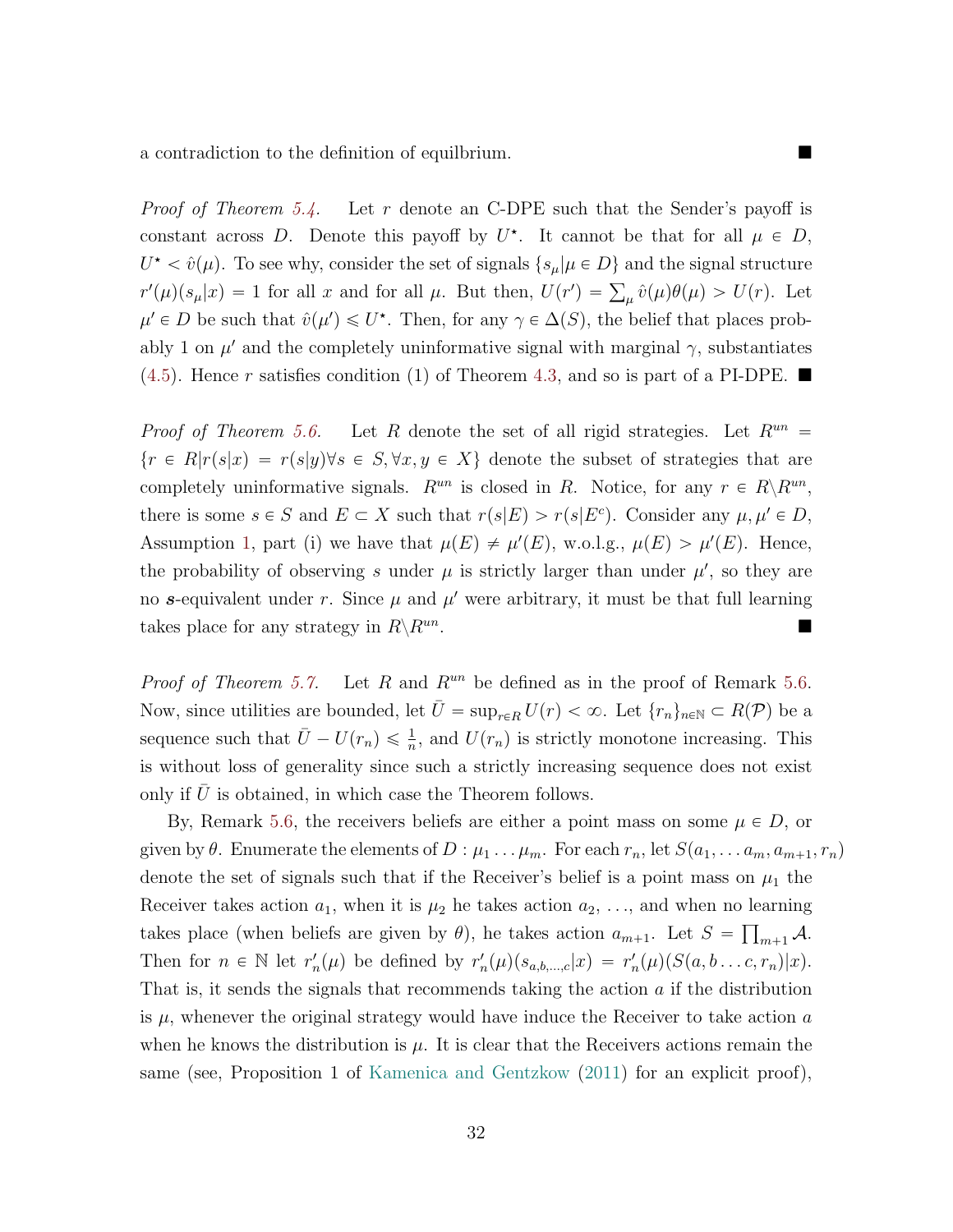and so  $U(r_n) = U(r'_n)$ .

Since  $Y = \prod_D \prod_X \Delta(S)$  is compact,<sup>[13](#page-33-1)</sup>  $\{r'_n\}_{n \in \mathbb{N}} \subset Y$  has a convergent subsequence  $\{r'_{n_k}\}_{k\in\mathbb{N}}$ , with limit  $r'$ . If  $r' \in R\backslash R^{un}$  then by the closure of  $R^{un}$ , the tail of  $\{r'_{n_k}\}_{n_k\in\mathbb{N}}$  is also in  $R\backslash R^{un}$ . Then Remark [5.6](#page-24-1) implies that the tail of the sequence, and the limit of the sequence, both induce full learning: therefore  $U: R \to \mathbb{R}$  is upper semicontinuous on the domain and the theorem follows. Similar arguments hold if the tail of the sequence in contained in  $R^{un}$ .

So, towards a contradiction, let  $\{r'_{n_k}\}_{k \in \mathbb{N}} \subset R \setminus R^{un}$ , but  $r' \in R^{un}$ . By Assumption [1](#page-23-0) part (ii), and the continuity of  $u_R$ , there exists a  $\epsilon_1 \ldots \epsilon_m$  such that  $\mathcal{A}(\mu)$  is a singleton for all  $\mu \in B_{\epsilon_i}(\mu_i)$ , for  $i = 1 ... m$ . Let  $\epsilon = \min_{i \leq m} \epsilon_i$ . Since  $\{r'_{n_k}\}_{k \in \mathbb{N}}$  is converging to a completely uninformative signal, there must be some  $\bar{k}$  such that for  $k \geq \bar{k}$ , the for all  $r_{n_k}$ ,  $\mu_i(\cdot|s) \in B_{\epsilon_i}(\mu_i)$ , for all  $i \leq m$  and all  $s \in S$ . But this implies the Receivers actions is constant for the tail of the sequence, a contradiction to  $U(r_n)$  being strictly increasing.

<span id="page-33-0"></span>*Proof of Theorem [5.8.](#page-25-1)* Assume that [\(2\)](#page-25-0) does not hold; we will show that [\(1\)](#page-25-2) must. Since the Sender can benefit from persuasion, the equilibrium strategy cannot be completely uninformative. Therefore, the Receiver's second order beliefs will be concentrated on the true distribution. Moreover, since the sender benefits from persuasion, it must be that  $s_a$  is informative of one state (WLOG,  $x_h$ ) and  $s_r$  of the other. Since  $r$  is known to the Receiver in equilibrium, then the characterization of Bayesian updating implies, for every  $\mu \in \Delta(X)$ ,  $\mu(x_h|s_a) \geq \mu(x_h)$ . Moreover, by the martingale property of posteriors, and the fact that  $\mu(x_h) < q$  for all ex-ante possible  $\mu$ , it cannot be that the Receiver takes action A after seeing  $s_r$ .

We will first show, in analogy to Proposition 4 of [Kamenica and Gentzkow](#page-35-0)  $(2011)$ ,  $r(s_a|x_h)$  must equal 1. By way of contradiction, assume  $r(s_a|x_h) = \alpha < 1$ . Let  $r(s_a|x_l) = \beta \in [0, 1]$ . Then, for any  $\mu \in D$ , we have

$$
\mu^{\alpha}(x_h|s_a) = \frac{\alpha \mu(x_h)}{\alpha \mu(x_h) + \beta \mu(x_l)},
$$

which is clearly increasing in  $\alpha$ . Hence, for any belief of the Receiver,  $\mu$ , if  $\mu^{\alpha}(x_h|s_a) \geq$ q then  $\mu^1(x_h|s_a) \geqslant q$ . So increasing  $\alpha$  increases the probability of action A conditional seeing  $s_a$ , given any  $\mu$ . Further, increasing  $\alpha$  increases the probability of seeing  $s_a$ 

<span id="page-33-1"></span><sup>&</sup>lt;sup>13</sup>In the product topology induced by the topology of weak convergence over  $\Delta(S)$  itself induced by the discrete topology over the finite  $\{1 \dots m + 1\} \times A$ .)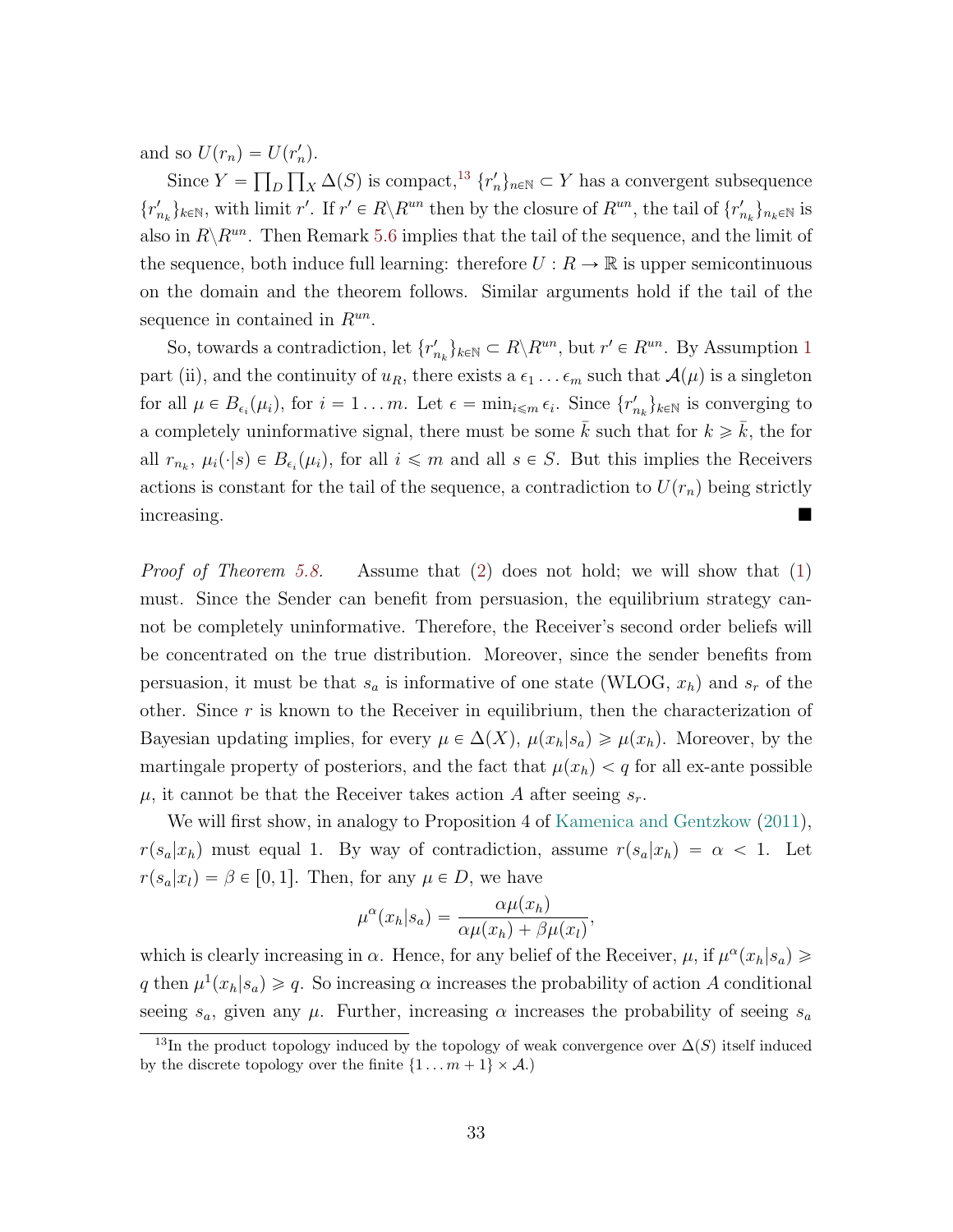for any  $\mu$ . If  $\mu(x_h) < q$  then by the martingale property of posteriors, it cannot be that the Receiver takes action A after seeing  $s_r$ . So increasing  $\alpha$  strictly increases the Sender's payoff, conditional on the true distribution being  $\mu$ . If, on the other hand,  $\mu(x_h) > q$ , then since [\(2\)](#page-25-0) does not hold, changing  $\alpha$  does not change the effect the Receiver's action after seeing  $s_r$ , and therefore, also (weakly) increased Sender's payoff, conditional on the true distribution being  $\mu$ . Thus, an small increase in  $\alpha$ increases the payoff to the Sender, conditional on the Receiver learning any of the ex-ante possible distributions, and therefore, increases her expected ex-ante payoff.

Next, we show, in analogy to Proposition 4 of [Kamenica and Gentzkow](#page-35-0) [\(2011\)](#page-35-0), there must be some  $\hat{\mu} \in D$ , such that  $\hat{\mu}(x_h) < q$  and when the Receiver knows the fundamental distribution is  $\hat{\mu}$ , then conditional on seeing  $s_a$  and the is indifferent between actions. Suppose this was not the case: then for all  $\mu \in D$ , the Receiver strictly prefers one action to the other after seeing  $x<sub>h</sub>$  (this is immediate from the assumption for all  $\mu$  with  $\mu(x_h) < q$ , for all  $\mu'$  with  $\mu'(x_h) > q$  it follows from the fact that  $x_h$  is informative of state  $x_h$ ). We know  $r(s_a|x_h) = 1$ , and let  $r(s_a|x_l) = \beta \in [0, 1)$ . Notice,  $\beta \neq 1$  by the assumption that the signal is informative. So, by the continuity of preferences, the Sender could change  $r(s_a|x_l) = \beta + \epsilon$  for small enough  $\epsilon$  and not change the Receivers action conditional on  $s_a$ , given that the Receiver knows the distribution is  $\mu$  for any  $\mu \in D$ . But this increase the probability of  $s_a$ , and hence, the probability of action A. The same logic as above implies this also does not change the action after  $s_r$  (using the assumption [\(2\)](#page-25-0) does not hold). Thus a small increase in  $\beta$  increases the payoff to the Sender, conditional on the Receiver learning any of the ex-ante possible distributions, and therefore, increases her expected ex-ante payoff.

Since these two properties completely determine the equilibrium strategy in the one-realization game in threshold environments,  $r \equiv e^{KG}(\hat{\mu})$ , as desired.